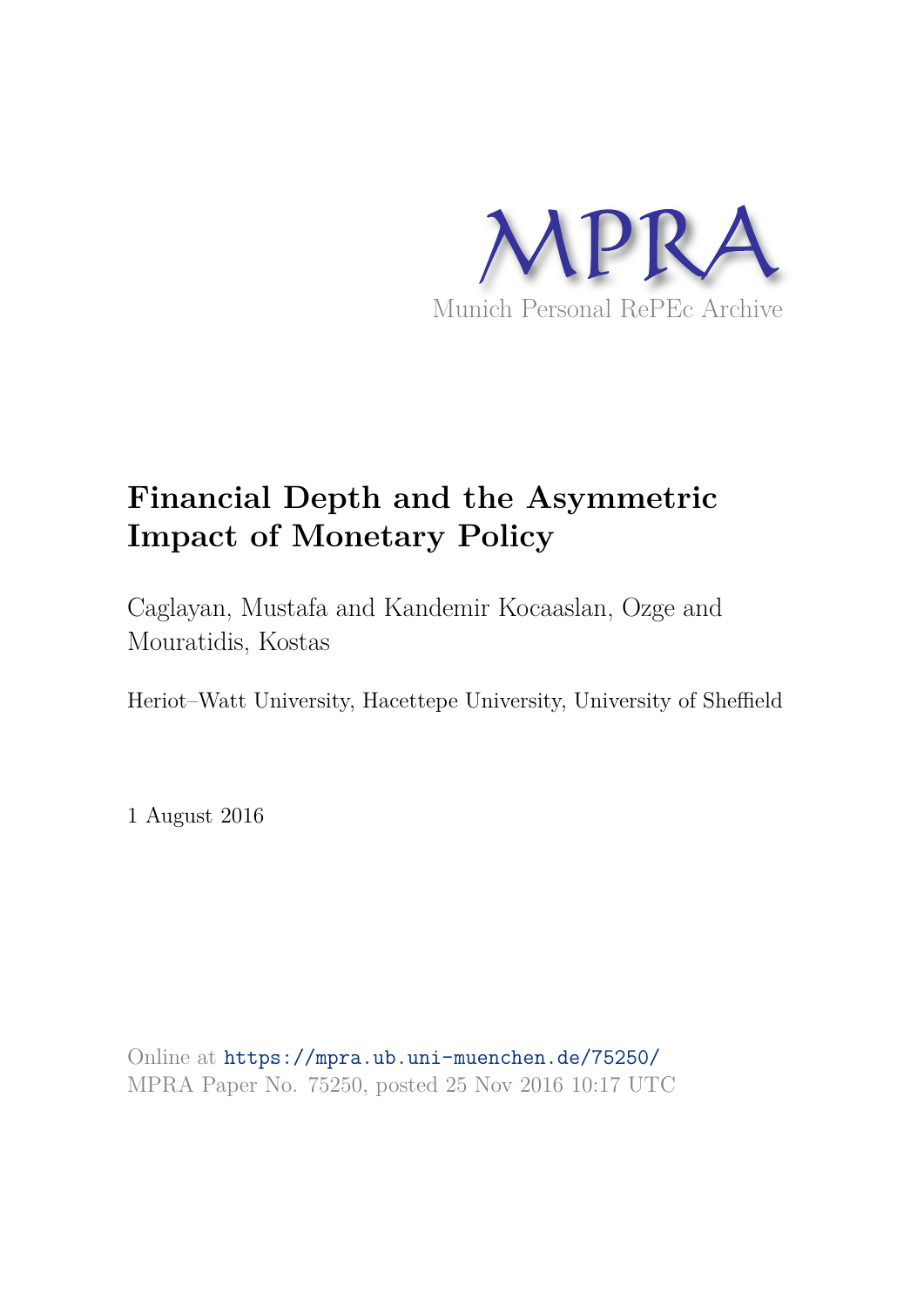# Financial Depth and the Asymmetric Impact of Monetary Policy

Mustafa Caglayan<sup>∗</sup>

School of Management and Languages, Heriot–Watt University, UK

Ozge Kandemir Kocaaslan Department of Economics, Hacettepe University, Ankara, Turkey

Kostas Mouratidis Department of Economics, University of Sheffield, UK

November 24, 2016

#### Abstract

This paper investigates the importance of financial depth in evaluating the asymmetric impact of monetary policy on real output over the course of the US business cycle. We show that monetary policy has a significant impact on output growth during recessions. We also show that financial deepening plays an important role by dampening the effects of monetary policy shocks in recessions. The results are robust to the use of alternative financial depth and monetary policy shock measures as well as to two different sample periods.

Keywords: Financial depth; financial frictions; monetary policy; output growth; asymmetric effects; Markov switching; instrumental variable. JEL classification: E32, E52

<sup>∗</sup>Corresponding author; School of Management and Languages, Heriot–Watt University, Edinburgh EH14 4AS, UK. tel: +44 (0) 131 451 8373; e-mail: m.caglayan@hw.ac.uk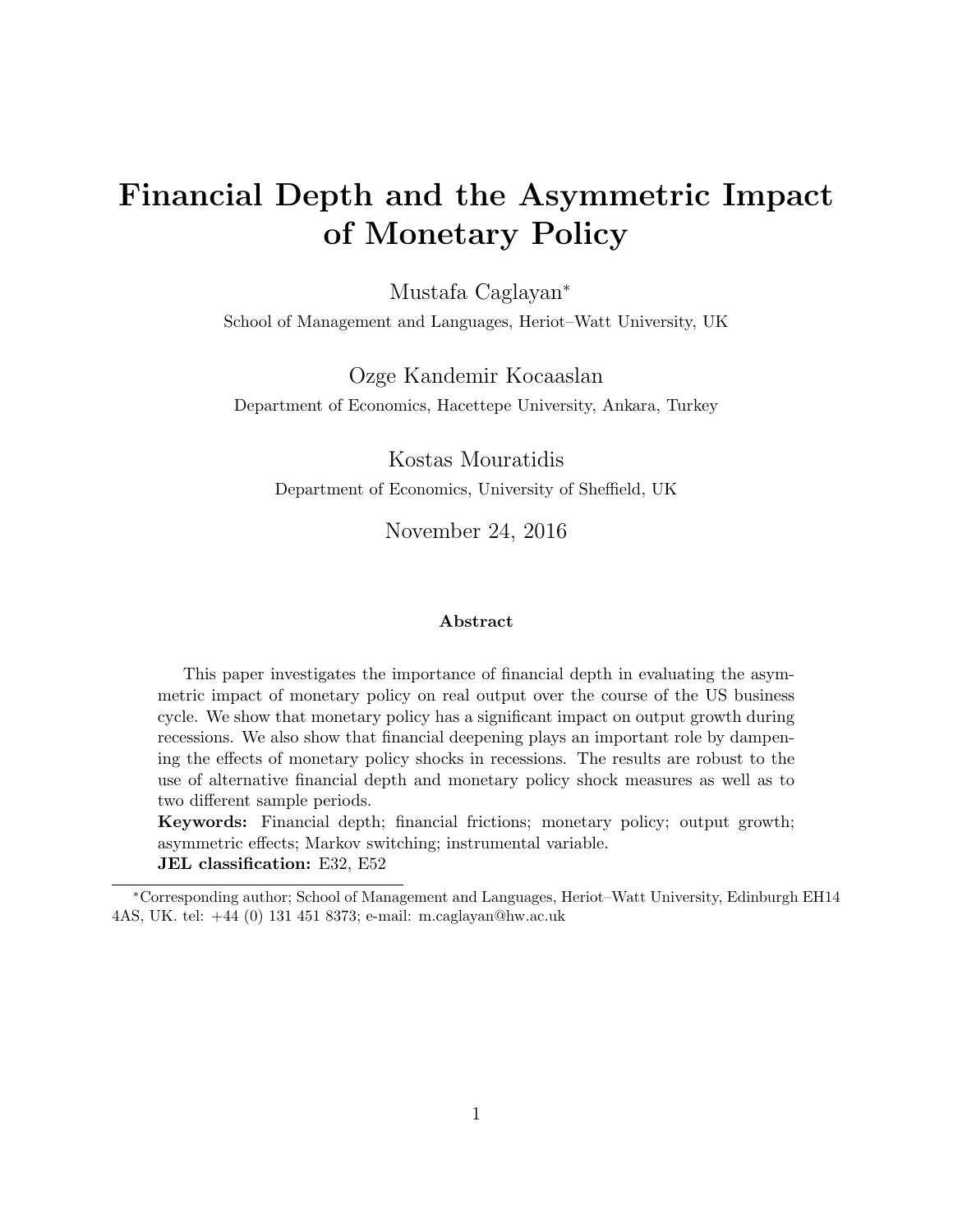# 1 Introduction

There is a vast body of empirical literature which examines the effects of monetary policy on the real economy. Several researchers in monetary economics have claimed that the impact of monetary policy on the real economy varies over the course of the business cycle. For instance, some researchers, referring to sticky prices and nominal wages, relate the asymmetry to the sign of the monetary policy shocks.<sup>1</sup> Others have argued, on the basis of menu cost models, that the impact of monetary policy depends on the size of the shock rather than the sign.<sup>2</sup> Still others, referring to the credit channel, suggest that the asymmetry of monetary policy shocks relates to the state of the business cycle.<sup>3</sup>

There is also a long and well-established research in macroeconomics which shows that credit market imperfections play a significant role in magnifying output fluctuations.<sup>4</sup> The literature claims that financial market distortions create a powerful source of propagation by means of a financial accelerator mechanism; that is, an unanticipated adverse (monetary) shock would decrease not only the demand for capital but also the firms' net worth, thereby inducing a further drop in investment and output. Research, therefore, suggests that an economy with deeper financial markets could mitigate the adverse effects of shocks, as innovative firms could continue to draw funds from potential lenders even during economic downturns.

In this paper, we empirically investigate whether monetary policy has asymmetric effects over the course of the business cycle, and the extent to which financial frictions affect the transmission of monetary policy shocks as the economy evolves. Earlier research that has examined the asymmetric effects of monetary policy during booms versus recessions was

<sup>1</sup>See for instance, Cover, 1992, DeLong and Summers (1988), Karras, 1996.

<sup>2</sup>See for instance, Ball and Romer, 1990, Ball and Mankiw, 1994, Ravn and Sola, 2004.

<sup>3</sup>Among others see, for example, Garcia and Schaller (2002), Lo and Piger (2005), and Dolado and María-Dolores (2006).

<sup>4</sup>See, for example, Bernanke and Gertler (1989), Bernanke et al. (1996), Bernanke et al. (1999). Also see Levine (2005) and Papaioannou (2007) for detailed surveys of this literature.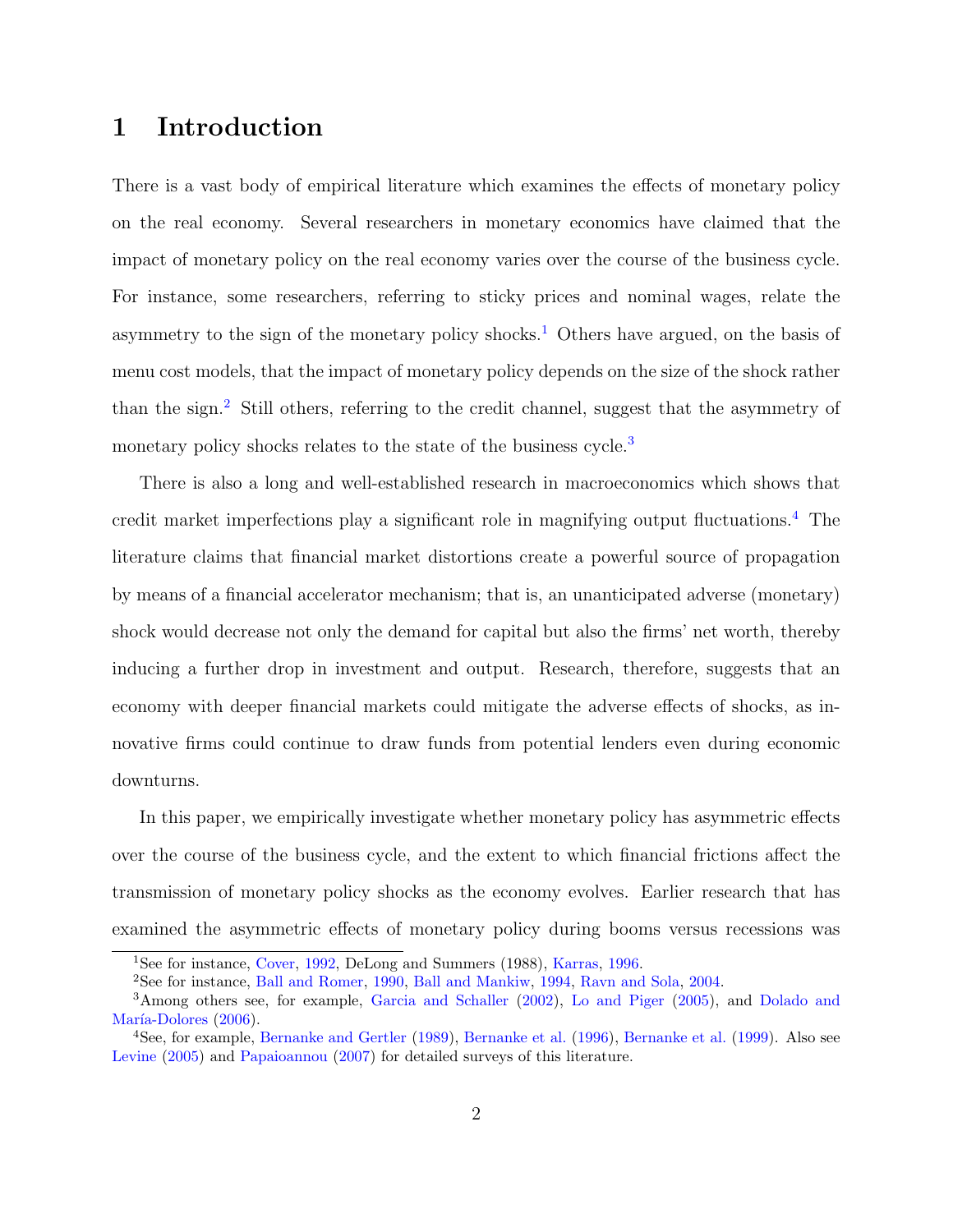unclear as to whether asymmetries were driven by the convexity of the supply curve or by financial market frictions. The empirical framework proposed here allows us to identify directly both whether financial market frictions affect the transmission of monetary policy shocks and whether financial deepening mitigates the adverse effects of shocks as the financial accelerator mechanism suggests.<sup>5</sup> To carry out our investigation, we augment our model with an interaction term between monetary policy shock and financial depth measures, which act as a proxy of financial frictions, and estimate the resulting model by an instrumental variable Markov regime switching (MRS) framework, as suggested by Spagnolo et al. (2005). This framework allows us to examine the asymmetric effects of monetary policy shocks in conjunction with the role that financial depth plays, while the instrumental variable approach helps us to overcome endogeneity problems that may exist in our model.

Our investigation utilizes two separate financial depth measures. Our first measure is defined as the ratio of credits by financial intermediaries to the private sector with respect to GDP. The second measure is the ratio of claims on the nonfinancial private sector to total domestic credit (excluding credit to money banks). To gauge the effects of monetary policy shocks on real output, we have used three proxies. First, we follow a conventional approach to measuring monetary policy shocks by using the actual changes in the Federal funds rate as a policy measure.<sup>6</sup> However, Romer and Romer (2004) have shown that the actual changes in the Federal funds rate could underestimate the impact of monetary policy on output growth, as this measure may have been contaminated by the endogenous movements of the interest rate and the expected actions of the Federal Reserve (Fed). To address these difficulties, Romer and Romer (2004) proposed an alternative measure by regressing the intended fund rate changes on the Fed's internal forecast of inflation and of real economic activity. In our

<sup>5</sup>Peersman and Smets (2005), using industry level data from seven Euro area countries, implement a two step modeling approach in order to provide support for the financial accelerator mechanism. However, they do not examine how changes in financial deepening affect the asymmetries in monetary policy over the business cycle.

<sup>6</sup>See, for instance, Garcia and Schaller, 2002.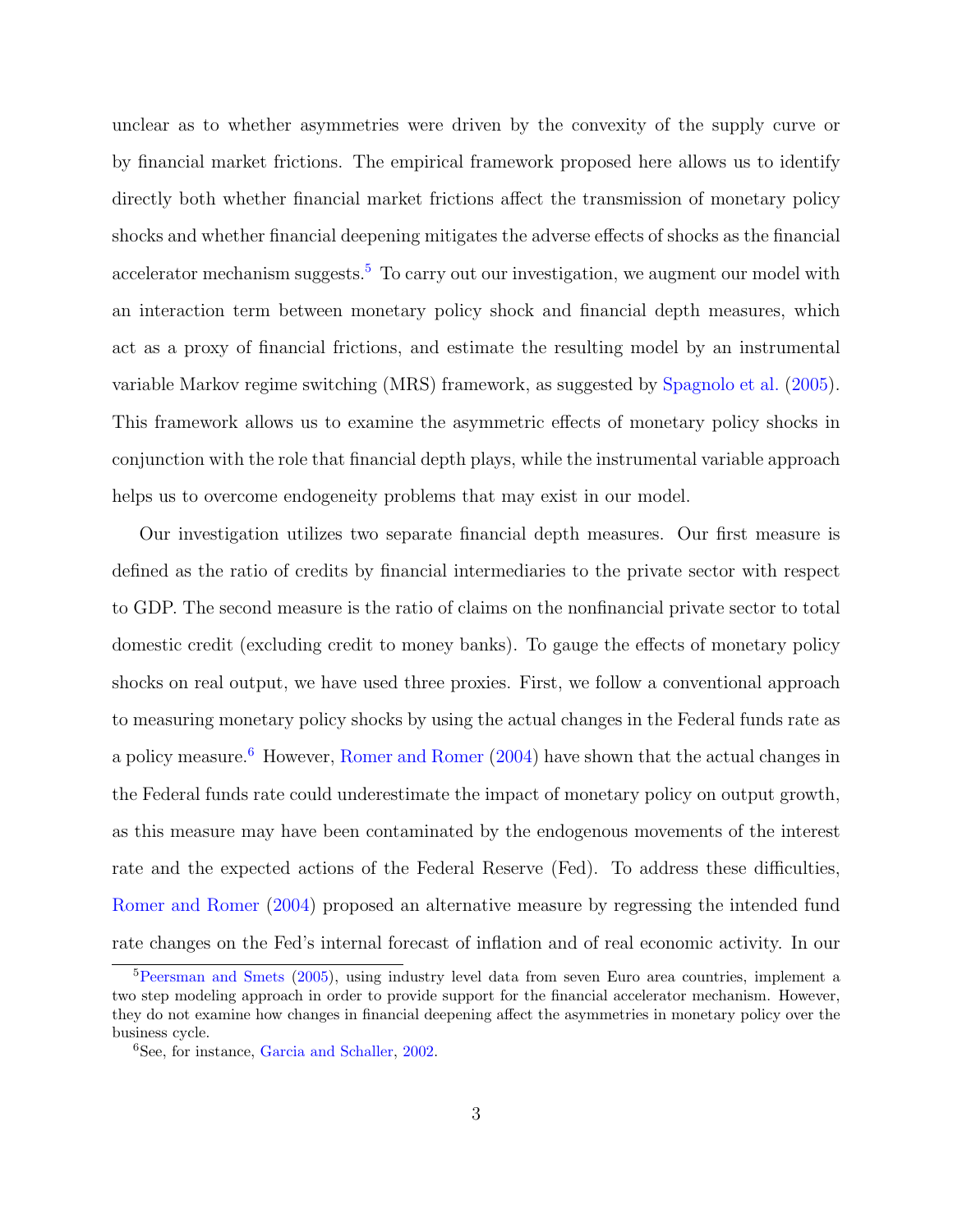case, rather than directly implementing the model that Romer and Romer (2004) used to generate monetary policy shocks, we modify it such that in one case the model's parameters are allowed to be time-variant and in the other case the parameters are allowed to be timevarying with regime switching. This modification to the original model was essential because there is substantial evidence that monetary policy has become more forward-looking; failure to account for structural breaks in the data could lead to biased results in evaluating the impact of monetary policy shocks.<sup>7</sup>

Our findings can be summarized as follows. We first show that monetary policy has a regime-dependent impact on output growth. In particular, we show that adverse monetary policy shocks exert a significant influence on output growth during recessions, yet this effect is not significant during expansions. We then provide evidence that financial depth significantly mitigates the impact of these adverse shocks during recessions: the total impact of adverse monetary policy shocks on output growth becomes much milder in recessions, and even diminishes with the deepening of the financial markets. This makes sense; firms mostly suffer from financial frictions during periods of recessions, so deeper financial markets could help firms to raise funds even in hard times. We carried out the analysis using quarterly US data over the period 1971:q1-2011:q4. We also estimated the model over 1971:q1-2008:q2, excluding the period that followed the collapse of the Lehman Brothers on the basis that the framework of monetary policy changed substantially after this episode. Results from this subsample also support to our claims.

The paper is structured as follows. Section 2 provides a review of the empirical literature. Section 3 introduces the data, the model and the methodology that is utilized in our analysis. Section 4 presents the empirical results. Section 5 concludes the study.

<sup>7</sup>See for instance Barakchian and Crowe (2013).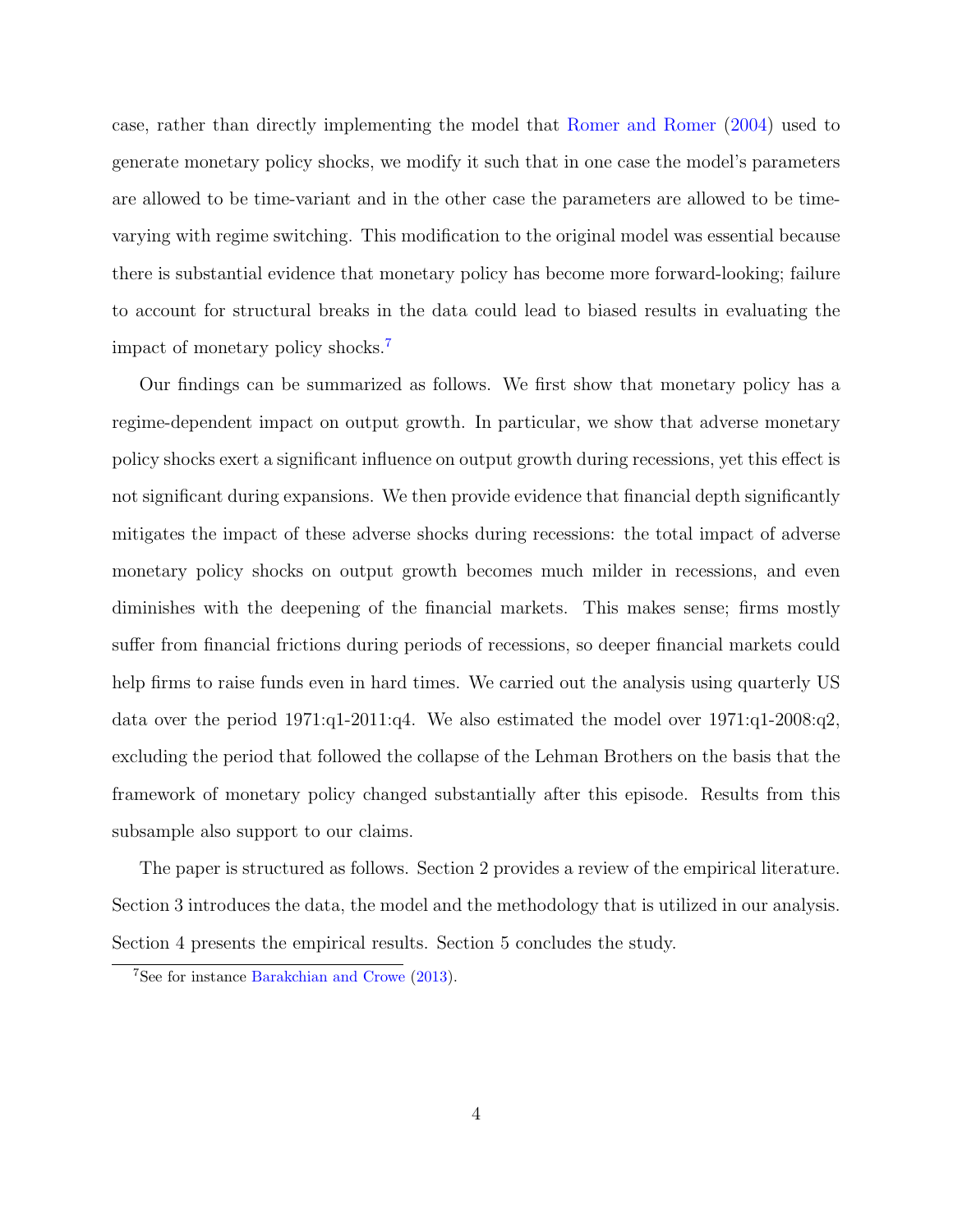# 2 Brief Literature Review

There exists a substantial body of literature examining the impact of monetary policy on the real economy. Although vector autoregressive (VAR) models have been the main workhorse of researchers in examining the effects of monetary policy on the economy, more recently several researchers have begun to implement stochastic volatility (SV) models to investigate the transmission of shocks on real variables.<sup>8</sup> SV models, although attractive, have a tendency to anticipate the changes in volatility before they actually happen in cases where the underlying process has discrete jumps. This arises due to the fact that these models favor small changes in the data over large ones. As Diebold  $(1986)$  argued, the SV model could severely bias estimates and invalidate inferences if abrupt shifts in the data were ignored. As a consequence, when the data present sudden regime shifts, it is advisable to use other approaches.

To this end, researchers have been using Markov regime switching models to examine the asymmetric effects of monetary policy on the economy. Using this methodology, it has been shown that monetary policy shocks exert asymmetric effects on the real economy over the course of the business cycle. For instance, Garcia and Schaller (2002), provided evidence that monetary policy in the US has larger effects during recessions than expansions. Using data from seven euro-area countries, Peersman and Smets (2002, 2005) have demonstrated that regional shocks have a more profound effect on output during recessions than expansions. Kaufmann (2002), using data from Austria provided evidence that the impact of monetary policy on output growth is significant and negative during economic recessions, and insignificant during periods of normal or above average output growth. Dolado and María-Dolores (2006), implementing a multivariate Markov switching model, showed that the effects of

<sup>&</sup>lt;sup>8</sup>See for instance Fernández-Villaverde and Rubio-Ramírez (2013), Mumtaz and Zanetti (2013) Mumtaz and Theodoridis (2015) and the references therein.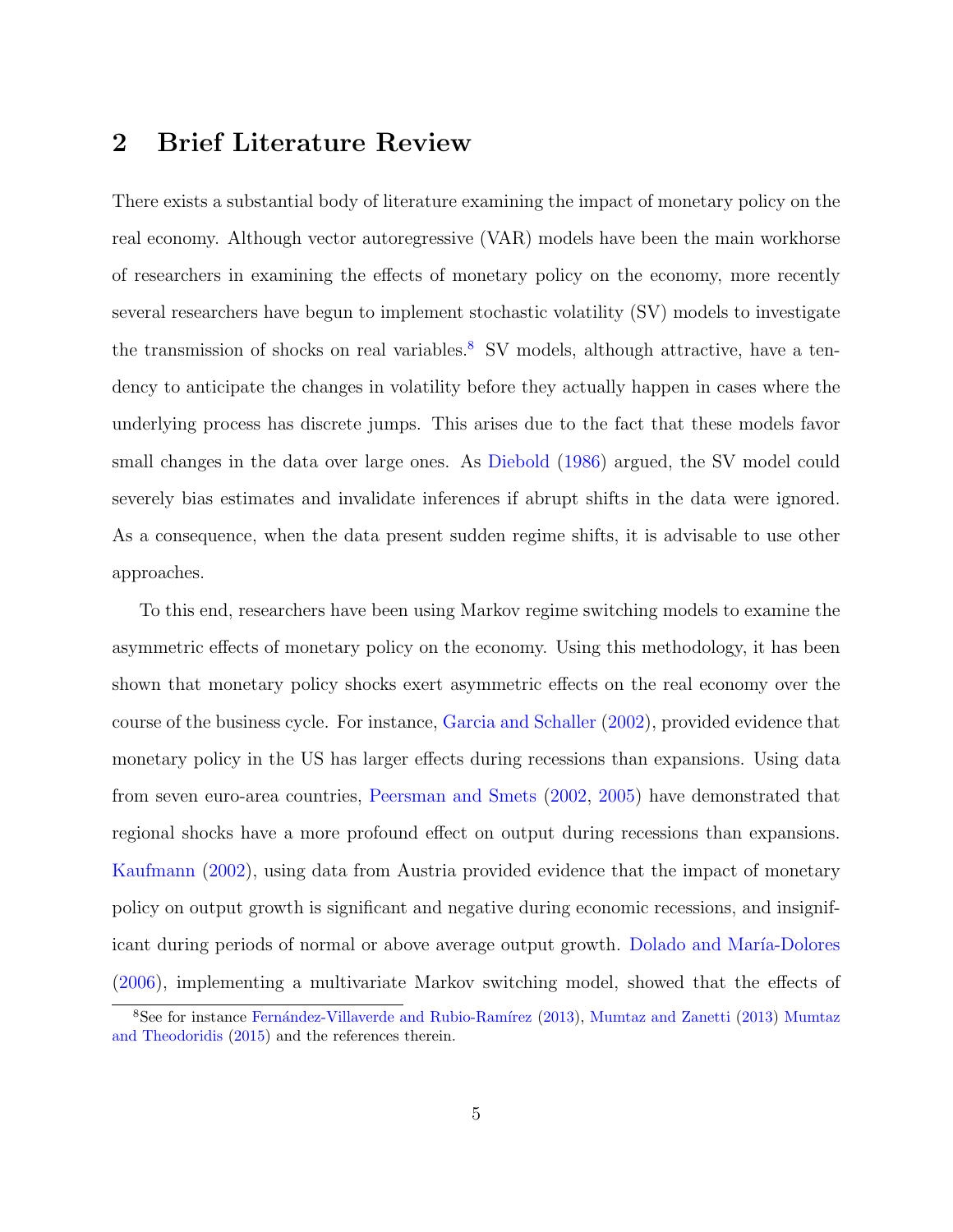monetary policy on real output growth in the euro-area depend on the state of the business cycle.

The observation that adverse monetary policy shocks exert a significant impact on economic activities in recessions is also corroborated by Weise (1999), who used a logistic smooth transition vector autoregressive model to examine the asymmetries in monetary transmission mechanism. Similarly, using UK data and implementing a smooth transition regression model, Sensier et al. (2002) showed that monetary policy is more powerful in recessions than in expansions. Lo and Piger (2005), also using an unobserved-component model with regime switching and time varying transition probabilities, argued that changes in monetary policy have stronger real effects in the US during recessions than in expansions. Subsequently, Höppner et al. (2008) confirmed the asymmetry of monetary policy over the course of the US business cycle by applying a time-varying coefficient VAR model. However, none of these studies have considered the role that financial deepening may play in evaluating the asymmetric effect of monetary policy shocks on the economy during the course of the business cycle.

When we turn to examine the importance of financial market frictions on growth and productivity, we find a deep and expanding body of literature starting with the work of Bernanke and Gertler (1989). The empirical evidence, based on aggregate data, suggests that the development and deepening of financial markets enable firms to have easier access to external funds, thereby dampening the impact of negative shocks on the economy. Similar conclusions have been provided by researchers examining industry or firm-level data. For instance, Raddatz (2006) found that greater financial depth significantly reduced output volatility, especially in sectors which require a high level of liquidity. He argues that his results provide strong evidence of the importance of financial development in reducing output fluctuations. This is because an increase in financial market depth improves the ability of the financial system to provide liquidity to firms during recessions.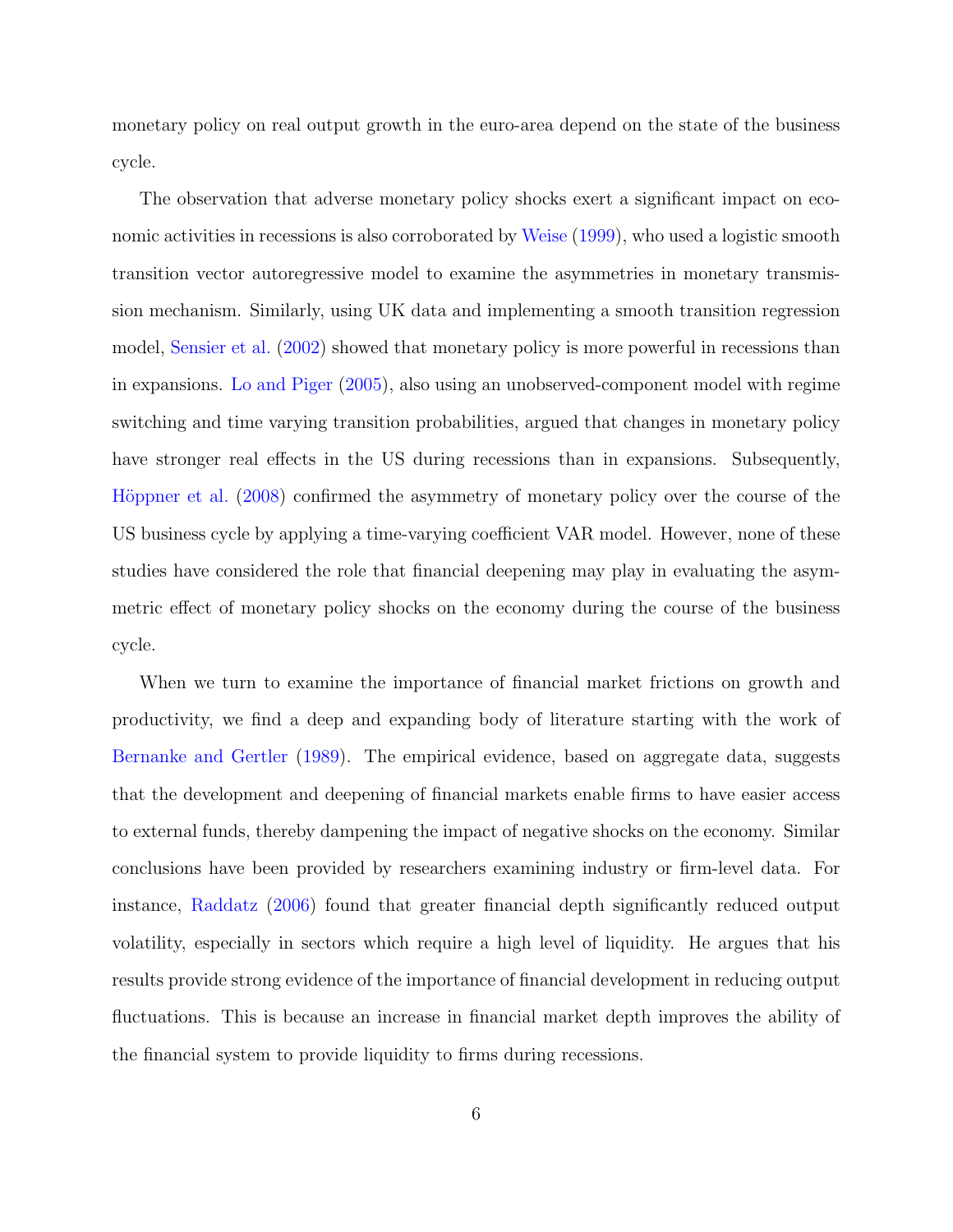Separately, Ferreira da Silva (2002), using data from 40 countries over the period 1960- 1997, showed that countries with deeper financial markets experience smoother business cycles. In the same spirit, Beck, Chen, Chen, and Song (2012) have found that a higher level of financial innovation not only increases a country's growth opportunities, capital and GDP per capita growth, but also increases the growth rates of industries which are more dependent on external finance and financial innovation. Cowan and Raddatz (2013) have shown that firms that operate in sectors which need high external financing contract relatively more following sharp reductions in international capital flows. Taken together, these studies suggest that financial deepening plays an important role in relation to the smooth functioning of the economy and the transmission of shocks.

In the rest of the paper, using more than 40 years of quarterly data, we empirically examine the asymmetric effects of monetary policy during booms and recessions while considering the role of financial deepening in the transmission of monetary policy shocks. To this end, we have implement an instrumental variable Markov regime switching framework. The use of an instrumental variable approach is essential in a study such as this, as the results may be affected by endogeneity due to the potential correlation between the explanatory variables and the disturbance term.

# 3 Data and Methodology

# 3.1 Data

We have conducted our analysis using quarterly US data over the period 1971:q1-2011:q4. The data are obtained from the International Financial Statistics (IFS) of the International Monetary Fund (IMF). We have measured output growth  $(y_t)$  in period t, by the first difference of the logarithm of the real GDP index (2005=100), IFS line 99b.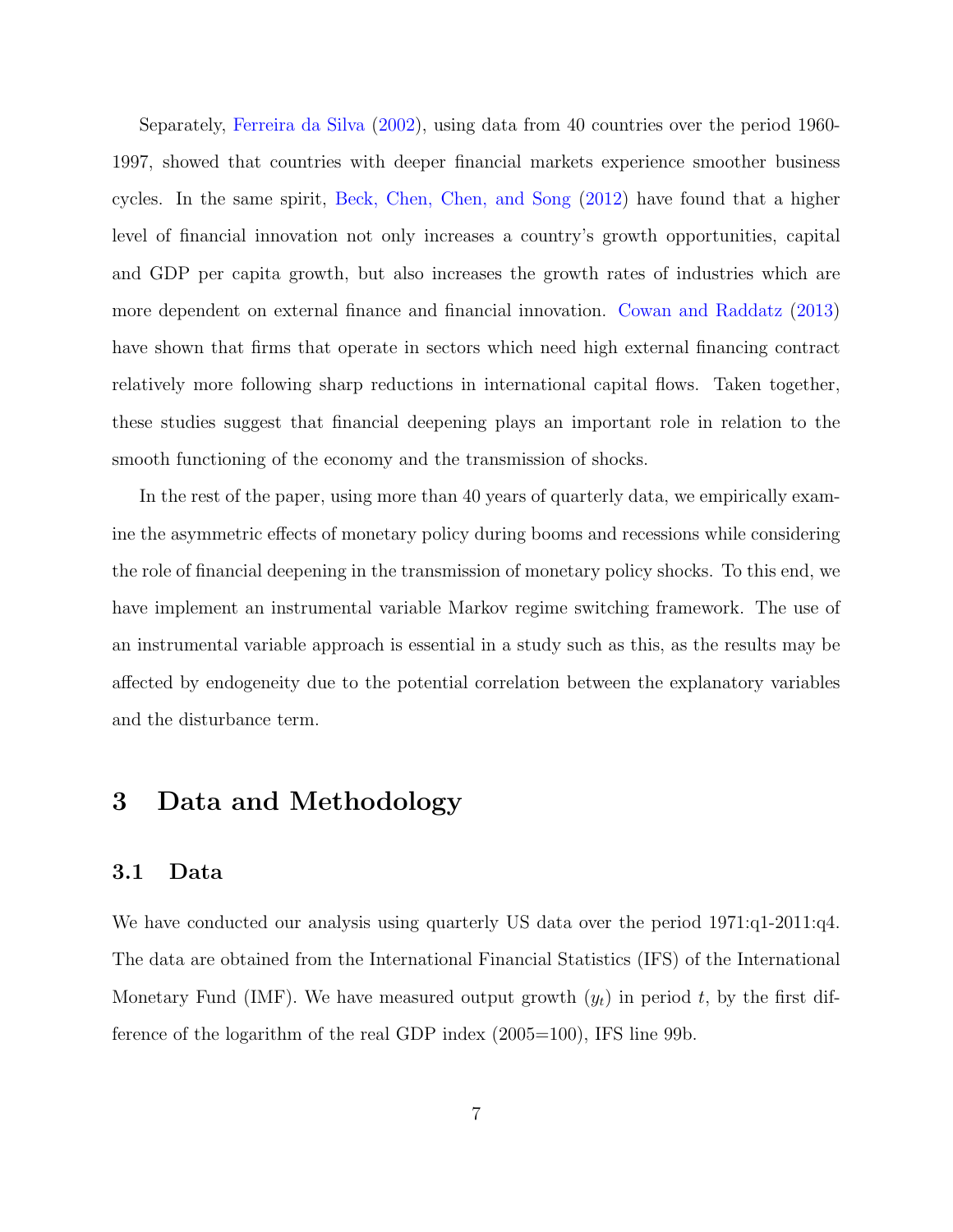#### 3.1.1 Measuring Financial Depth

We use two different measures to determine the extent of the financial depth  $(fd_t)$  in the economy. These measures allow us to evaluate the amount of credit given to the private sector. Our first financial depth measure  $(FD1)$ , which is proposed by Levine et al. (2000), is the ratio of credits by financial intermediaries to the private sector with respect to GDP. This measure has been constructed as  $0.5 * \left[ \frac{F(t)}{P_{end}(t)} + \frac{F(t-1)}{P_{end}(t-1)} \right] / \frac{GDP(t)}{P_{ave}(t)}$  $\frac{GDP(t)}{P_{ave}(t)}$ . In this measure, F denotes quarterly credit loaned by deposit money banks and other financial institutions to the private sector (IFS lines  $22d+42d$ ),  $P_{end}$  is end-of period quarterly consumer price index (CPI),  $P_{ave}$  is the average CPI for the quarter and GDP is seasonally adjusted nominal quarterly gross domestic product (IFS line 99b). Quarterly CPI is extracted from IFS line 64. Specifically, this depth measure includes only those credits issued by banks and other financial intermediaries. Following Levine et al. (2000), we measure the items on the financial intermediary balance sheets at the end of the period; however, GDP is measured over the whole period. Thus, the end-of-period items in financial intermediary balance sheets are deflated by the end of period CPI, while the GDP series is deflated by the average CPI for the period.

Our second financial depth measure  $(FD2)$ , proposed by King and Levine (1993), is the ratio of claims on the nonfinancial private sector to total domestic credit (excluding credit to money banks). Total domestic credit is composed of claims on central government, on state and local governments, on public nonfinancial corporations and on the nonfinancial private sector. Claims on the nonfinancial private sector are extracted from IFS line 32d and total domestic credit is taken from IFS lines 32a through 32f excluding 32e. This proxy provides information on the percentage of credit allocated to private firms in the economy. It therefore measures the extent to which credit is allocated to the private rather than the public sector.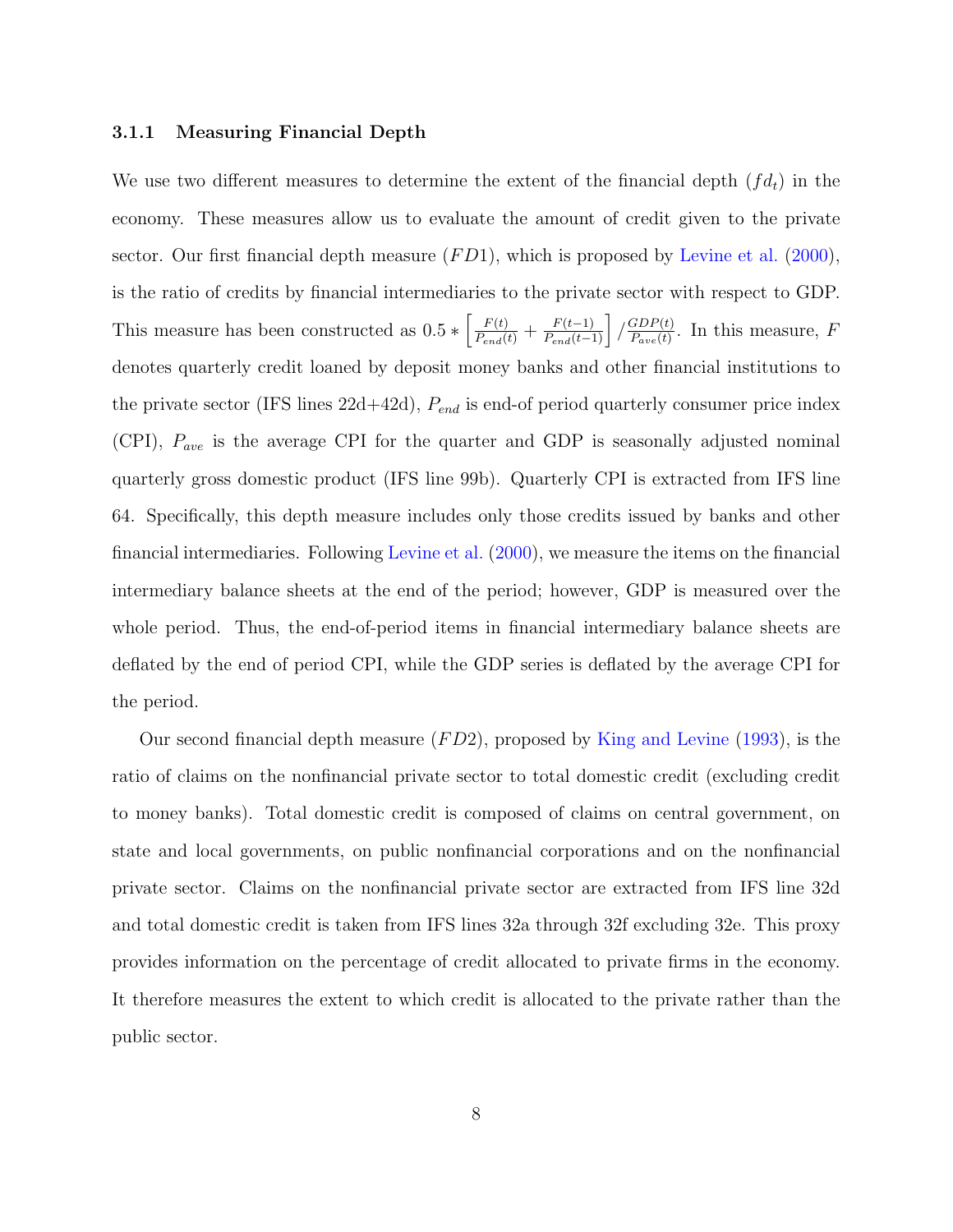### 3.1.2 Measuring Monetary Policy Shocks

A quick survey of the literature shows that researchers use the VAR methodology heavily when examining the effects of monetary policy. However, given that the policy makers have become more forward-looking over the years, as Barakchian and Crowe (2013) have demonstrated, the identification of structural shocks in VAR models has become a more difficult task.<sup>9</sup> This is due to the fact that, when agents react to expected variables that are not observed by the econometricians, non-fundamentalness emerges.<sup>10</sup> Benati and Surico (2009) have also argued that there is a fundamental disconnect between what is actually structural within a dynamic stochastic general equilibrium (DSGE) model and what is considered to be structural in the structural VAR representation implied by the same DSGE model. At the very least, recent research has shown that comparison of structural VAR (SVAR) estimates with those from a DSGE model is not straightforward and that caution must be exercised when comparing the two models.<sup>11</sup>

Given these concerns, we employed three different proxies to gauge the stance of the monetary policy. As a first measure of monetary policy shocks, we used the first difference of the logarithm of the Federal Funds rate  $(mp_t)$ , IFS line 60b. This is a simple and a conventional measure, which has been previously used by many researchers to gauge monetary policy shocks.<sup>12</sup> However, this approach is subject to two main shortcomings. First, Federal funds rate often moves endogenously with changes in economic conditions. Such endogenous movements lead to biased estimates of the impact of monetary policy on the target variables. For instance, an endogenous response of the fund rates to economic activities might lead one to underestimate the impact of monetary policy on the real variables.<sup>13</sup> Furthermore, when

<sup>9</sup>For more see, among others, Leeper et al. (1996), Christiano et al. (1999).

 $10A$  model is non-fundamental when structural shocks cannot be recovered by current and past observations; see Hansen and Sargent (1991).

<sup>&</sup>lt;sup>11</sup>For further discussion see Kilian  $(2012)$ .

<sup>&</sup>lt;sup>12</sup>See, for instance, Sims  $(1992)$ , Bernanke and Mihov  $(1998)$  and Garcia and Schaller  $(2002)$ .

<sup>13</sup>See Romer and Romer (2004).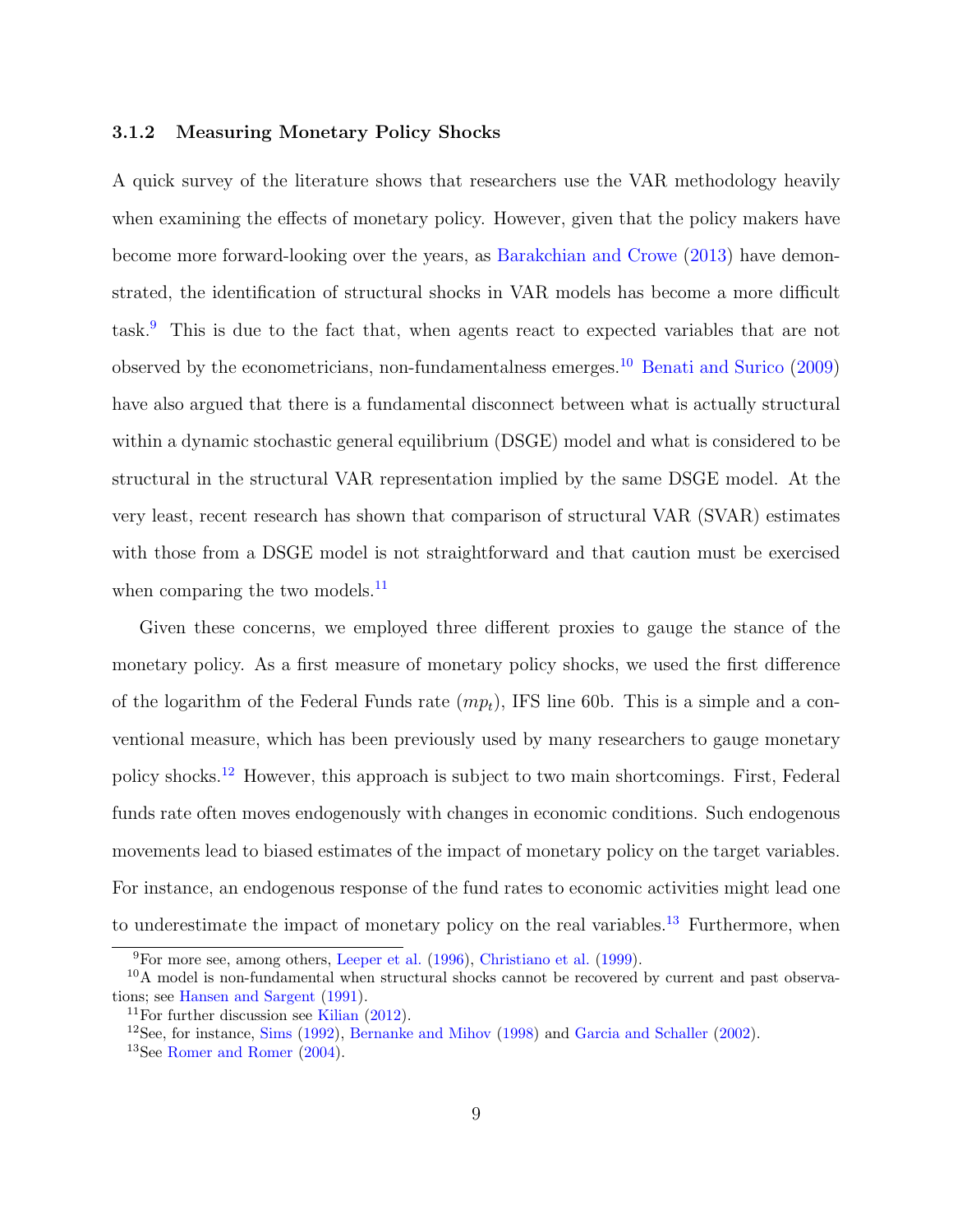analyzing the effects of monetary policy on economic growth and on inflation, one should measure the variation in the policy rates that is orthogonal to the Fed's forecast of future output and inflation.

To circumvent these hurdles, we have adopted the Romer and Romer (2004) approach and have generated two additional monetary policy shocks by introducing time-varying parameters and regime shifts into their model. The second proxy, which we used to gauge monetary policy shocks, therefore allowed for time-variation in all parameters of the eighteen variables in Romer and Romer (2004). The third monetary policy shock allowed for the parameters of the underlying model to be time-varying with regime shifts while we only use those variables that are significant in construction of the second proxy.<sup>14</sup>

## 3.2 Methodology

In order to examine the role of financial frictions when evaluating the asymmetric impact of monetary policy on real output, we implemented a Markov switching framework. In implementing this approach one has to be careful against the possibility of endogeneity of the monetary policy and the financial depth measures, which we have used as explanatory variables in the output growth equation. In this case, the use of standard maximum likelihood approach in estimating a regime switching model would yield inconsistent parameter estimates as a result of the within-regime correlation between the regressors and the disturbance term. To overcome the endogeneity problem in this case, we followed an approach suggested by Spagnolo et al. (2005) and estimated the following system of equations for output growth and the instrumenting equations for monetary policy and for financial depth:

<sup>14</sup>Romer and Romer (2004) measured monetary policy shocks using a reaction function, in which the desired Federal funds target rate was the dependent variable and the right-hand side variables included the level of the desired Federal funds target prior to the FOMC meeting, and the forecasts of 17 series (the current quarter of unemployment, eight forecasts for the real GDP growth and the GDP deflator) taken from the Greenbook.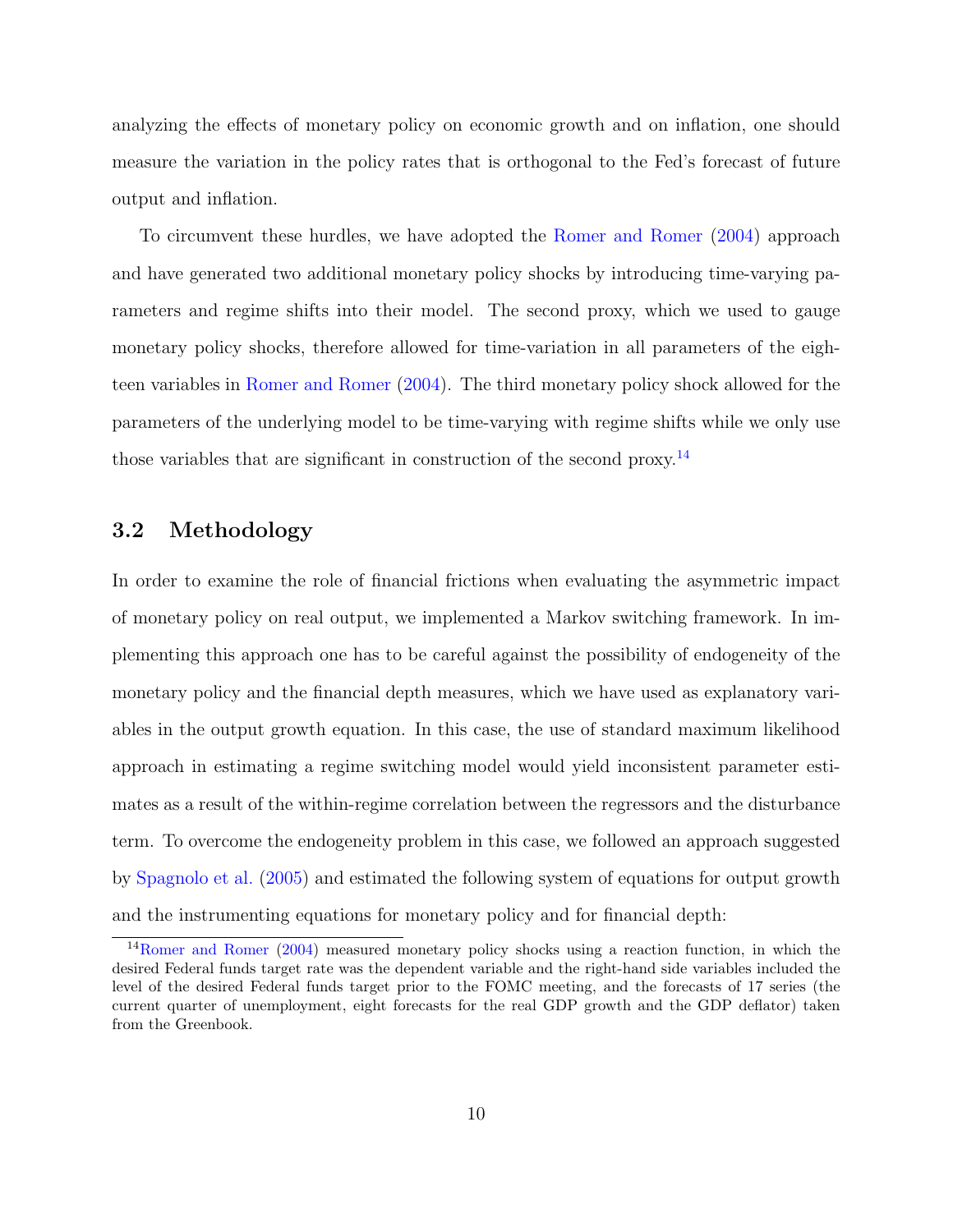$$
y_t = \mu_{s_t} + \sum_{i=1}^j \gamma_{i,s_t} y_{t-i} + \beta_{s_t} \widehat{m} \widehat{p}_{t-1} + \varphi_{s_t} \widehat{fd}_t + \eta_{s_t} \widehat{m} \widehat{p}_{t-1} \times \widehat{fd}_{t-1} + \sigma_{s_t} \varepsilon_t \tag{1}
$$

where

$$
\mu_{s_t} = [\mu_0 (1 - s_t) + \mu_1 s_t], \ \gamma_{i, s_t} = [\gamma_{i, 0} (1 - s_t) + \gamma_{i, 1} s_t],
$$
  
\n
$$
\beta_{s_t} = [\beta_0 (1 - s_t) + \beta_1 s_t], \ \varphi_{s_t} = [\varphi_0 (1 - s_t) + \varphi_1 s_t],
$$
  
\n
$$
\eta_{s_t} = [\eta_0 (1 - s_t) + \eta_1 s_t], \text{ and } \sigma_{s_t} = [\sigma_0 (1 - s_t) + \sigma_1 s_t]
$$

$$
mp_{t-1} = \kappa_{s_t} + \sum_{i=1}^{k} \delta_{i,s_t} y_{t-i-1} + \sum_{i=1}^{l} \phi_{i,s_t} mp_{t-i-1} + \theta_{s_t} \xi_t
$$
 (2)

where

$$
\kappa_{s_t} = \kappa_0 (1 - s_t) + \kappa_1 s_t, \ \delta_{i, s_t} = \delta_{i, 0} (1 - s_t) + \delta_{i, 1} s_t,
$$
  

$$
\phi_{i, s_t} = \phi_{i, 0} (1 - s_t) + \phi_{i, 1} s_t \text{ and } \theta_{s_t} = \theta_0 (1 - s_t) + \theta_1 s_t
$$

$$
fd_t = \alpha_{s_t} + \sum_{i=1}^{m} \lambda_{i,s_t} fd_{t-i} + \chi_{s_t} \zeta_t \tag{3}
$$

where

$$
\alpha_{s_t} = \alpha_0 (1 - s_t) + \alpha_1 s_t, \ \lambda_{i, s_t} = \lambda_{i, 0} (1 - s_t) + \lambda_{i, 1} s_t \text{ and}
$$
\n
$$
\chi_{s_t} = \chi_0 (1 - s_t) + \chi_1 s_t
$$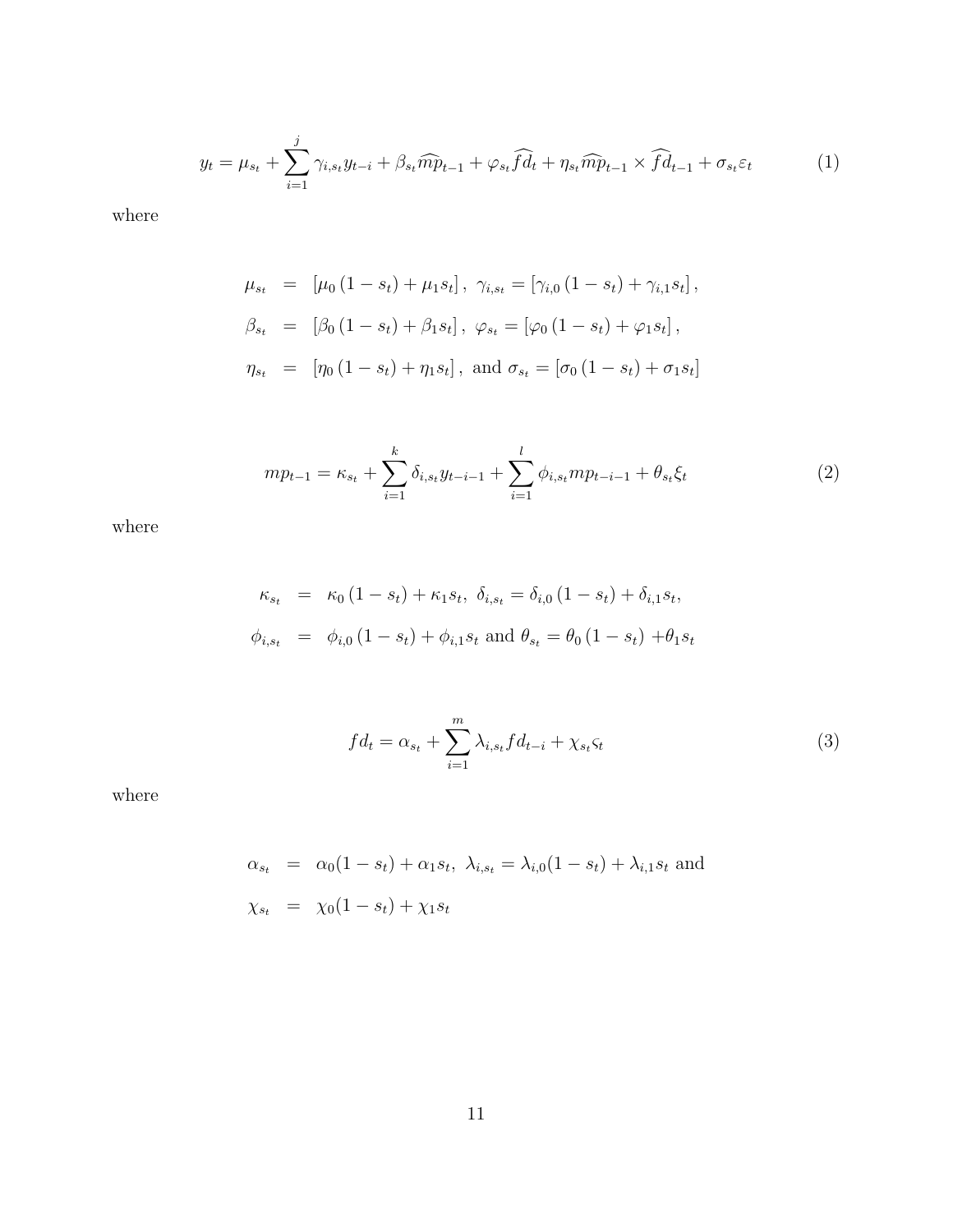The state variable,  $s_t$ , is a homogenous first order Markov chain on  $\{0, 1\}$  with transition probabilities:

$$
q = P [s_t = 0 | s_{t-1} = 0],
$$
  
\n
$$
p = P [s_t = 1 | s_{t-1} = 1].
$$
\n(4)

In this system, equation (1) models real output growth  $(y_t)$ , equation (2) models monetary policy  $(mp_{t-1})$  and equation (3) models financial depth  $(fd_t)$ , while all explanatory variables have state dependent coefficients. The disturbance terms in equations (1-3) are captured by  $\epsilon_t$ ,  $\xi_t$  and  $\varsigma_t$ , respectively. The first equation includes the lags of the dependent variable, a measure of expected financial depth  $(\widehat{fd}_t)$ , and, to capture the observation that output growth reacts to changes in monetary policy with a lag, the first lag of expected monetary policy  $(\widehat{mp}_{t-1})$ . The output growth equation also includes an interaction term between the first lag of financial depth and the first lag of monetary policy measure:  $(\widehat{mp}_{t-1} \times$  $fd_{t-1}$ ). The interaction term is of key importance, as it allows us to examine whether the effects of monetary policy on output growth are dependent on the extent of the financial depth. In particular, significant coefficients over high or low growth states can help us to determine whether financial depth dampens or intensifies the impact of monetary policy on real output over the course of the business cycle. The fitted value of monetary policy,  $m\widehat{p}_{t-1} = E[m p_{t-1} | s_{t-1}, \Omega_{t-1}],$  is obtained from equation (2), where s denotes the unobserved state variable and  $\Omega_{t-1}$  denotes the information set available at time  $t-1$ . In the same way, the fitted value of financial depth,  $fd_t = E[f_d_t | s_t, \Omega_t]$ , is obtained from instrumenting equation (3).

Equation (2) is a reduced-form model for monetary policy shocks,  $mp_{t-1}$ , which is assumed to respond asymmetrically to the second lag of output and to the lagged dependent variable. Equation (3) models financial depth as an autoregressive process in which the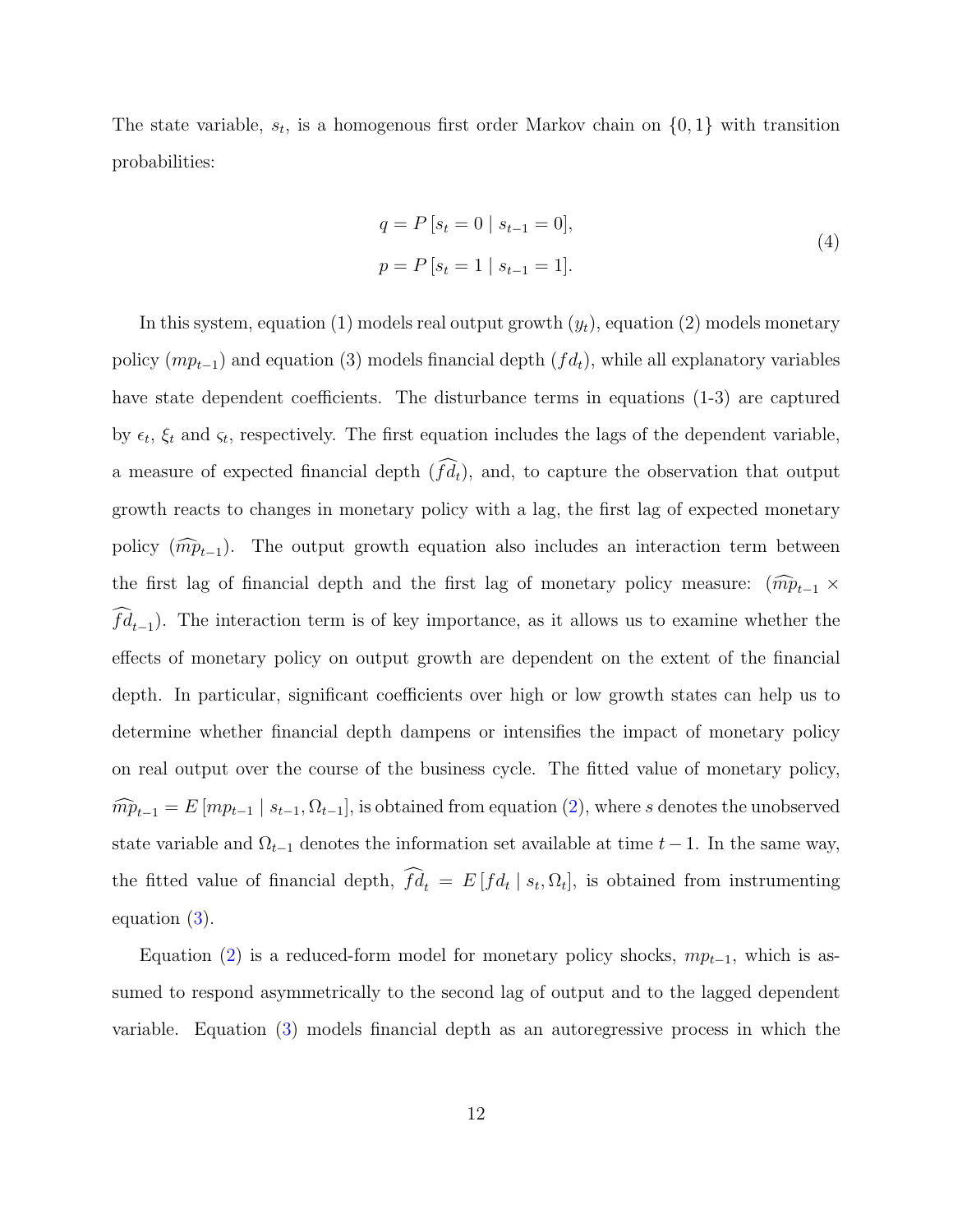associated parameters depend on the state of the economy.<sup>15</sup>

To estimate this model we have used a recursive algorithm, which is explained in Hamilton (1994). This process yields a sample likelihood function which can be maximized numerically with respect to  $\nu = (\mu_0, \mu_1, \gamma_{1,0}, \gamma_{1,1}, \gamma_{2,0}, \gamma_{2,1}, \cdots, \gamma_{j,0}, \gamma_{j,1}, \beta_0, \beta_1, \varphi_0, \varphi_1, \eta_0, \eta_1, \sigma_0, \sigma_1, \kappa_0, \kappa_1, \sigma_1, \sigma_0, \sigma_1, \sigma_0, \sigma_1, \sigma_0, \sigma_1, \sigma_0, \sigma_1, \sigma_0, \sigma_1, \sigma_0, \sigma_1, \sigma_0, \sigma_1, \sigma_0, \sigma_1, \sigma_0, \$  $\delta_{1,0}, \delta_{1,1}, \delta_{2,0}, \delta_{2,1}, \cdots, \delta_{j,0}, \delta_{j,1}, \phi_{1,0}, \phi_{1,1}, \phi_{2,0}, \phi_{2,1}, \cdots, \phi_{j,0}, \phi_{j,1}\theta_0, \theta_1, \alpha_0, \alpha_1, \lambda_{i,0}, \lambda_{i,1}, \lambda_{2,0}, \lambda_{2,1},$  $\cdots$ ,  $\lambda_{j,0}, \lambda_{j,1}, \chi_0, \chi_1$  subject to the constraint that p and q lie in the open unit interval. In consequence, we can write the conditional probability density function of  $w_t = (y_t, mp_t, fd_t)$ given the state  $s_t$  and the history of the system:

$$
pdf(w_t | s_t, w_{t-1}, ..., w_1; \nu) = \frac{1}{\sqrt{2\pi}\sigma_{s_t}} exp \left[ -\frac{1}{2} \left( \frac{y_t - \mu_{s_t} - \sum_{j=1}^J \gamma_{j,s_t} y_{t-j} - \beta_{s_t} \widehat{m} \widehat{p}_{t-1} - \varphi_{s_t} \widehat{f} \widehat{d}_t - \eta_{s_t} \widehat{m} \widehat{p}_{t-1} \times \widehat{f} \widehat{d}_{t-1}}{\sigma_{s_t}} \right)^2 \right]
$$
  
\n
$$
\times \frac{1}{\sqrt{2\pi}\theta_{s_t}} exp \left[ -\frac{1}{2} \left( \frac{mp_{t-1} - \kappa_{s_t} - \sum_{k=1}^K \delta_{k,s_t} y_{t-k-1} - \sum_{l=1}^L \phi_{l,s_t} mp_{t-l-1}}{\theta_{s_t}} \right)^2 \right]
$$
  
\n
$$
\times \frac{1}{\sqrt{2\pi}\chi_{s_t}} exp \left[ -\frac{1}{2} \left( \frac{fd_t - \alpha_{s_t} - \sum_{i=1}^M \lambda_{i,s_t} fd_{t-i}}{\chi_{s_t}} \right)^2 \right]
$$
(5)

1

 $\mathbf{I}$ 

Here  $\widehat{mp}_{t-1} = \widehat{\kappa}_{s_t} + \sum_{k=1}^K \widehat{\delta}_{k,s_t} y_{t-k-1} + \sum_{l=1}^L \widehat{\phi}_{l,s_t} mp_{t-l-1}$  and  $\widehat{fd}_t = \widehat{\alpha}_{s_t} + \sum_{i=1}^M \widehat{\lambda}_{i,s_t} fd_{t-i}$  are obtained from the state-dependent instrumenting equations for  $mp_{t-1}$  and  $fd_t$  as shown in (2) and (3).

Note that the system of equations in  $(1-4)$  assumes that the unobserved state variables

<sup>&</sup>lt;sup>15</sup>The set of instruments used has been selected on the basis of the statistical significance of variables. We used a general model in which each equation included the same indicators. Specifically, we initially estimated a fourth order VAR model. We then selected those indicators which were statistically significant.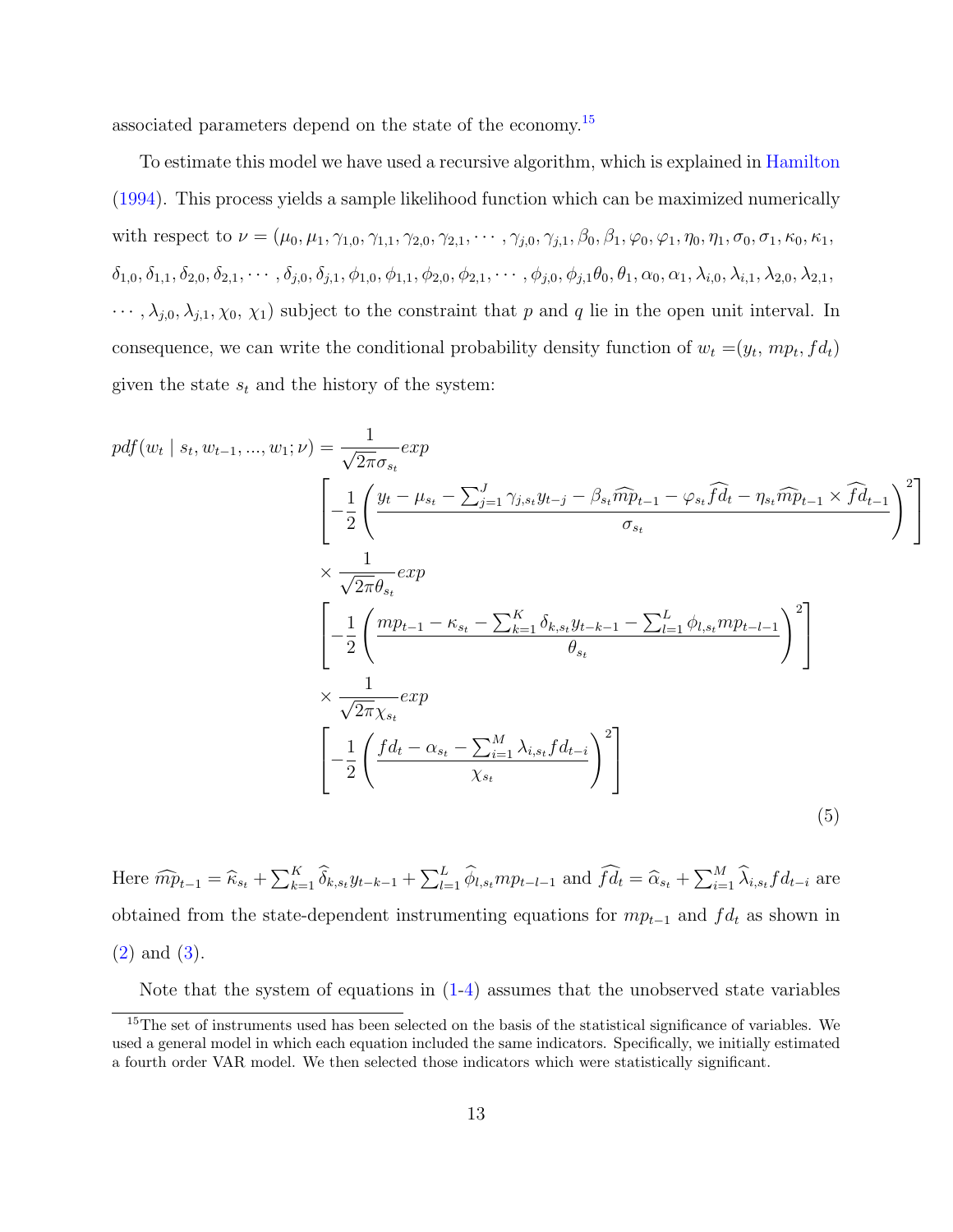of GDP growth, monetary policy and financial depth measures are synchronized. Before carrying out the empirical analysis, we first examined the interrelations between the unobserved states of the variables in the model. Based on this investigation, we chose a model to examine the asymmetric effects of monetary policy on output growth while taking into account the role of financial depth. This will be discussed in section 3.3.

# 3.3 Modeling the Unobserved States

Our empirical model examines the asymmetric effects of monetary policy during booms and recessions taking into account the role of financial market depth. However, before estimating equations 1-4, it is important to examine the interrelations between the unobserved states of the variables in the model. Without such an investigation, it would be unclear whether the unobserved states of the variables are in the same or different phases with respect to one another and we would not be able to construct an appropriate switching model. To illustrate the problem at hand, let us examine the interaction between the unobserved states of  $y_t$  and  $fd_t$ . Consider a  $2 \times 1$  vector  $z_t = [y_t, fd_t]'$  such that<sup>16</sup>

$$
z_t = \mu_{st} + \sum_{i=1}^p \Phi_i z_{t-i} + v_t
$$
\n(6)

where  $v_t = [u_t^y]$  $_t^y, u_t^{fd}$  ${}_{t}^{fd}$ <sup>*'*</sup> is a Gaussian process with mean zero and positive-definite variance covariance matrix  $\Sigma$ ;  $\{s_t\}$ , the unobserved state of z, is modeled by the unobserved states

<sup>&</sup>lt;sup>16</sup>The model can be easily extended to account for three variables where  $z_t = [y_t, f_{dt}, mp_t]'$ . However, for the sake of clarity, we have limited our examination to the case where  $z_t$  includes only two variables. If  $z_t$ were to be three-dimensional then the latent variable  $s_t^z$  would follow an 8-state Markov chain.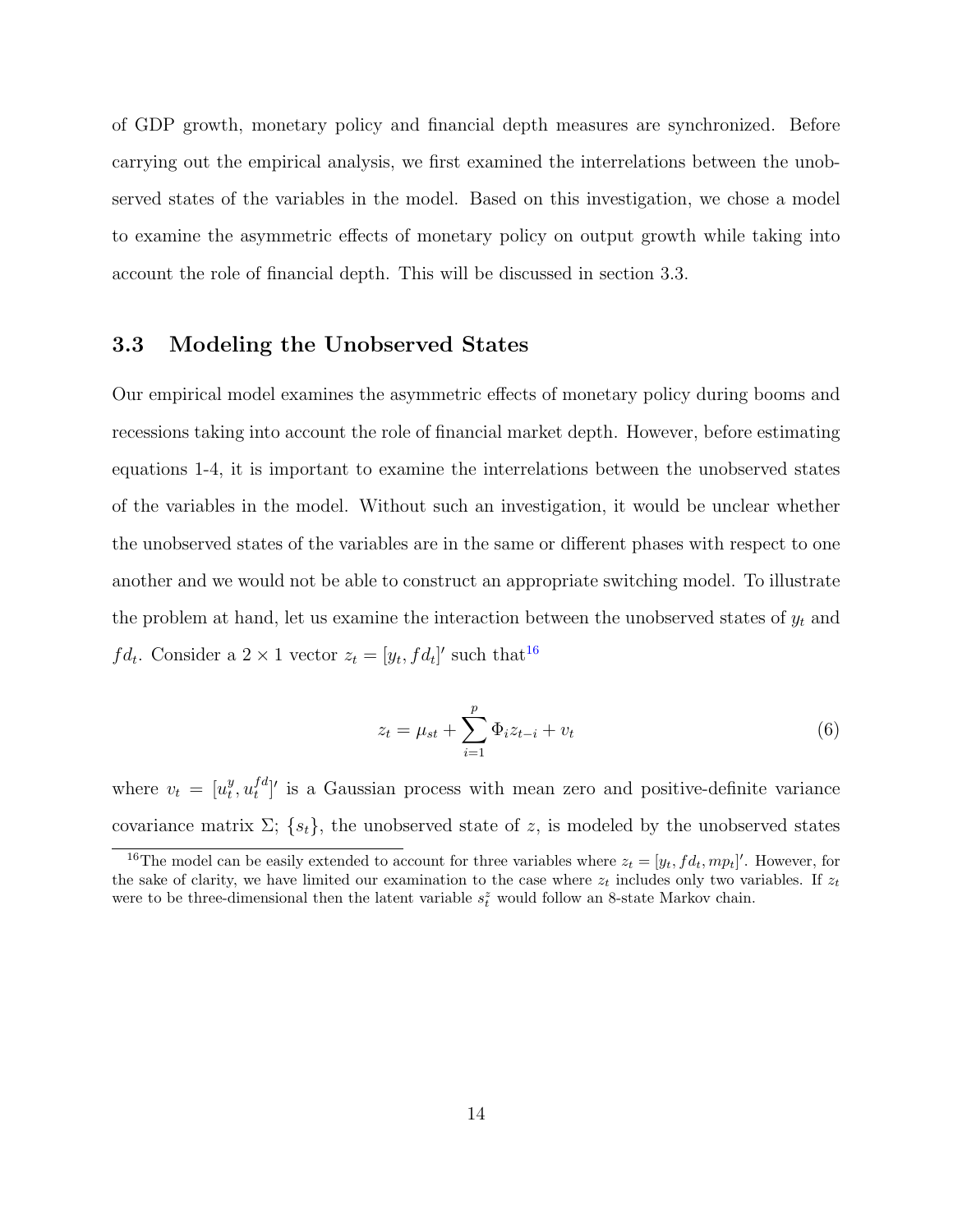of  $s_t^y$  and  $s_t^{fd}$  as a linear homogenous four-state Markov process with<sup>17</sup>

$$
s_t^z = 1 \text{ if } s_t^{fd} = 1 \text{ and } s_t^y = 1
$$
  
\n
$$
s_t^z = 2 \text{ if } s_t^{fd} = 2 \text{ and } s_t^y = 1
$$
  
\n
$$
s_t^z = 3 \text{ if } s_t^{fd} = 1 \text{ and } s_t^y = 2
$$
  
\n
$$
s_t^z = 4 \text{ if } s_t^{fd} = 2 \text{ and } s_t^y = 2
$$

Under these conditions, there are four possible models that can be examined. Model A considers the case in which the unobserved states associated with both variables ( $s_t^y$  and  $s_t^{fd}$  $_{t}^{f\,d})$ are independent. To capture this, we constructed the following transition probability matrix for  $s_t^z$ :  $\Gamma$  $\overline{\mathbf{1}}$ 

$$
P_{yfd}^{A} = P^{y} \otimes P^{fd} = \begin{bmatrix} p_{11}^{y} p_{11}^{fd} & p_{11}^{y} p_{21}^{fd} & p_{21}^{y} p_{11}^{fd} & p_{21}^{y} p_{21}^{fd} \\ p_{11}^{y} p_{12}^{fd} & p_{11}^{y} p_{22}^{fd} & p_{21}^{y} p_{12}^{fd} & p_{21}^{y} p_{22}^{fd} \\ p_{12}^{y} p_{11}^{fd} & p_{12}^{y} p_{21}^{fd} & p_{22}^{y} p_{11}^{fd} & p_{22}^{y} p_{21}^{fd} \\ p_{12}^{y} p_{12}^{fd} & p_{12}^{y} p_{22}^{fd} & p_{22}^{y} p_{12}^{fd} & p_{22}^{y} p_{22}^{fd} \end{bmatrix}
$$
\n(8)

Model B, which is suggested by Schwert (1989) and Campbell et al. (1998), considers the case of perfect synchronization of the states of both variables such that  $s_t^y = s_t^{fd}$  $t^{d}$ . In this model the unobserved state variable  $s_t^z$  follows a two-state Markov process with the transition probability matrix:

$$
P_{yfd}^{B} = \begin{bmatrix} p_{11}^{y} p_{11}^{fd} & 0 & 0 & p_{21}^{y} p_{21}^{fd} \\ 0 & 0 & 0 & 0 \\ 0 & 0 & 0 & 0 \\ p_{12}^{y} p_{12}^{fd} & 0 & 0 & p_{22}^{y} p_{22}^{fd} \end{bmatrix}
$$
(9)

<sup>17</sup>For more details see Phillips (1991), Hamilton and Lin (1996) and Sola et al. (2007).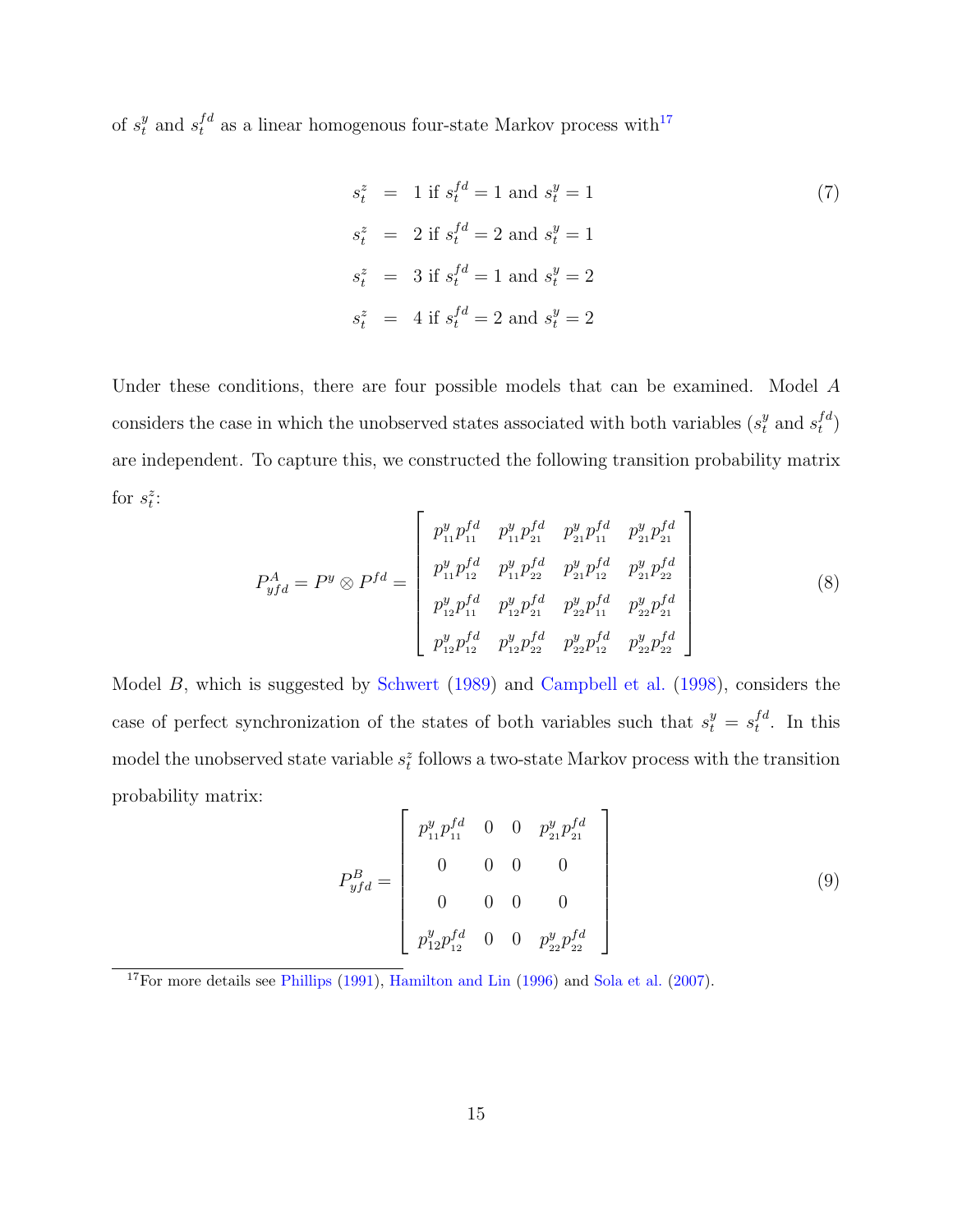It should be noted that Model B has fewer parameters than Model A, as the number of states are reduced from four to two.<sup>18</sup> This reduction in states occurs because Model B imposes the restriction that  $p_{ij}^y = p_{ij}^{fd}$ ; that is, the unobserved states of both variables are perfectly synchronized. In consequence, one may expect to observe a worse fit when Model B is implemented in place of Model A. However, Model B allows for dependence between y and  $fd$  through the common dependence of the unobserved  $s_t^y$  $t<sup>y</sup>$ . This relaxes the assumption of independence maintained in Model A and might lead to an improved fit.<sup>19</sup>

An alternative model, Model  $C$ , can be constructed for the case in which the unobserved state of financial depth measure leads the unobserved state of output growth (i.e.  $s_t^y = s_{t-1}^{fd}$ ). In this case, the transition probability matrix of  $s_t^z$  takes the form:

$$
P_{yfd}^{C} = \begin{bmatrix} p_{11}^{y} p_{11}^{fd} & 0 & p_{21}^{y} p_{11}^{fd} & 0 \\ p_{11}^{y} p_{12}^{fd} & 0 & p_{21}^{y} p_{12}^{fd} & 0 \\ 0 & p_{12}^{y} p_{21}^{fd} & 0 & p_{22}^{y} p_{21}^{fd} \\ 0 & p_{12}^{y} p_{22}^{fd} & 0 & p_{22}^{y} p_{22}^{fd} \end{bmatrix}
$$
 (10)

In this model, expectations about the future state of output affect the current state of financial depth.

Finally, if financial depth reacts to expectations concerning a variable other than output, then the unobserved state of output might lead the unobserved state of financial depth measure  $(s_t^{fd} = s_{t-1}^y)$ . Hence, in model D, the transition probability matrix of  $s_t^z$  will be:

<sup>&</sup>lt;sup>18</sup>This implies that Models A and B are non-nested because, under the reduction of states, the two state model suffers from the standard nuisance parameter problem.

<sup>19</sup>See Hamilton and Lin (1996) along these lines.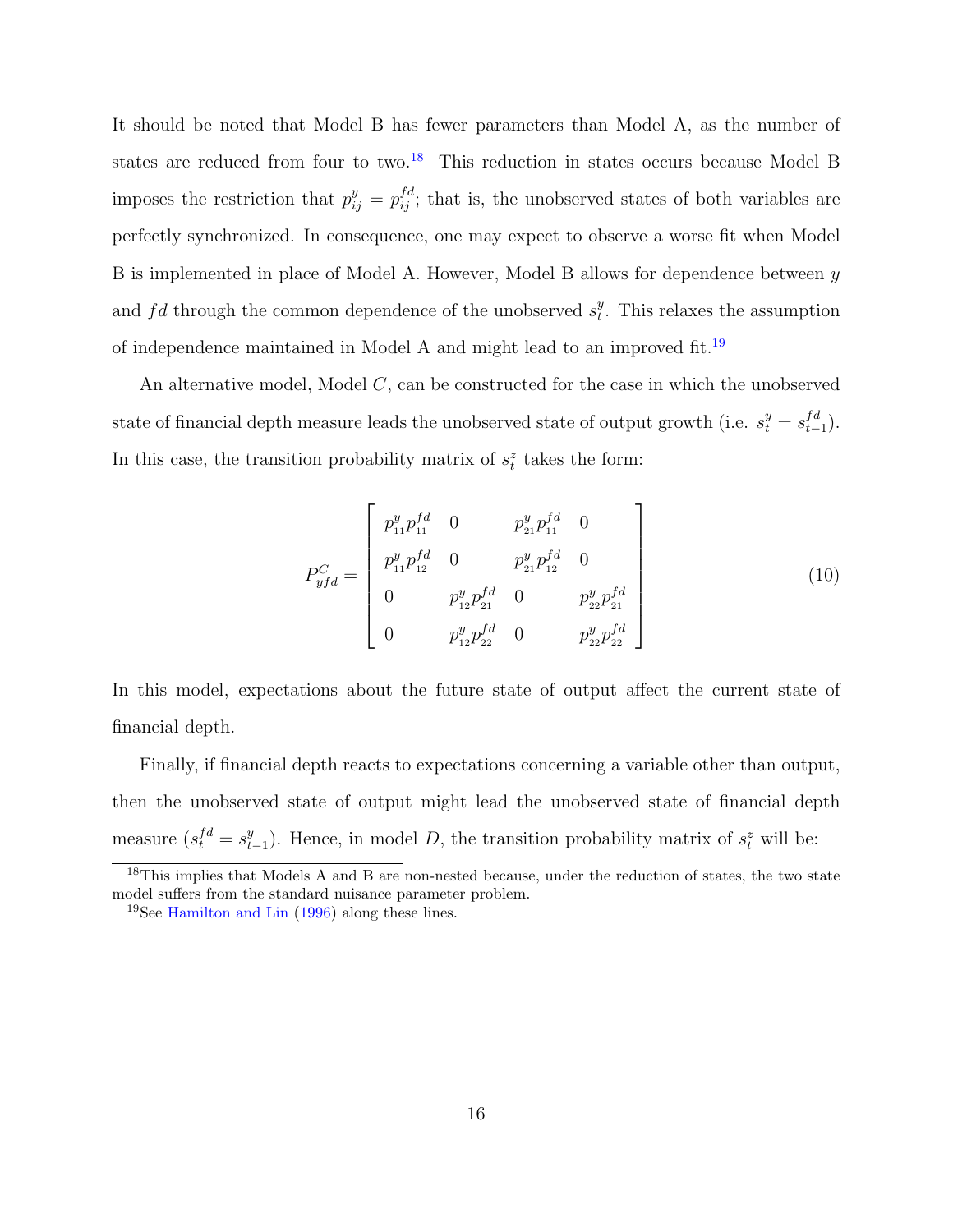$$
P_{yfd}^{D} = \begin{bmatrix} p_{11}^{y} p_{11}^{fd} & p_{11}^{y} p_{21}^{fd} & 0 & 0 \\ 0 & 0 & p_{21}^{y} p_{12}^{fd} & p_{21}^{y} p_{22}^{fd} \\ p_{12}^{y} p_{11}^{fd} & p_{12}^{y} p_{21}^{fd} & 0 & 0 \\ 0 & 0 & p_{22}^{y} p_{12}^{fd} & p_{22}^{y} p_{22}^{fd} \end{bmatrix} \tag{11}
$$

Using models  $A, B, C$  and  $D$ , it is possible to examine the interrelations between the unobserved states of the associated variables. However, prior to implementing any of the above models, it is useful to estimate univariate MRS models for each variable and to compare their associated filter probabilities. This exercise helps in determining whether or not the unobserved states of the variables are synchronized. After this experiment, the models discussed in this section can be implemented. We present our findings in Section 4.

# 3.4 Other Econometric Issues

To implement the Markov regime switching framework, the data must exhibit regime shifts. We follow Hansen (1992a, 1996) to test for regime switching. Note that the null hypothesis of linearity against the alternative of a Markov regime switching cannot be tested directly using a standard likelihood ratio (LR) test. This is owing to the fact that under the null of linearity the parameters of transition probabilities are unidentified and the scores with respect to parameters of interest are identically zero. Under such circumstances the information matrix is singular. We, therefore apply Hansen's standardized likelihood ratio test, which requires an evaluation of the likelihood function across a grid of different values for the transition probabilities.<sup>20</sup>

 $^{20}$ In accordance with the suggestion of one of our referees, we modified the Hansen routine to check whether equation (1) has two regimes. Results from this test are qualitatively similar to those presented in Table 1 and are available from the authors upon request.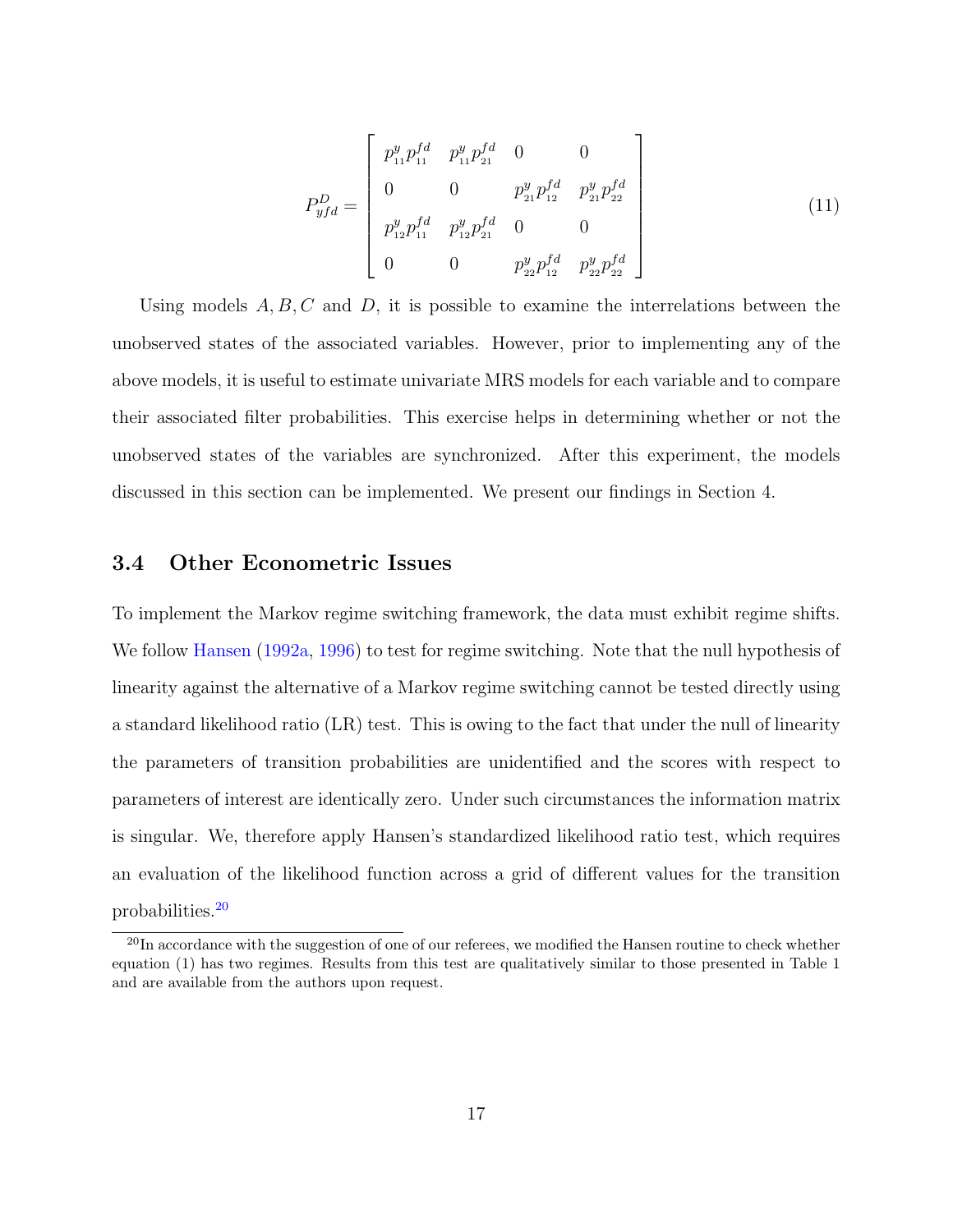# 4 Empirical Analysis

In this section, we first provide evidence that all variables in equations 1-3 follow a Markov regime switching process. Second, we estimate univariate MRS models for each of the variables to determine the synchronicity of the unobserved states of the variables that we employ in our model. Third, we estimate equations 1-4 using one of the models that we discussed in Section 3.3. For all cases, we present results for the full model. However, having observed that the level of financial depth does not have a significant effect on output growth, we have excluded it from our latter models. We have estimated the model for the full sample as well as up to the period before the collapse of Lehman Brothers to avoid the post crisis period during which the Fed changed its approach to stimulating the economy. We gauge monetary policy shocks using the change in interest rates and two additional policy measures to check for the robustness of our empirical results. The results are similar for both sample periods, both financial depth measures and all three monetary policy shock measures.

### 4.1 Preliminary Tests

Table 1 shows that the Hansen test rejects the null of linearity for the change in interest rate and the first measure of financial development. However, the null of linearity for GDP growth and the second measure of financial depth cannot be rejected. This might be due to the low power of the test when the model accounts for autoregressive dynamics. To further investigate the presence of regime switching, we implemented structural break tests proposed by Hansen (1992b), Andrews (1993), and Andrews and Ploberger (1994) for the output growth equation, (1), as we employed both financial depth measures. We applied the same tests for the instrumenting equation of the financial depth measures, equation (3), as well. The null hypothesis for these tests is that parameters are stable while the alternative is that there is evidence of a one-time change at the break point. The Hansen (1992b) tests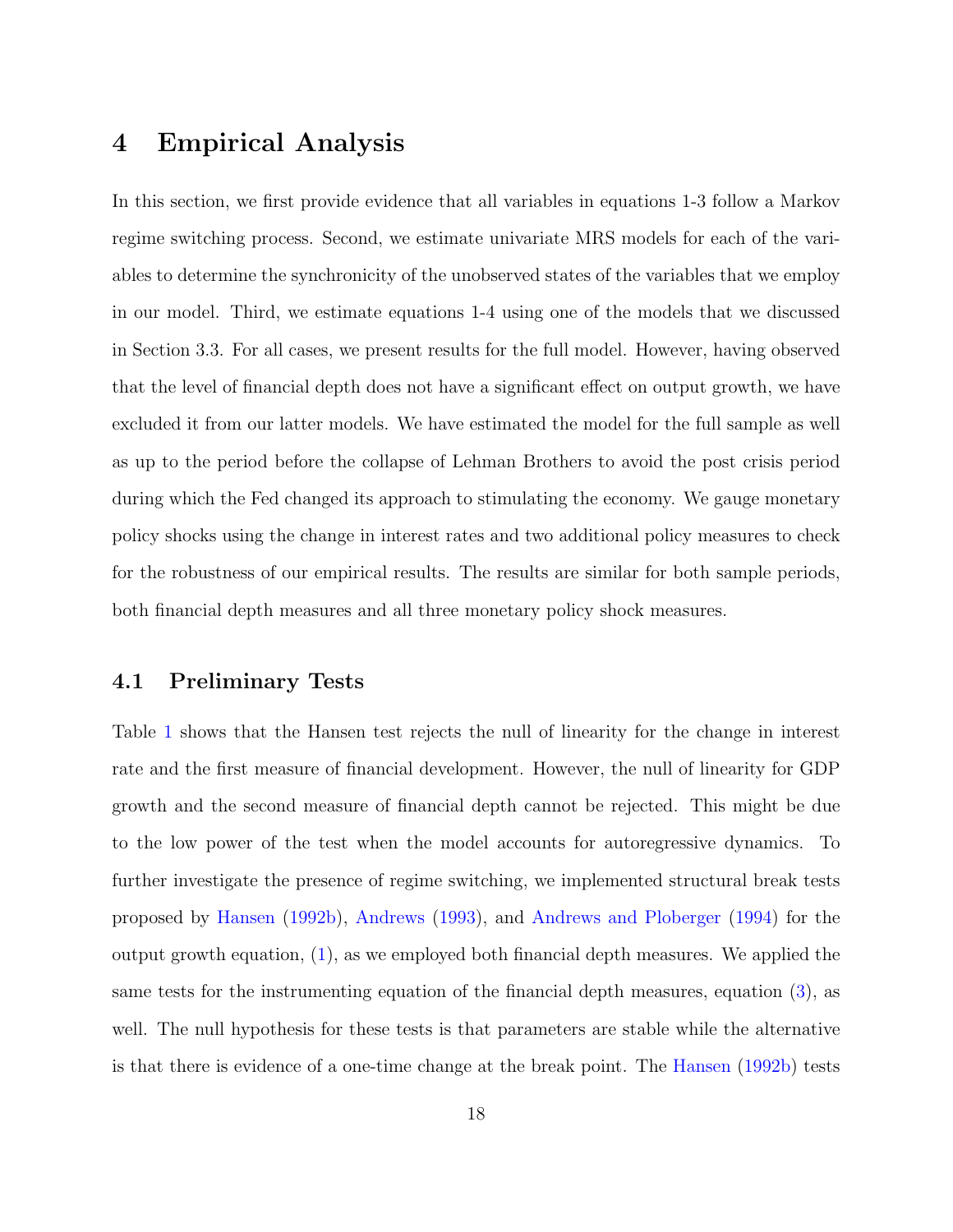(see Table 2) indicate that there is parameter instability in the output growth equation and the instrumenting equation for financial depth.

### Table 1 about here

### Table 2 about here

The second issue that must be resolved is the synchronicity of the unobserved states of the variables in the model. Only after examining the synchronicity of the states of the variables that we use in the model can we determine which of the four models discussed in Section 3.3 could be used for our analysis. Following an approach similar to that in Hamilton and Lin (1996), as preliminary check, we estimated a univariate Markov switching model for each variable and generated the associated filter probabilities. We then superimposed the filter probability of output growth on the filter probabilities of financial depth and monetary policy measures and displayed them on separate panels in Figure 1. The top and bottom panels show that the filter probability of output growth (see  $Filter_Y$ ) is similar to that of the monetary policy measure (see  $Filter$  $DIR$ ) and the second financial depth measure (see  $Filter_F D2$ . Equipped with this evidence, we use Model B to examine the relationship between output growth, monetary policy shock and the second financial depth measure. However, the middle panel demonstrates that the filter probability of the first financial depth (see Filter\_FD1) differs from that of output growth for almost the first ten years of the sample. Therefore, when using the first financial depth measure, we must use one of the remaining three models that we discussed in section 3.3.

#### Figure 1 about here

To assess the extent to which the unobserved states of the first financial depth measure  $(FD1)$  is aligned with those of the output growth and the proxy for monetary policy, we estimated Model A and plotted the filter probabilities for each of the possible four states in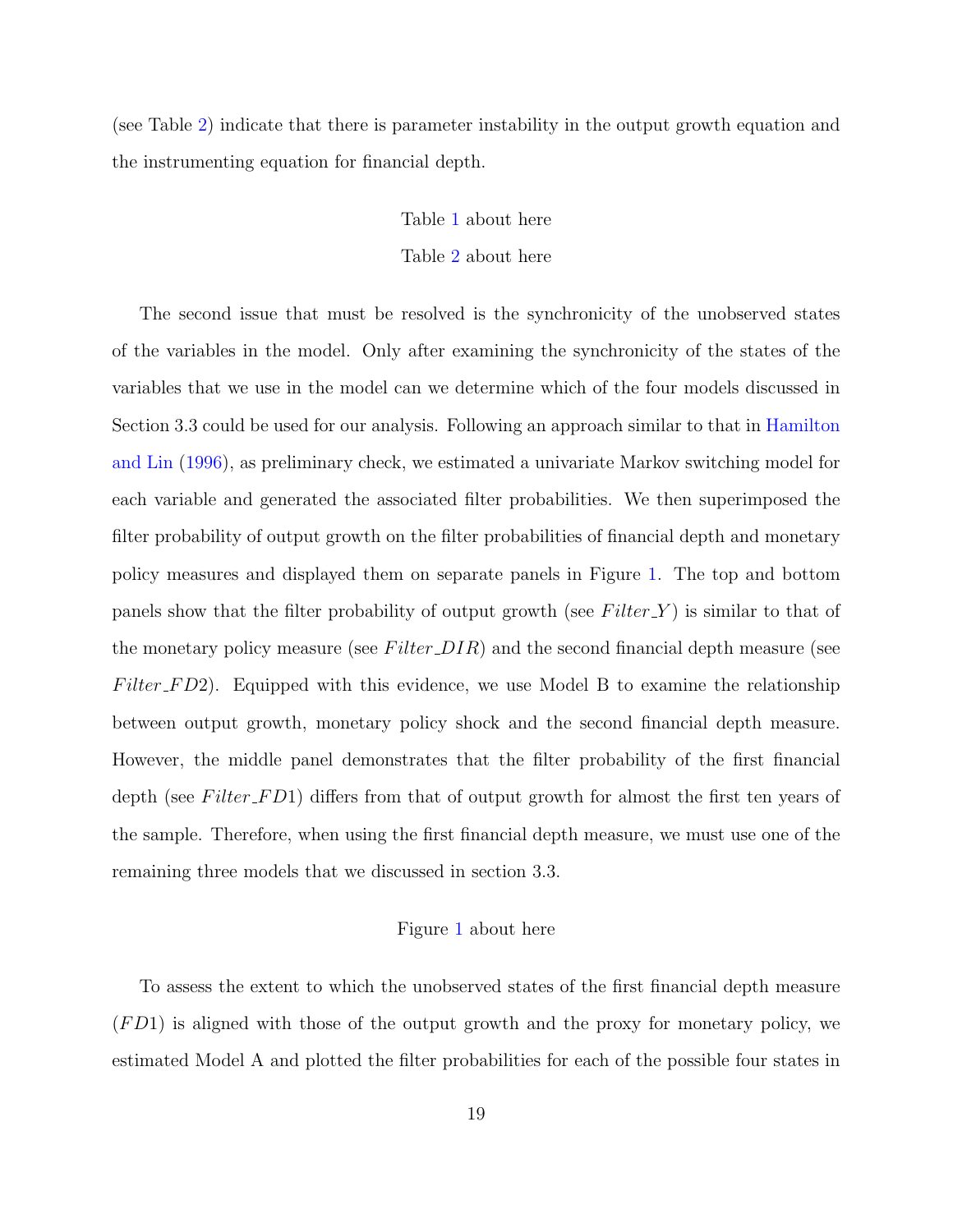Figure 2, (States 1-4). States 1 and 4 depict the filter probabilities when the unobserved state variables are synchronized. Similarly, States 2 and 3 show the filter probabilities when the unobserved state variables are not synchronized. Looking at each panel, we see that although the filter probabilities of State 2 and State 3 are low, they are not close to zero. In Figure 3, the upper graph shows the sum of the probabilities when the unobserved states of both variables are in the same phase, while the lower graph shows the sum of the probabilities when the unobserved states of both variables are in differing phases. The lower plot in Figure 3 gives the impression that the sum of the filter probabilities of States 2 and 3 is substantially high approximately for the first and the last 10 years of the sample. This observation suggests that the unobserved states of  $FD1$  differ from the other variables in the model. As a result, we estimated all four models for  $FD1$  and allow the data to determine the best model.

> Figure 2 about here Figure 3 about here

# 4.2 Results for the Full Sample

Table 3 presents estimates for equations 1-4 when we estimate Models A, B, C and D for the first proxy of financial depth,  $FD1<sup>21</sup>$  By inspecting the coefficient estimates, we see that in all cases the state dependent growth rate  $\mu_0$  is greater than  $\mu_1$ . Hence, State zero captures the high growth regime and State 1 captures the low growth regime. We can also observe that the impact of monetary policy shocks  $(\beta)$  is negative and this impact significantly varies between different states in each Model. This is suggestive of the asymmetric impact of monetary policy shocks between regimes. Furthermore, we also observe that the interaction term between the proxy for monetary policy shocks and financial depth is positive and

 $21$ To facilitate the presentation of our results, we withheld the estimates for the instrumenting equations; these are available upon request from the authors.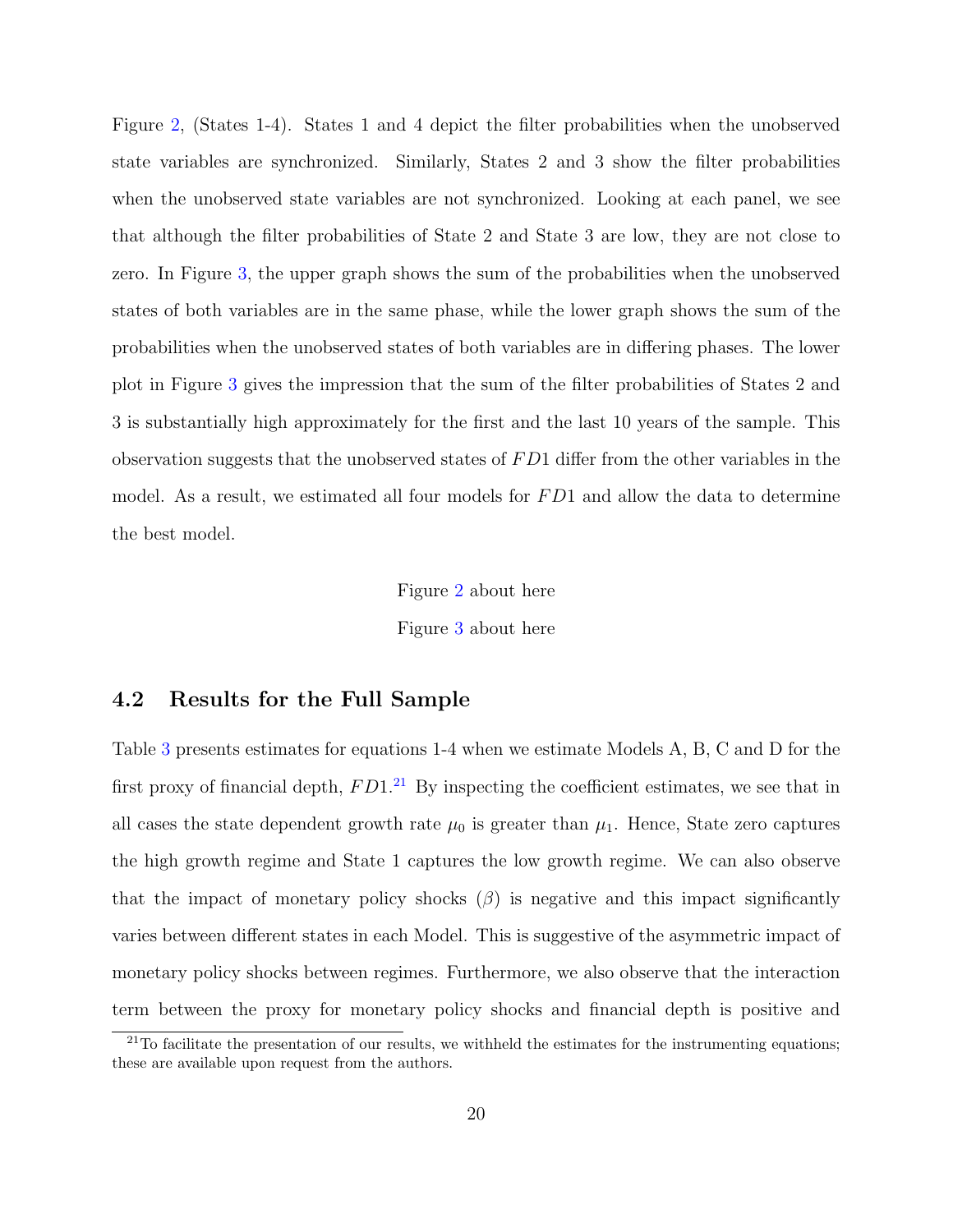significant in the low growth state  $(\eta_1)$  for all four Models. Nevertheless, the level effect of financial depth on output growth  $(\varphi)$  is always insignificant.

#### Table 3 about here

In the light of the results presented in Table 3, we re-estimated the model after excluding the level effect of financial depth. The results for the restricted model are given in Table 4. The estimates of the state dependent growth rate  $\mu_0$  are positive and significant whereas the estimates of  $\mu_1$  are not significantly different from zero. This clearly suggests that State zero captures the high growth regime and State 1 captures the low growth regime. Furthermore, the other coefficients in the model demonstrate the expected signs and significance. Specifically, we observed that monetary policy has a negative and significant impact only in the low growth regime, suggesting the presence of asymmetric impact of monetary policy shocks on output growth. When we inspect the interaction coefficient  $(\eta)$  between monetary policy and financial depth, we see that it is positive and significant only in the low growth regime. This result confirms the conjecture that financial depth dampens the negative effect of adverse monetary policy shocks on economic activity during recessions.

These observations are true for all four models; however, Model A appears to perform better than Models B, C and D. Henceforth, the role of the first financial depth measure is discussed in the context of Model A.

### Table 4 about here

Next, we estimate equations 1-4 using Model B for the second financial depth proxy,  $FD2<sup>22</sup>$  The results are presented in Table 5. The first two columns of the Table give the parameter estimates and the standard errors when the level effect of financial depth is included in the model. The remaining two columns give the estimates and their standard errors when the level effect is removed.

 $^{22}\rm{Recall}$  that in Model B the unobserved states of all variables in the model are synchronized.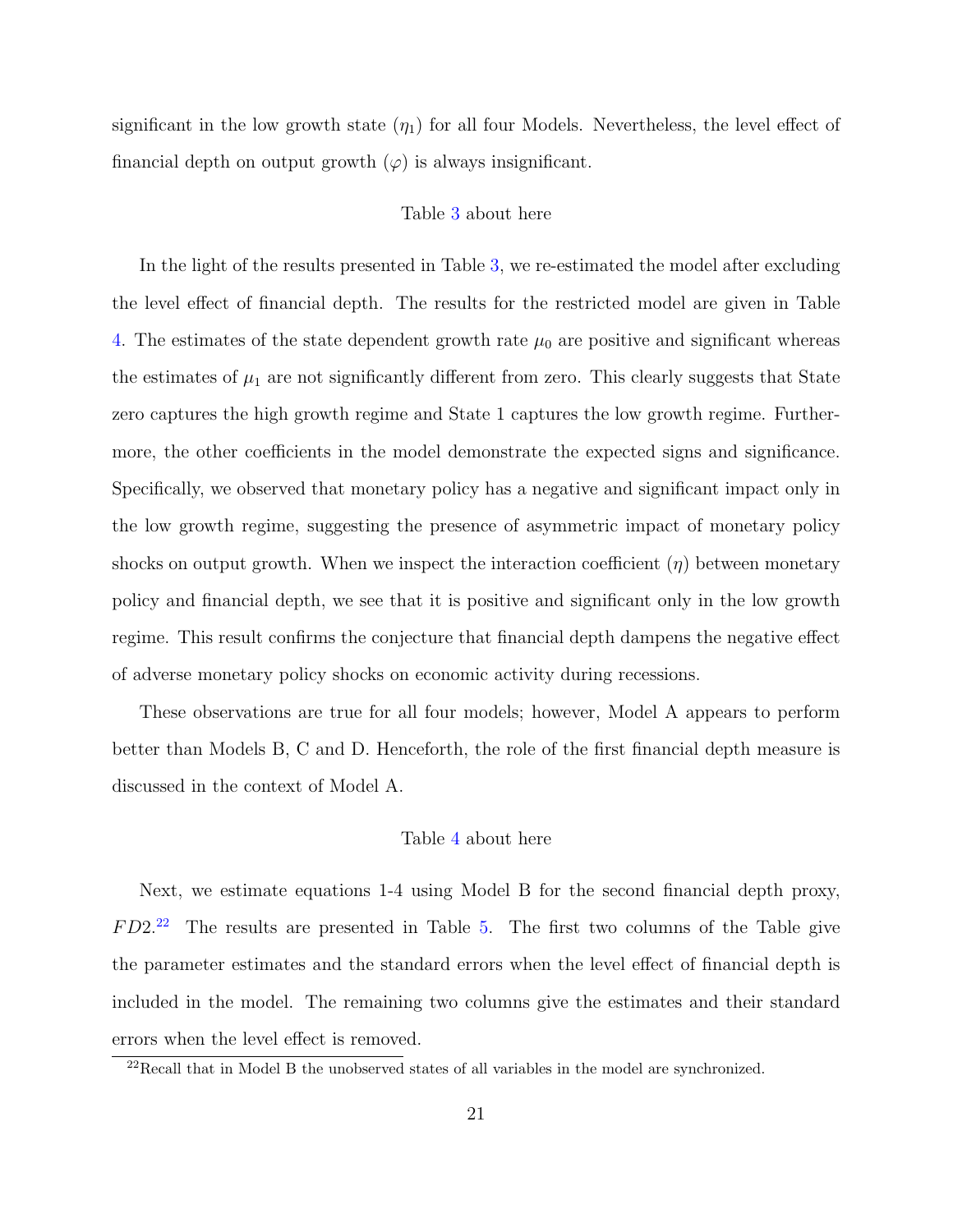As in Model A, State zero captures the high growth regime and State 1 captures the low growth regime. However, an inspection of the first two columns shows that most of the coefficient estimates are not significant. When we turn to the latter two columns, which exclude the level effect of financial depth, we see that the coefficient estimates demonstrate the expected sign and significance. Specifically, we observe that the effect of monetary policy  $(\beta)$  is significantly negative only in the low growth state, indicating the presence of asymmetry. We also observe that the interaction coefficient becomes significantly positive in the low growth regime.

#### Table 5 about here

### 4.3 Results for the pre-Financial Crisis Period: 1971:q1-2008:q2

In order to evaluate whether these results are robust to the exclusion of observations from the period after the collapse of Lehman Brothers, we re-estimate our models with a focus on the pre-financial crisis period between  $1971:q1$  and  $2008:q2.^{23}$  The results presented in Table 6 are largely similar to our observations for the full sample. The first two columns present the results for the first financial depth measure, while the latter two columns give the results for the second financial depth measure. As in Tables 3-5 the state dependent growth rate  $\mu_0$  is positive and significant for State zero and insignificant for State 1; hence, State zero denotes the high growth regime and State 1 denotes the low growth regime. We found that monetary policy had asymmetric effects during the period preceding the financial crisis for the first financial depth measure, but not for the second. In our assessment of the role of financial depth in the transmission of monetary policy, we have observed that the interaction term takes a positive and significant coefficient in the low growth state for both financial depth measures. The positive sign associated with the interaction term suggests that financial

<sup>&</sup>lt;sup>23</sup>After the collapse of Lehman Brothers, the Fed changed its approach to stimulate the economy, as the use of conventional monetary policy tools were not effective.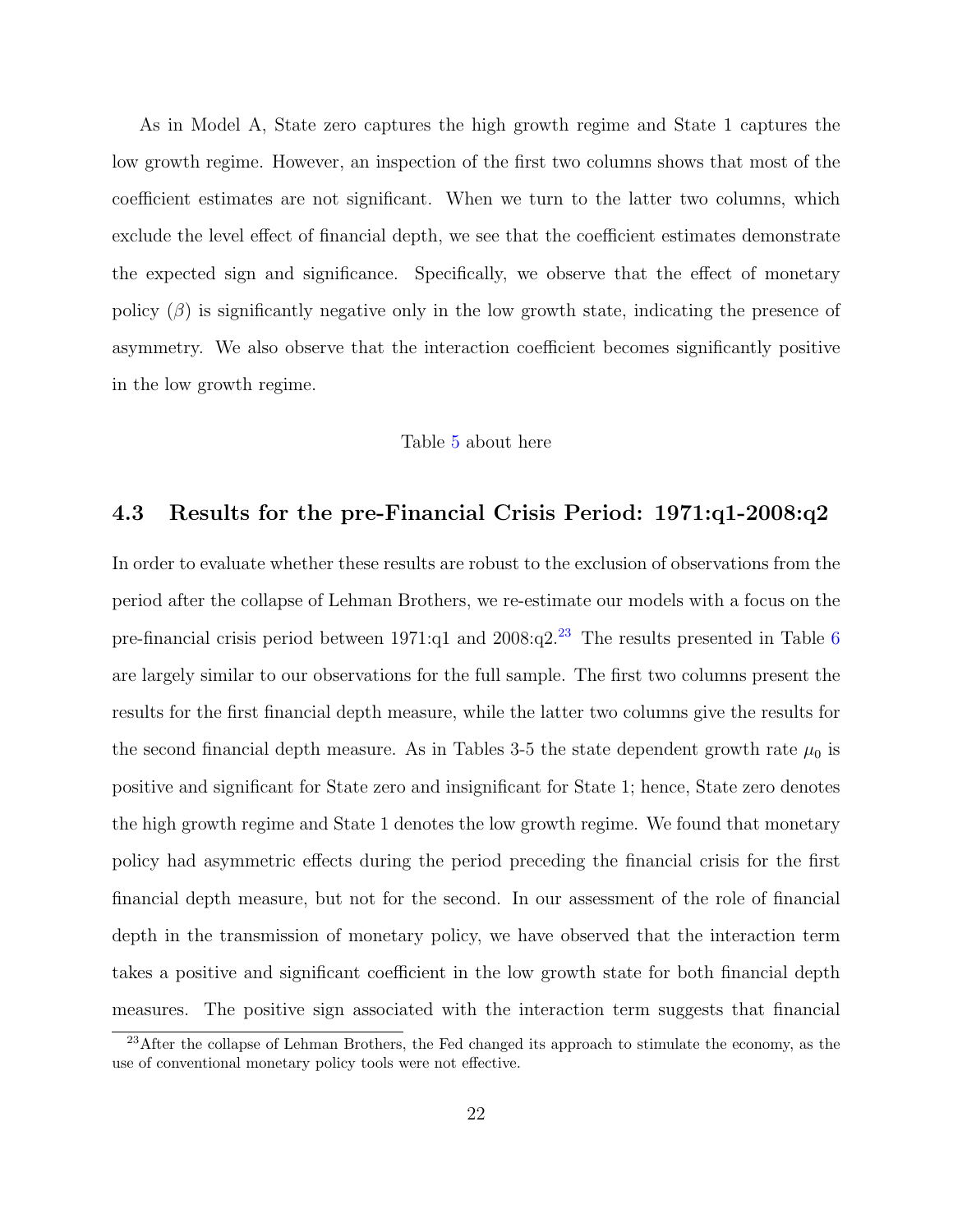depth dampens the impact of adverse monetary policy shocks during recessions.

#### Table 6 about here

Overall, using two different financial depth measures, and two different samples (full data and pre-financial crisis period) we have drawn two conclusions from our investigation. First, monetary policy shocks have an asymmetric impact on output growth over the course of the business cycle. The effect of monetary policy is significant in recessions (the low growth regime), but not during expansions (the high growth regime). Second, financial deepening dampens the impact of adverse monetary policy shocks on output growth in low growth regimes.

# 4.3.1 Additional Robustness Checks Based on Alternative Monetary Policy Measures

We have provided additional results by estimating the model for two Romer and Romer (2004) types of monetary policy shock measures, which allow for time-variation. The first measure is generated by a model that allows for time varying parameters, while the other is derived from a model that allows for time varying parameters with regime shifts. The results for  $FD2$  are presented in Table 7.

### Table 7 about here

The first two columns of the table present the coefficient estimates and their standard variations for the second monetary policy shock measure (RR-TVP), which has been obtained from a time-varying parameter model. The latter two columns present results for the third monetary policy shock measure (RR-TVP MRS), which has been obtained from a model in which the parameters are time-varying and the volatility is regime dependent.

Overall, observations from Table 7 confirm our earlier findings. Here, too, State zero denotes high growth regime and State 1 denotes low growth regime. Furthermore, regardless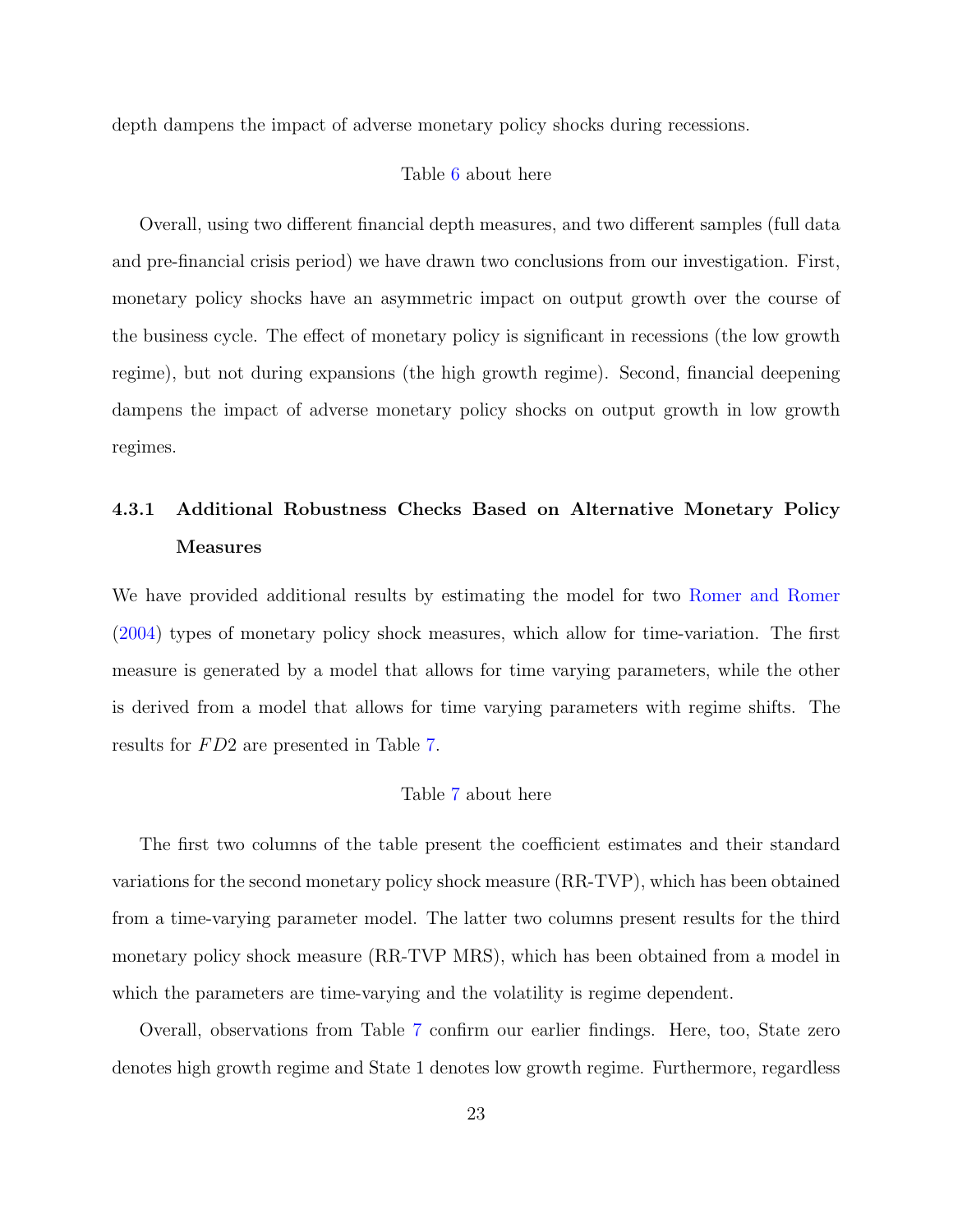of the type of monetary policy shock, we can see that the effect of monetary policy  $(\beta)$  is only significant during the low growth state. When we go on to examine the role of financial depth, we see that the interaction coefficient  $(\eta)$  is positive and significant during the low growth regime only. These results provide further support for our earlier findings.

# 4.4 The Full Impact of Monetary Policy

So far, we have shown that adverse monetary policy shocks exert a significant negative impact on output growth only during low growth states and that financial deepening dampens these effects. These results are intuitively plausible and highlight the significant role that financial frictions play in the transmission of monetary policy. However, the evidence we have presented thus far does not capture the full impact of monetary policy on output growth over the course of the business cycle, nor the full role of financial depth in the transmission of monetary policy shocks. Hence, we use equation (1) and evaluate the total derivative of output growth with respect to monetary policy for each state

$$
dy_t/d\widehat{mp}_{t-1} = \left[\widehat{\beta}_0\left(1-s_t\right) + \widehat{\beta}_1 s_t\right] + \left[\widehat{\eta}_0\left(1-s_t\right) + \widehat{\eta}_1 s_t\right] \widehat{fd}_{t-1}^*
$$
\n(12)

at various levels of financial depth,  $\widehat{fd}_{t-1}^*$ , while the parameters,  $\widehat{\beta}_i$  and  $\widehat{\eta}_i$ , are set to their point estimates. The estimates  $\widehat{\beta}_i$  and  $\widehat{\eta}_i$  capture the direct and indirect impact of monetary policy on output growth, respectively. The index  $s_t$  denotes the states of the economy where State zero represents the low growth regime and State 1 represents the high growth regime.  $\widehat{fd}_{t-1}^*$  refers to a particular level of financial depth at which we compute the derivative including the 10th, 25th, 50th, 75th, and 90th percentiles. Using the parameter estimates and the associated standard deviations for the first financial depth measure in columns 1 and 2 of Table 4, we compute the full impact of monetary policy on output growth along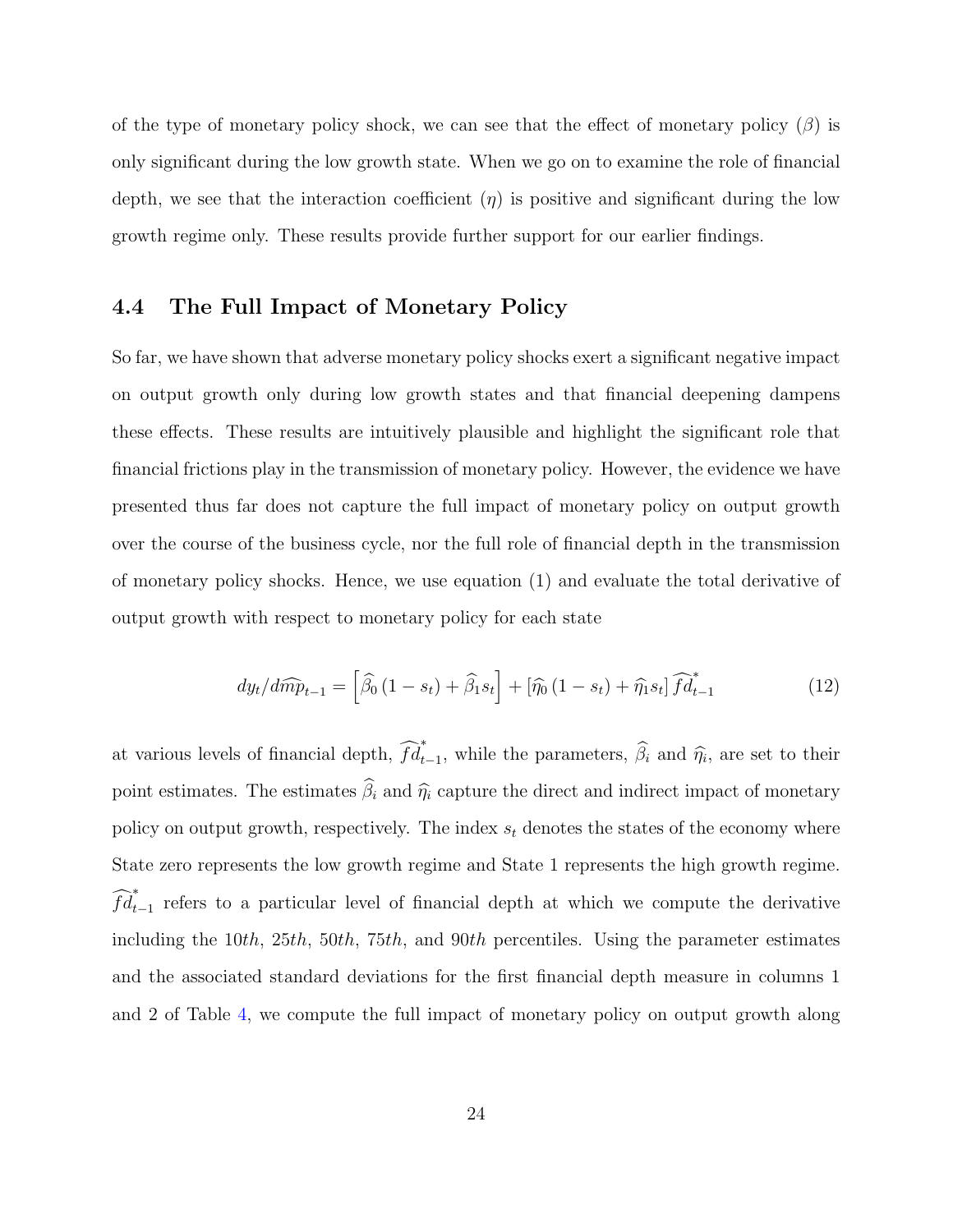with the associated standard errors.<sup>24</sup> In Figure 4, we plot the point estimates that we give in Table (8), along with their corresponding 95% confidence interval.

### Table 8 about here

### Figure 4 about here

Panel A in Table (8) (see State zero, Figure (4)) illustrates the full impact of an adverse monetary policy shock on output growth in expansions. When we inspect the Panel A, we see that the total impact of monetary policy on output growth is always negative but never significant, despite the financial deepening.

When we inspect Panel B in Table (8) (See State 1, Figure (4)), we can see that an adverse monetary policy shock has a significant negative impact on output growth during recessions, when financial depth is shallow. However, this significant negative impact weakens and becomes insignificant with financial deepening. In other words, the impact of adverse monetary policy shocks would be stronger in recessions if the economy were to experience tight credit market conditions. In fact, when financial deepening is at approximately its median level, the effect of monetary policy on output growth becomes insignificant at the 5% level. This suggests that, when liquidity dries up during periods of low growth, the economy suffers considerably because of adverse monetary policy shocks, as businesses cannot sustain production and fixed investment in an environment where borrowing is compromised due to frictions in financial markets.

Our findings are particularly relevant in the light of events that followed the 2008/09 financial crisis. During this period, although central banks throughout the western economies injected billions of dollars into the system to keep financial markets afloat, businesses shed employees and canceled or delayed their fixed capital investment expenditures as banks initially did not extend new credit owing to the uncertainty in the economic environment.

 $24$ We have withheld the results for the other financial depth measure as the conclusions are similar.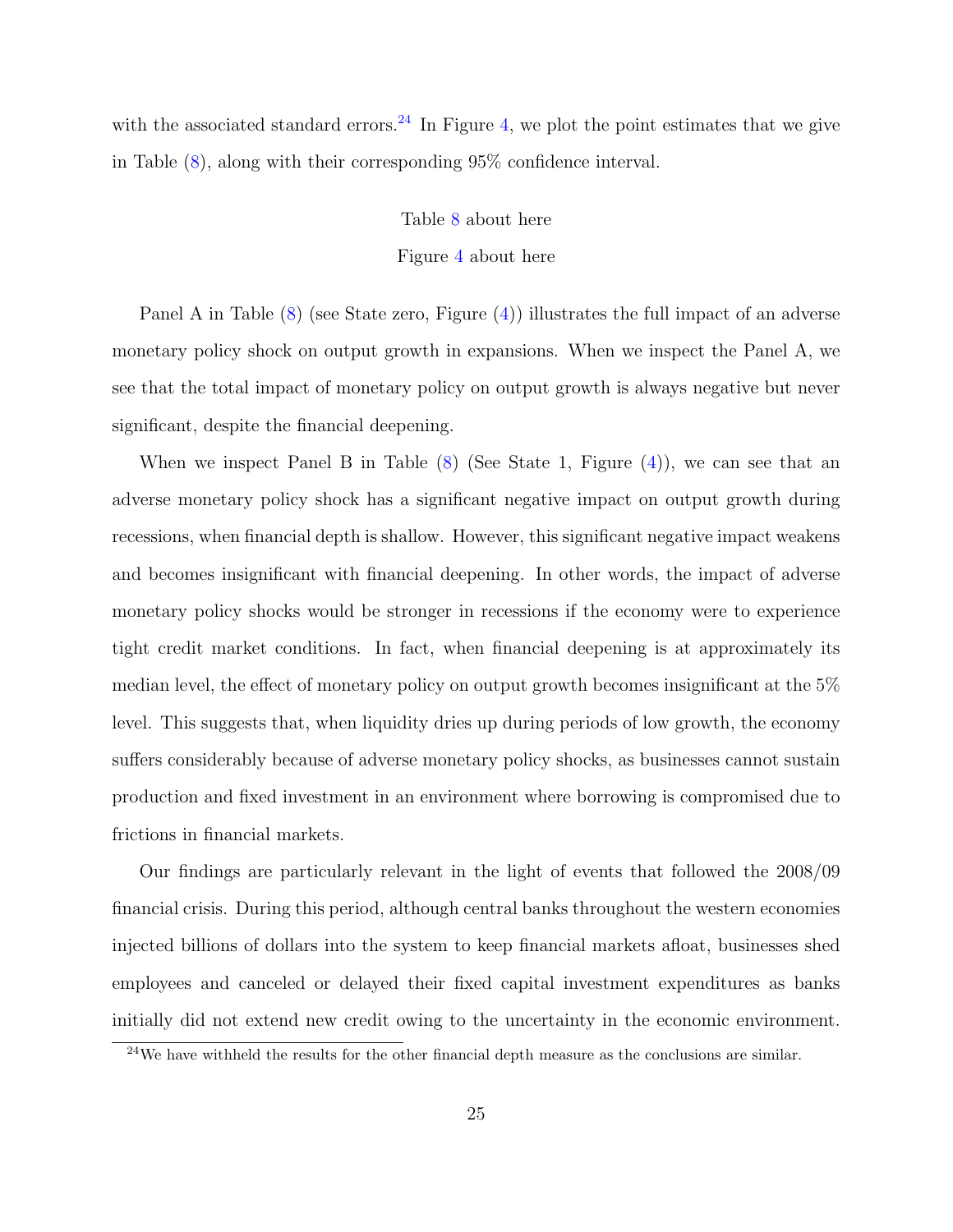Only after credit became more available, did the US economy move out of the recession. Overall, these recent observations support the view that monetary policy without financial deepening might be an insufficient force to push the economy out of recession.

# 5 Conclusion

In this study, we proposed an empirical framework to examine whether monetary policy has an asymmetric impact on output growth during booms and recessions and whether the asymmetric impact of monetary policy shocks is dependent on financial deepening. To avoid problems that may arise due to endogeneity of the explanatory variables, we implemented an instrumental variable Markov regime switching framework, as suggested in Spagnolo et al. (2005). The analysis is based on quarterly US data covering the period between 1971:q1 and 2011:q4.

Our analysis provides evidence that monetary policy has an asymmetric impact on output growth: restrictive monetary policies lead to a significant drop in output growth during recessions (low growth states), while such policies do not have any significant impact on output during booms (high growth states). When we examined the role of financial markets, we observed that financial depth plays a significant role in the transmission of monetary policy shocks, especially during recessions. In fact, our results provided evidence that, although tight monetary policy might have adverse effects on output growth during recessions, such effects diminish or even completely disappear with financial deepening. Overall, we have shown that our results are robust compared to alternative financial depth and monetary policy shock measures and different sample periods.

The evidence we have presented has important policy implications, as it highlights the importance of financial deepening in the transmission of monetary policy shocks, especially in low growth states. More research on the interrelations between financial markets and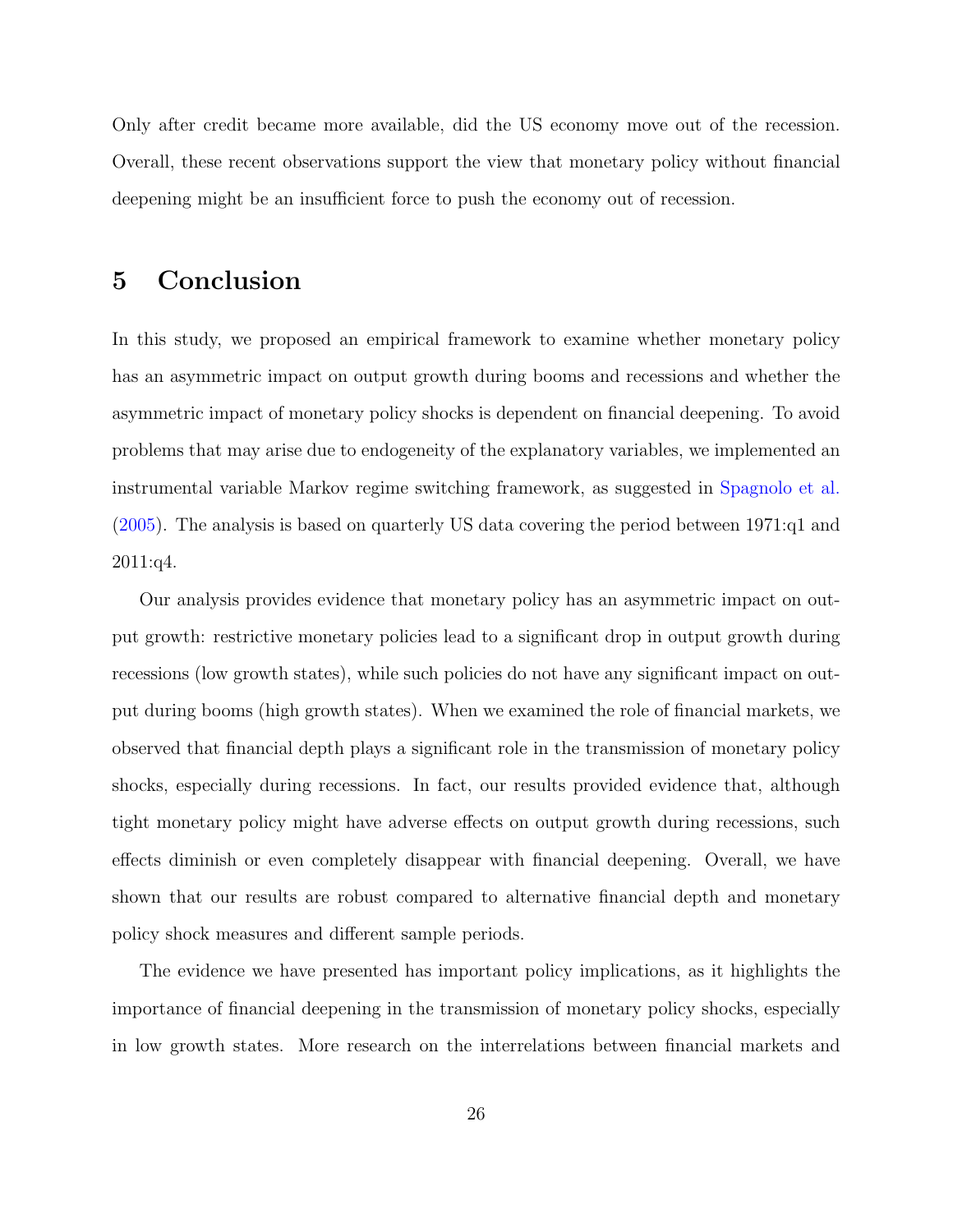monetary policy will help us to better understand the role that financial deepening plays on the impact of monetary policy.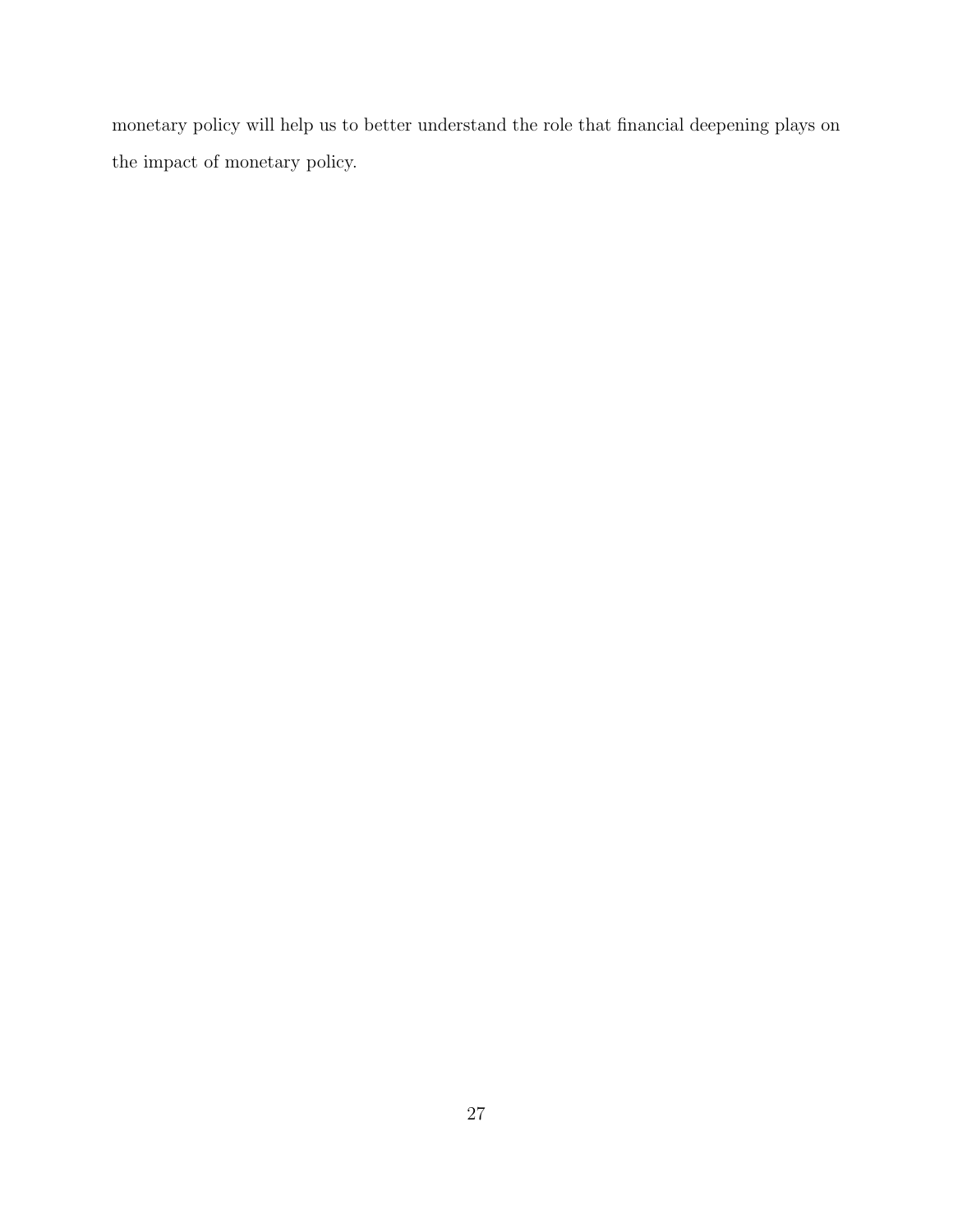# Acknowledgement

We are grateful to A. Jackson, P. Nanos, J. Paez-Farrell, K. Taylor and K. Theodoridis for their specific comments as well as those of participants in the EcoMod Conference, 2015 Boston, USA, the 1st International Conference in Applied Theory, Macro and Empirical Finance; AMEF 2015, Thessaloniki, Greece, and the 2nd Annual Conference of the International Association for Applied Econometrics (IAAE). The standard disclaimer applies.

# References

- Andrews, D. (1993). Tests for parameter instability and structural change with unknown change point. *Econometrica*  $61(4)$ , 821–856.
- Andrews, D. and W. Ploberger (1994). Optimal tests when a nuisance parameter is present only under the alternative. Econometrica 62, 1383–1414.
- Ball, L. and N. Mankiw (1994). Asymmetric price adjustment and economic fluctuations. Economic Journal 104 (423), 247–61.
- Ball, L. and D. Romer (1990). Real Rigidities and the Non-Neutrality of Money. *Review of* Economic Studies 57 (2), 183–203.
- Barakchian, S. M. and C. Crowe (2013). Monetary policy matters: Evidence from new shocks data. Journal of Monetary Economics  $60(8)$ , 950–966.
- Beck, T., T. Chen, L. Chen, and F. Song (2012). Financial innovation: The bright and the dark sides. HKIMR Working Paper 05/2012 .
- Benati, L. and P. Surico (2009). VAR Analysis and the Great Moderation. American Economic Review 99 (4), 1636–52.
- Bernanke, B. and M. Gertler (1989). Agency costs, net worth, and business fluctuations. The American Economic Review 79 (1), 14–31.
- Bernanke, B., M. Gertler, and S. Gilchrist (1996). The financial accelerator and the flight to quality. The Review of Economics and Statistics  $78(1)$ , 1–15.
- Bernanke, B. and I. Mihov (1998). Measuring monetary policy. The Quarterly Journal of Economics 113 (3), 869–902.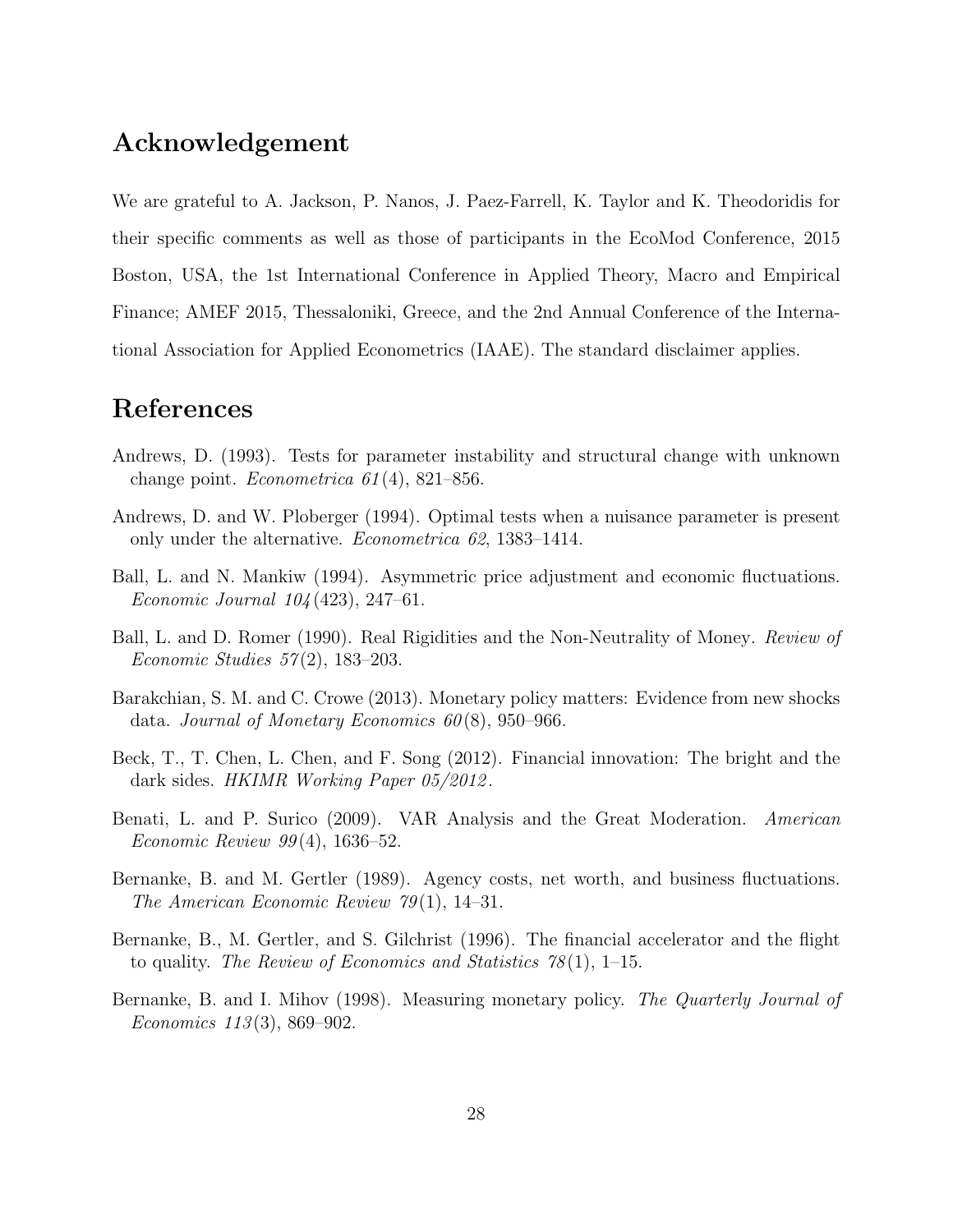- Bernanke, B. S., M. Gertler, and S. Gilchrist (1999). The financial accelerator in a quantitative business cycle framework. In J. B. Taylor and M. Woodford (Eds.), Handbook of Macroeconomics, Volume 1 of Handbook of Macroeconomics, Chapter 21, pp. 1341–1393. Elsevier.
- Campbell, J. Y., S. Kim, and M. Lettau (1998, August). Dispersion and volatility in stock returns: An empirical investigation. CEPR Discussion Papers 1923, C.E.P.R. Discussion Papers.
- Christiano, L. J., M. Eichenbaum, and C. L. Evans (1999). Monetary policy shocks: What have we learned and to what end? In J. B. Taylor and M. Woodford (Eds.), *Handbook* of Macroeconomics, Volume 1 of Handbook of Macroeconomics, Chapter 2, pp. 65–148. Elsevier.
- Cover, J. (1992). Asymmetric effects of positive and negative money-supply shocks. The Quarterly Journal of Economics  $107(4)$ , 1261.
- Cowan, K. and C. Raddatz (2013). Sudden stops and financial frictions: Evidence from industry-level data. Journal of International Money and Finance  $32(\text{C})$ , 99–128.
- Diebold, F. X. (1986). Modeling the Persistence of Conditional Variances: A Comment. Econometric Reviews 5, 51–56.
- Dolado, J. J. and R. María-Dolores (2006). Chapter 12 State asymmetries in the effects of monetary policy shocks on output: Some new evidence for the euro-area. In P. R. Costas Milas and D. van Dijk (Eds.), Nonlinear Time Series Analysis of Business Cycles, Volume 276 of *Contributions to Economic Analysis*, pp.  $311 - 331$ . Elsevier.
- Fernández-Villaverde, J. and J. Rubio-Ramírez (2013). Macroeconomics and Volatility: Data, Models, and Estimation. Econometrics, Volume 3. Cambridge University Press.
- Ferreira da Silva, G. (2002). The impact of financial system development on business cycles volatility: Cross-country evidence. Journal of Macroeconomics  $24(2)$ , 233–253.
- Garcia, R. and H. Schaller (2002). Are the effects of monetary policy asymmetric? Economic *Inquiry*  $40(1)$ , 102–119.
- Hamilton, J. (1994). *Time series analysis*. Princeton, NJ: Princeton University Press.
- Hamilton, J. D. and G. Lin (1996). Stock Market Volatility and the Business Cycle. Journal of Applied Econometrics 11 (5), 573–93.
- Hansen, B. (1992a). The likelihood ratio test under nonstandard conditions: Testing the Markov switching model of GNP. Journal of Applied Econometrics  $\gamma(S1)$ , 61–82.
- Hansen, B. (1992b). Testing for parameter instability in linear models. *Journal of Policy* Modeling  $14(4)$ , 517–533.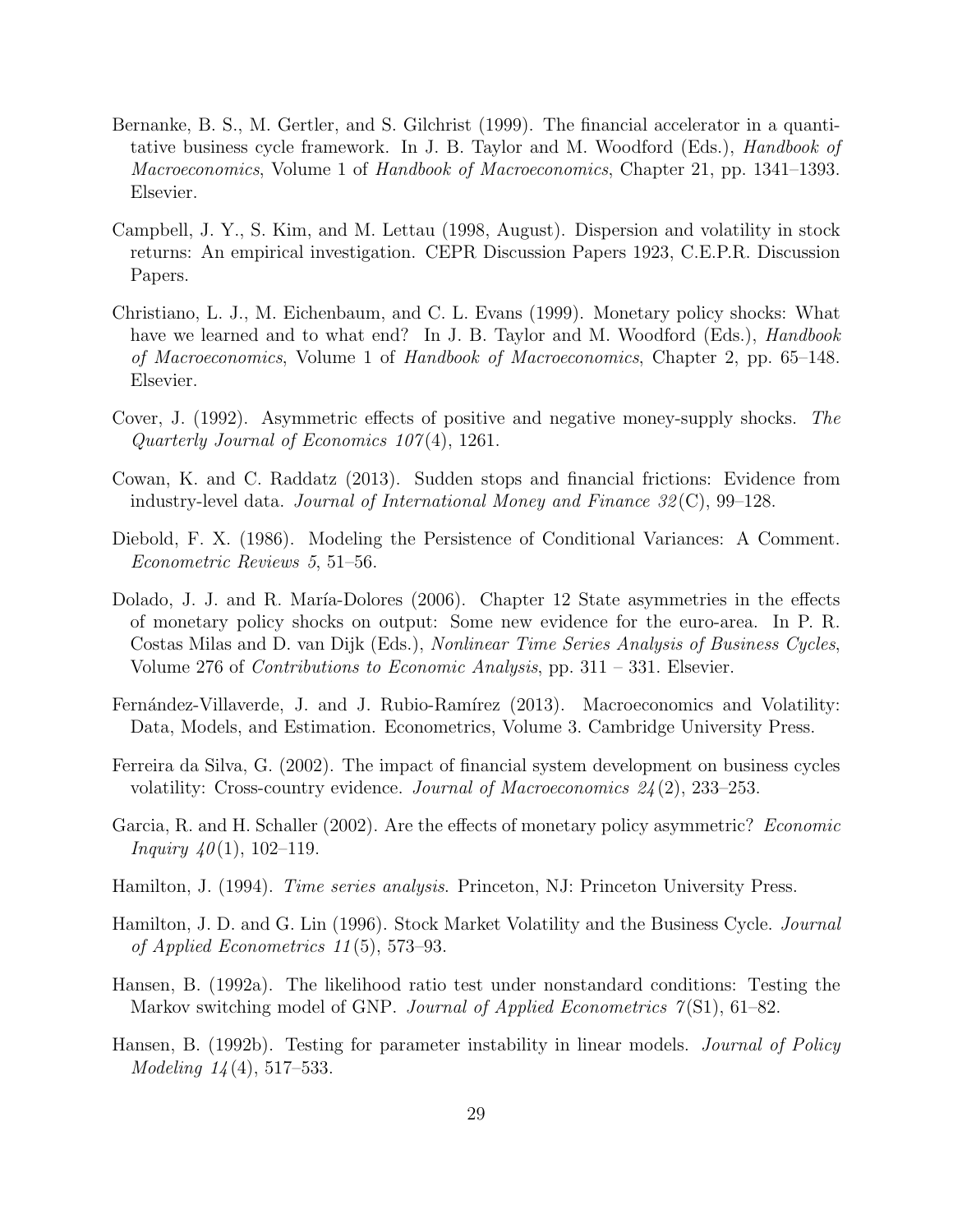- Hansen, B. (1996). Erratum: The likelihood ratio test under nonstandard conditions: Testing the Markov switching model of GNP. Journal of Applied econometrics 11 (2), 195–198.
- Hansen, L. and T. Sargent (1991). Two difficulties in interpreting vector autoregressions. In L. Hansen and T. Sargent (Eds.), Rational Expectations Econometrics, Volume 1 of Handbook of Macroeconomics, Chapter 2, pp. 77–119. Westview Press.
- Höppner, F., C. Melzer, and T. Neumann (2008). Changing effects of monetary policy in the US–Evidence from a time-varying coefficient VAR. Applied Economics  $40(18)$ , 2353–2360.
- Karras, G. (1996). Why are the effects of money-supply shocks asymmetric? Convex aggregate supply or "pushing on a string"? Journal of Macroeconomics 18 (4), 605–619.
- Kaufmann, S. (2002). Is there an asymmetric effect of monetary policy over time? A Bayesian analysis using Austrian data. *Empirical Economics 27(2)*, 277–297.
- Kilian, L. (2012). Structural vector autoregressions. In N. Hashimzade and M. Thornton (Eds.), Handbook of Research Methods and Applications in Empirical Macroeconomics, Volume 1, pp. 515–554. Edward Elgar.
- King, R. and R. Levine (1993). Finance and growth: Schumpeter might be right. The Quarterly Journal of Economics 108 (3), 717.
- Leeper, E. M., C. A. Sims, and T. Zha (1996). What Does Monetary Policy Do? Brookings Papers on Economic Activity  $27(2)$ , 1–78.
- Levine, R. (2005). Finance and growth: Theory and evidence. In P. Aghion and S. Durlauf (Eds.), Handbook of Economic Growth, Volume 1 of Handbook of Economic Growth, Chapter 12, pp. 865–934. Elsevier.
- Levine, R., N. Loayza, and T. Beck (2000). Financial intermediation and growth: Causality and causes. Journal of Monetary Economics  $46(1), 31-77$ .
- Lo, M. and J. Piger (2005). Is the response of output to monetary policy asymmetric? Evidence from a regime-switching coefficients model. Journal of Money, Credit and Bank $inq 37(5)$ , 865–886.
- Mumtaz, H. and K. Theodoridis (2015). The international transmission of volatility shocks: An empirical analysis. *Journal of European Economic Association*, forthcoming.
- Mumtaz, H. and F. Zanetti (2013, 06). The Impact of the Volatility of Monetary Policy Shocks. Journal of Money, Credit and Banking 45 (4), 535–558.
- Papaioannou, E. (2007). Finance and growth A macroeconomic assessment of the evidence from a european angle. Working Paper Series 787, European Central Bank.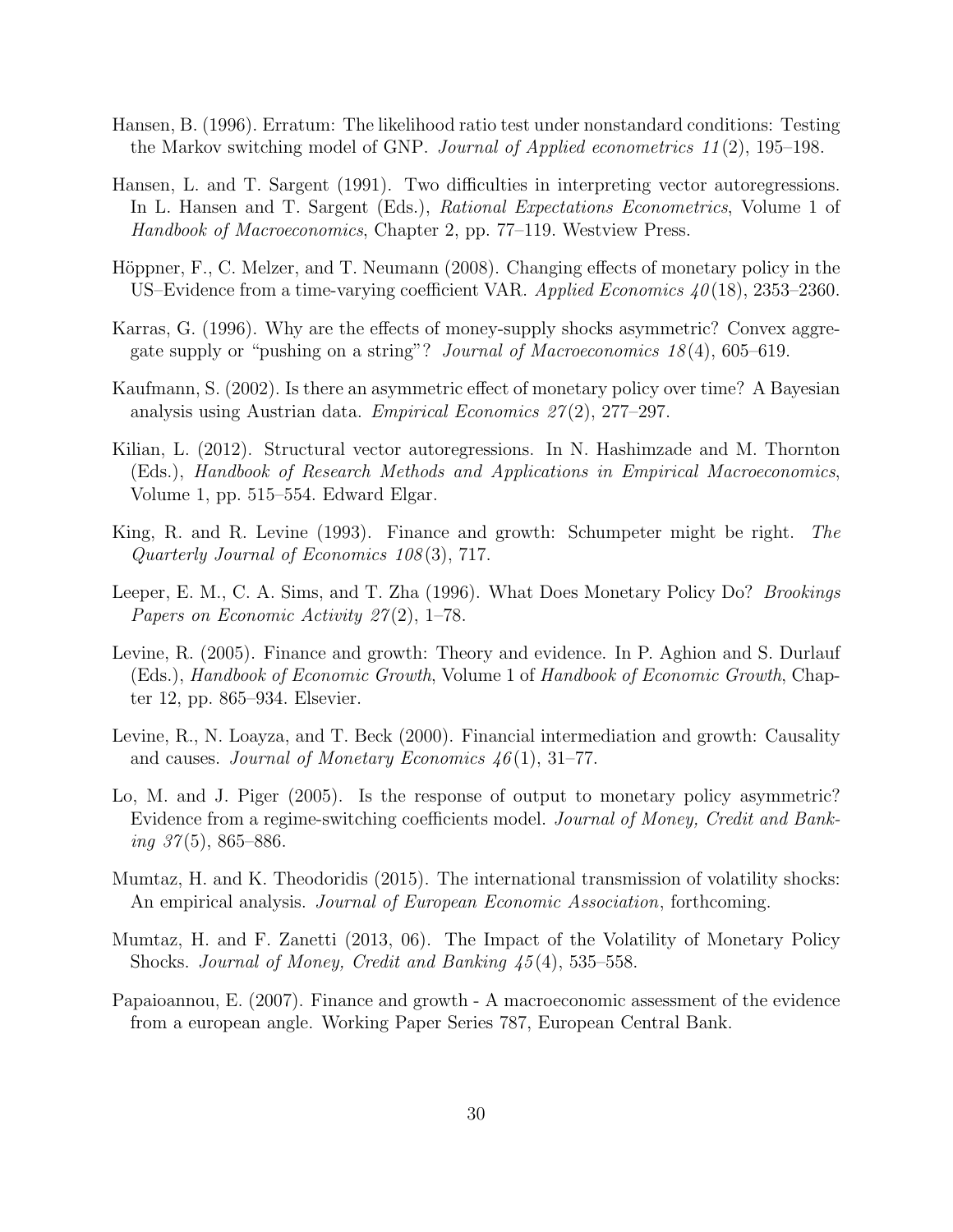- Peersman, G. and F. Smets (2002). Are the effects of monetary policy in the euro area greater in recessions than in booms? In L. Mahadeva and P. Sinclair (Eds.), Monetary transmission in diverse economies, pp. 28–48. Cambridge: Cambridge University Press.
- Peersman, G. and F. Smets (2005). The industry effects of monetary policy in the Euro area. The Economic Journal 115 (503), 319–342.
- Phillips, K. L. (1991). A two-country model of stochastic output with changes in regime. Journal of International Economics 31 (1-2), 121–142.
- Raddatz, C. (2006). Liquidity needs and vulnerability to financial underdevelopment. Journal of Financial Economics 80(3), 677-722.
- Ravn, M. and M. Sola (2004). Asymmetric effects of monetary policy in the United States. Review-Federal Reserve Bank of Saint Louis 86, 41–58.
- Romer, C. D. and D. H. Romer (2004). A New Measure of Monetary Shocks: Derivation and Implications. American Economic Review 94 (4), 1055–1084.
- Schwert, G. W. (1989). Business cycles, financial crises, and stock volatility. *Carnegie-*Rochester Conference Series on Public Policy 31 (1), 83–125.
- Sensier, M., D. R. Osborn, and N. Ocal (2002). Asymmetric interest rate effects for the UK real economy. Oxford Bulletin of Economics and Statistics  $64(4)$ , 315–339.
- Sims, C. (1992). Interpreting the macroeconomic time series facts: The effects of monetary policy. European Economic Review 36 (5), 975–1000.
- Sola, M., F. Spagnolo, and N. Spagnolo (2007). Predicting markov volatility switches using monetary policy variables. *Economics Letters*  $95(1)$ , 110–116.
- Spagnolo, F., Z. Psaradakis, and M. Sola (2005). Testing the unbiased forward exchange rate hypothesis using a Markov switching model and instrumental variables. *Journal of* Applied Econometrics  $20(3)$ , 423-437.
- Weise, C. (1999). The asymmetric effects of monetary policy: A nonlinear vector autoregression approach. Journal of Money, Credit and Banking  $31(1)$ , 85–108.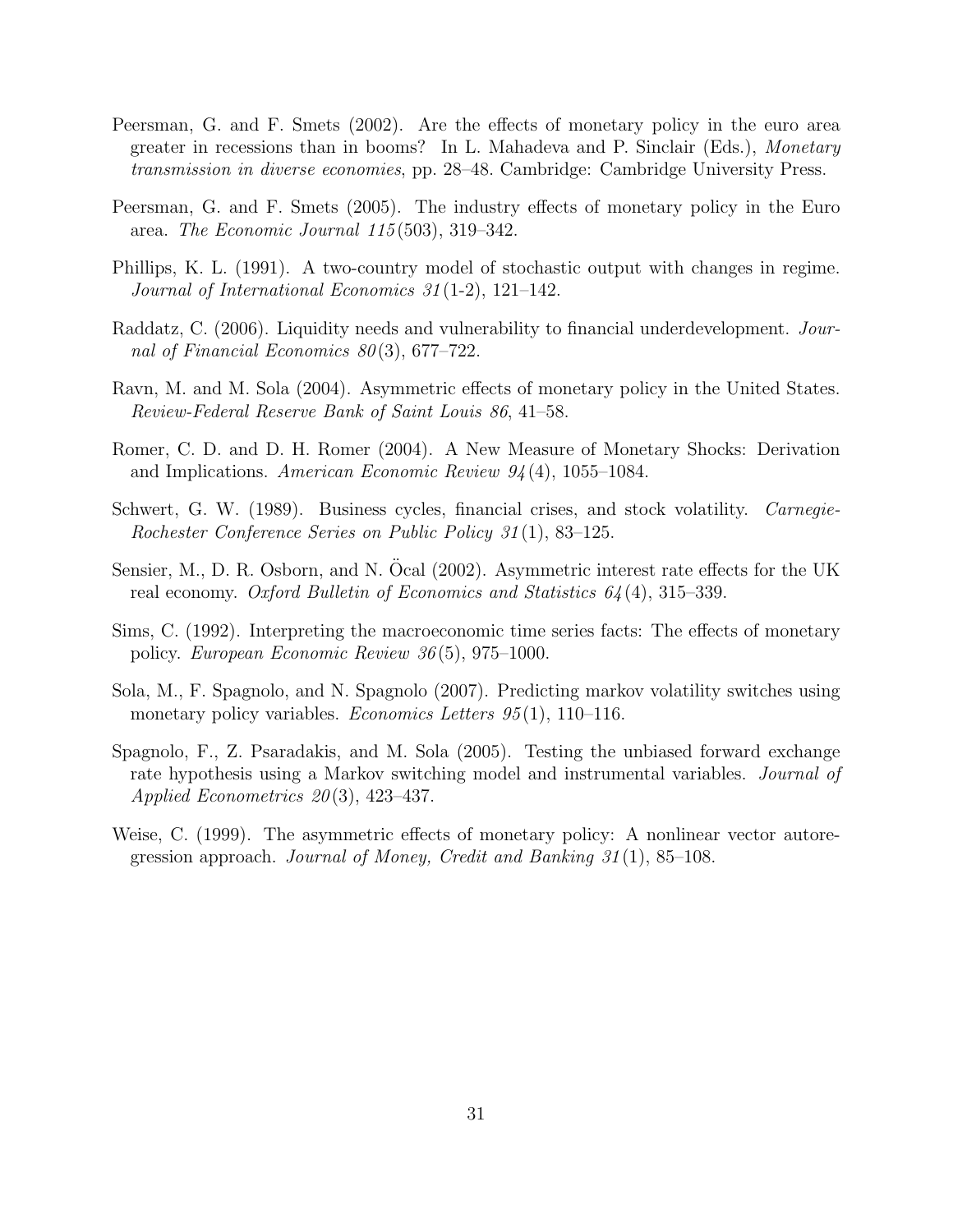|                                         | y | mp FD1 FD2                      |  |
|-----------------------------------------|---|---------------------------------|--|
| Standardized LR 0.699 6.344 0.839 2.163 |   |                                 |  |
| $M=0$                                   |   | $0.581$ $0.000$ $0.468$ $0.080$ |  |
| $M=1$                                   |   | $0.560$ $0.000$ $0.459$ $0.059$ |  |
| $M=2$                                   |   | $0.553$ $0.000$ $0.446$ $0.055$ |  |
| $M = 3$                                 |   | $0.549$ $0.000$ $0.436$ $0.050$ |  |
| $M=4$                                   |   | 0.542 0.000 0.423 0.053         |  |

Table 1: Hansen Test Results

Notes: Financial depth 1 (FD1) is the ratio of credits by financial intermediaries to the private sector with respect to GDP. Financial depth 2 (FD2) is the ratio of claims on the nonfinancial private sector to total domestic credit (excluding credit to money banks).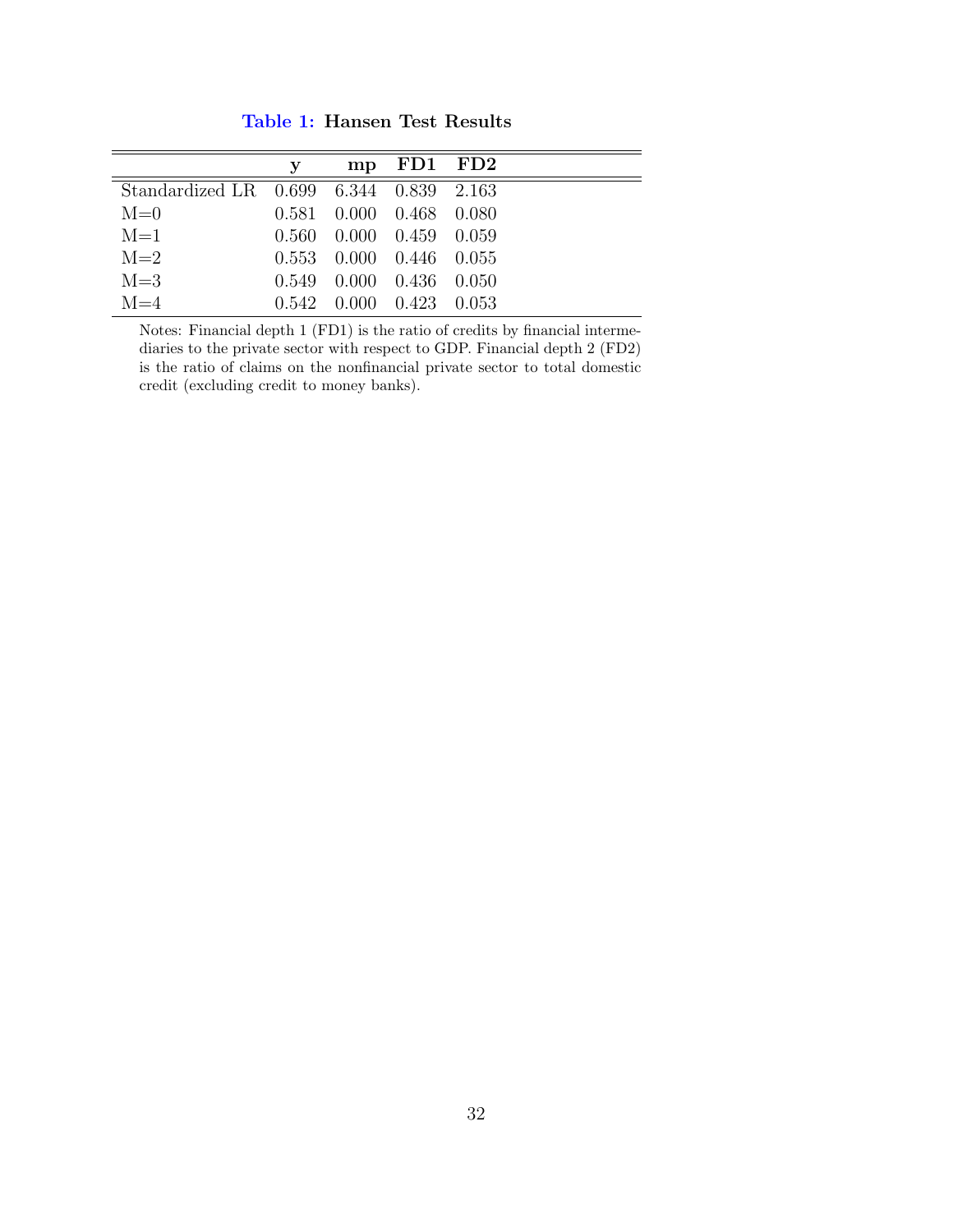Table 2: Stability Tests for Output Growth and Financial Depth Variables

|                                   | Panel A: Stability Tests for Output Growth Equation                  |
|-----------------------------------|----------------------------------------------------------------------|
| Using financial depth measure FD1 |                                                                      |
| Hansen $(1992)$                   | $1.596*$                                                             |
| Andrews (1993)                    | 6.898                                                                |
| Andrews, Ploberger (1994)         | 1.616                                                                |
| Using financial depth measure FD2 |                                                                      |
| Hansen $(1992)$                   | $1.912**$                                                            |
| Andrews (1993)                    | 11.546                                                               |
| Andrews, Ploberger (1994) 3.314   |                                                                      |
|                                   | Panel B: Stability Tests for Financial Depth; Instrumenting Equation |
| Financial depth measure: FD1      |                                                                      |
| Hansen $(1992)$                   | $0.674*$                                                             |
| Andrews (1993)                    | 5.587                                                                |
| Andrews, Ploberger (1994)         | 1.108                                                                |
| Financial depth measure: FD2      |                                                                      |
| Hansen $(1992)$                   | $0.863**$                                                            |
| Andrews (1993)                    | 3.679                                                                |
| Andrews, Ploberger (1994)         | 0.369                                                                |

Notes: \*, \*\*, \*\*\* denote significance at the 10%, 5% and 1% levels. Each entry depicts the estimated test statistics associated with the listed reference. See notes to Table 1.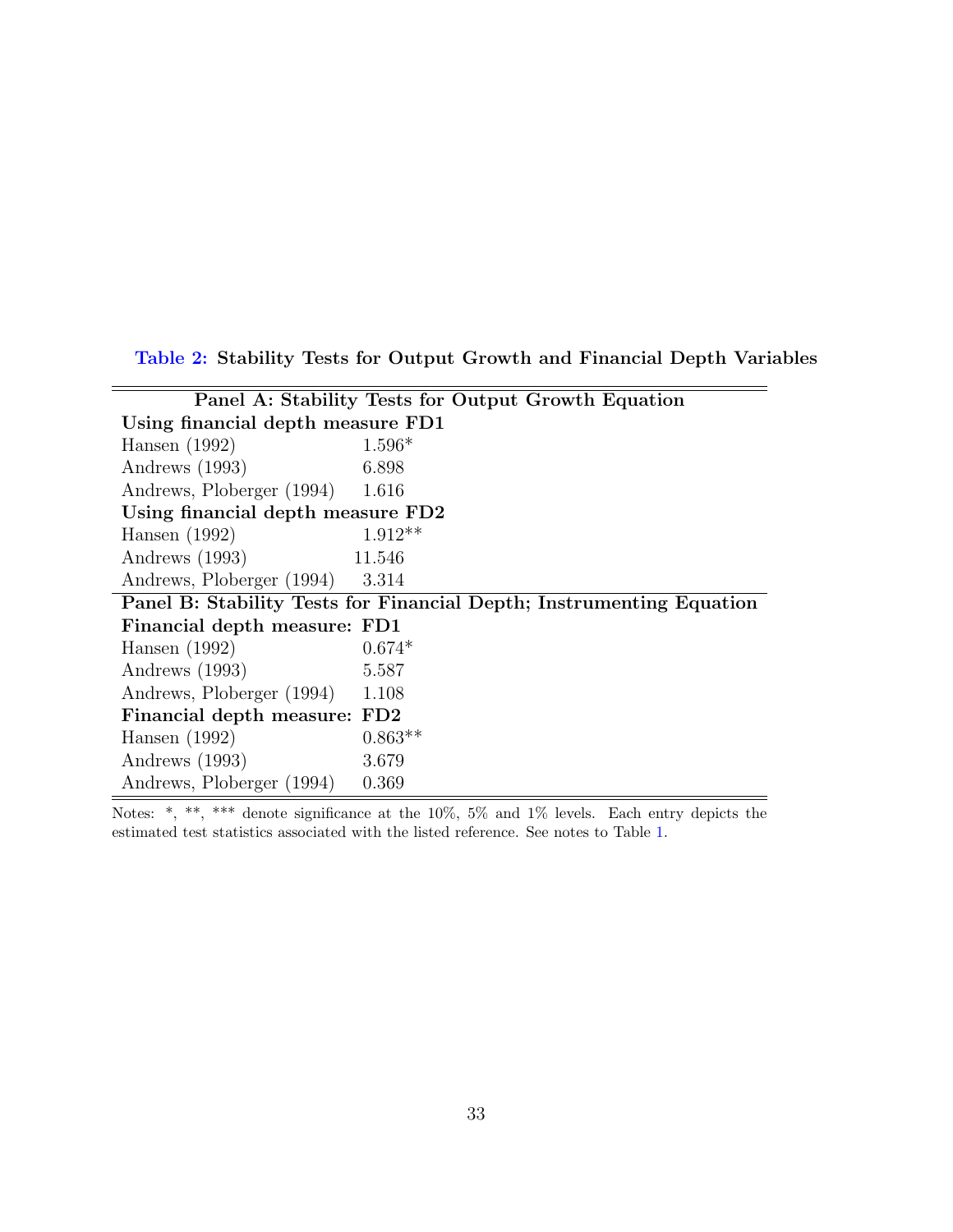|               |            | MODEL A           |            | MODEL B    | MODEL C     |                   | MODEL D     |                   |
|---------------|------------|-------------------|------------|------------|-------------|-------------------|-------------|-------------------|
|               | Estimates  | <b>Std Errors</b> | Estimates  | Std Errors | Estimates   | <b>Std Errors</b> | Estimates   | <b>Std Errors</b> |
| $\mu_0$       | 0.003      | 0.003             | 0.004      | 0.003      | 0.003       | 0.003             | 0.004       | 0.003             |
| $\gamma_{11}$ | 0.156      | 0.091             | $0.296**$  | 0.125      | $0.294***$  | 0.112             | $0.293***$  | 0.110             |
| $\gamma_{12}$ | $0.366***$ | 0.110             | $0.245*$   | 0.131      | $0.290**$   | 0.124             | $0.293**$   | 0.131             |
| $\beta_0$     | $-0.012$   | 0.024             | 0.013      | 0.024      | 0.019       | 0.038             | 0.013       | 0.063             |
| $\eta_0$      | 0.003      | 0.013             | $-0.009$   | 0.013      | $-0.017$    | 0.027             | $-0.011$    | 0.043             |
| $\varphi_0$   | 0.001      | 0.002             | 0.000      | 0.002      | 0.000       | 0.002             | 0.000       | 0.002             |
| $\sigma_0$    | $0.004***$ | 0.000             | $0.004***$ | 0.000      | $0.004***$  | 0.000             | $0.004***$  | 0.000             |
| $\mu_1$       | 0.002      | 0.005             | 0.000      | 0.007      | 0.001       | 0.005             | 0.000       | 0.005             |
| $\gamma_{21}$ | $0.407***$ | 0.135             | $0.307***$ | 0.114      | $0.271***$  | 0.103             | $0.279***$  | 0.104             |
| $\gamma_{22}$ | 0.495      | 0.368             | $0.56*$    | 0.296      | $0.683**$   | 0.325             | $0.674**$   | 0.319             |
| $\beta_1$     | $-0.194**$ | 0.084             | $-0.242**$ | 0.095      | $-0.123***$ | 0.044             | $-0.127***$ | 0.045             |
| $\eta_1$      | $0.095**$  | 0.044             | $0.125**$  | 0.052      | $0.050**$   | 0.020             | $0.053***$  | 0.020             |
| $\varphi_1$   | $-0.002$   | 0.002             | $-0.001$   | 0.004      | $-0.002$    | 0.003             | $-0.001$    | 0.003             |
| $\sigma_1$    | $0.001***$ | 0.001             | $0.009***$ | 0.001      | $0.009***$  | 0.001             | $0.009***$  | 0.001             |
| $p_0$         | $0.910***$ | 0.042             | $0.918***$ | 0.046      | $0.981***$  | 0.014             | $0.969***$  | 0.019             |
| $q_0$         | $0.899***$ | 0.054             | $0.910***$ | 0.042      | $0.969***$  | 0.019             | $0.981***$  | 0.014             |
| $p_1$         | $0.953***$ | 0.029             |            |            |             |                   |             |                   |
| $q_1$         | $0.905***$ | 0.070             |            |            |             |                   |             |                   |
| Likelihood    | 1035.800   |                   | 1024.600   |            | 999.570     |                   | 997.860     |                   |

Table 3: Model selection for FD1 for the full model: Asymmetric effect of monetary policy on output growth (1971:q1-2011:q4)

Notes:  $y_t = \mu_{s_t} + \sum_{i=1}^j \gamma_{i,s_t} y_{t-i} + \beta_{s_t} \widehat{m} p_{t-1} + \varphi_{s_t} \widehat{f} \widehat{d}_t + \eta_{s_t} \widehat{m} p_{t-1} \times \widehat{f} \widehat{d}_{t-1} + \sigma_{s_t} \varepsilon_t$ , where  $y_t$ ,  $\widehat{mp}_{t-1}$  and  $fd_t$  denote output growth, expected monetary policy shock and expected financial depth, respectively.  $\varepsilon_t$  is the error term. \*, \*\*, \*\*\* denote significance at the 10%, 5% and 1% levels. Model A assumes that the unobserved state of  $fd$  is independent from that of y. Model B assumes that the unobserved state of  $fd$  and  $y$  are perfectly synchronized. Model C assumes that the unobserved state of  $fd$  leads that of y. Model D assumes that the unobserved state of and y leads that of  $fd$ . FD1 measures the ratio of credit by financial intermediaries to the private sector with respect to GDP.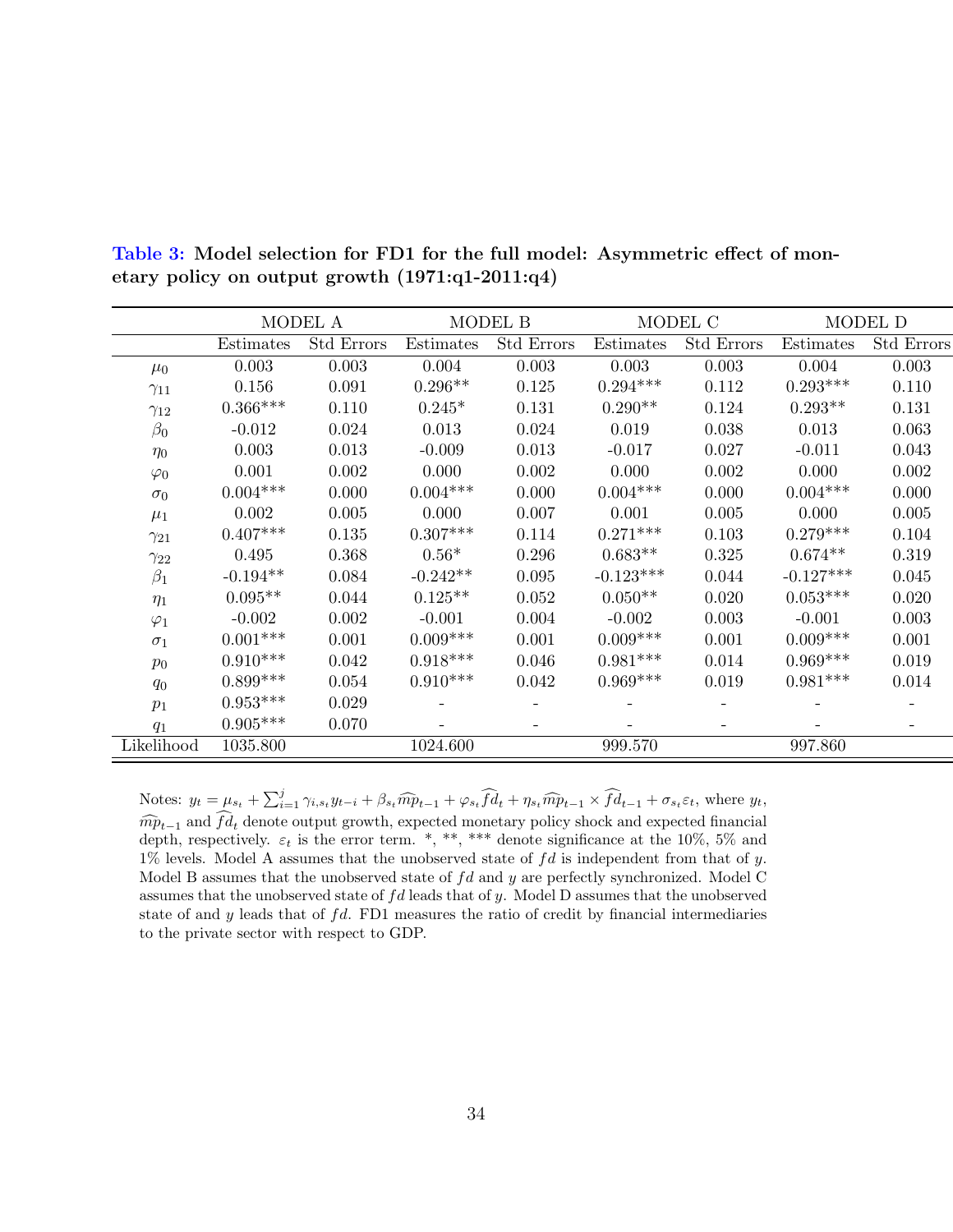|               |            | MODEL A           |            | MODEL B           | MODEL C     |                   | MODEL D     |                   |
|---------------|------------|-------------------|------------|-------------------|-------------|-------------------|-------------|-------------------|
|               | Estimates  | <b>Std Errors</b> | Estimates  | <b>Std Errors</b> | Estimates   | <b>Std Errors</b> | Estimates   | <b>Std Errors</b> |
| $\mu_0$       | $0.004***$ | 0.001             | $0.004***$ | 0.001             | $0.004***$  | 0.001             | $0.003***$  | 0.001             |
| $\gamma_{11}$ | $0.172*$   | 0.097             | $0.303**$  | 0.117             | $0.293***$  | 0.113             | $0.294***$  | 0.110             |
| $\gamma_{12}$ | $0.354***$ | 0.101             | $0.222*$   | 0.117             | $0.285**$   | 0.128             | $0.296**$   | 0.119             |
| $\beta_0$     | $-0.020$   | 0.029             | $-0.030$   | 0.039             | 0.015       | 0.049             | 0.014       | 0.039             |
| $\eta_0$      | 0.007      | 0.015             | 0.014      | 0.022             | $-0.014$    | 0.033             | $-0.013$    | 0.027             |
| $\sigma_0$    | $0.005***$ | 0.000             | $0.005***$ | 0.000             | $0.004***$  | 0.000             | $-0.004***$ | 0.000             |
| $\mu_1$       | $-0.001$   | 0.004             | $-0.004$   | 0.005             | $-0.002$    | 0.004             | $-0.002$    | 0.003             |
| $\gamma_{21}$ | $0.397***$ | 0.132             | $0.270***$ | 0.122             | 0.279       | 0.104             | $0.282***$  | 0.103             |
| $\gamma_{22}$ | 0.488      | 0.351             | 0.771      | 0.417             | $0.687**$   | 0.330             | $0.677**$   | 0.323             |
| $\beta_1$     | $-0.211**$ | 0.086             | $-0.157**$ | 0.072             | $-0.133***$ | 0.045             | $-0.132***$ | 0.045             |
| $\eta_1$      | $0.109***$ | 0.043             | $0.067**$  | 0.033             | $0.057***$  | 0.020             | $0.057***$  | 0.019             |
| $\sigma_1$    | $0.010***$ | 0.001             | $0.010***$ | 0.001             | $0.009***$  | 0.001             | $0.009***$  | 0.001             |
| $p_0$         | $0.915***$ | 0.037             | $0.897***$ | 0.054             | $0.981***$  | 0.014             | $0.981***$  | 0.014             |
| $q_0$         | $0.910***$ | 0.046             | $0.913***$ | 0.039             | $0.969***$  | 0.019             | $0.969***$  | 0.019             |
| $p_1$         | $0.962***$ | 0.024             |            |                   |             |                   |             |                   |
| $q_1$         | $0.940***$ | 0.047             |            |                   |             |                   |             |                   |
| Likelihood    | 1034.200   |                   | 1009.300   |                   | 999.130     |                   | 997.770     |                   |

Table 4: Model selection for  $FD1$  without the level effect: Asymmetric effects of monetary policy on output growth (1971:q1-2011:q4)

Notes: See notes to Table 3.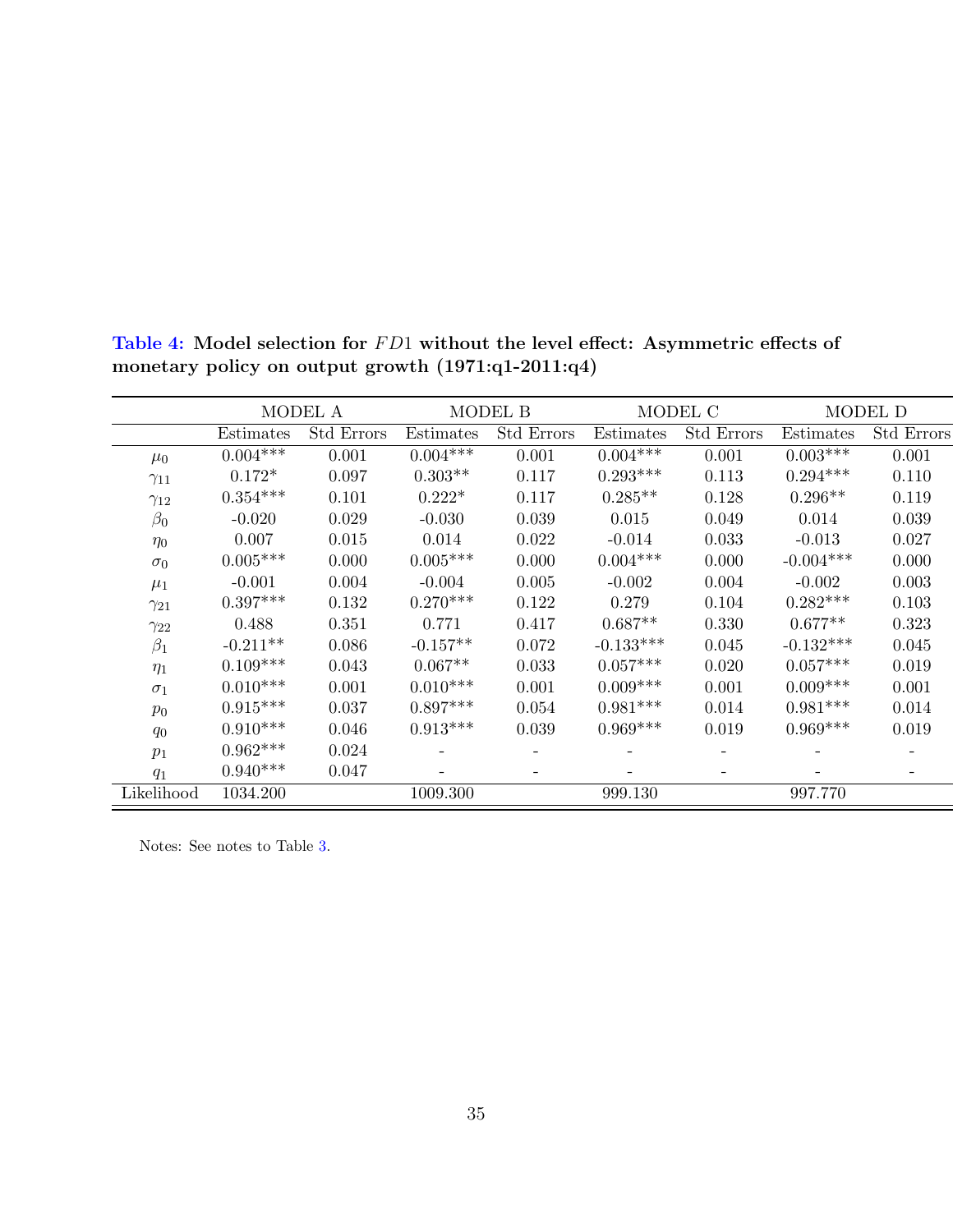|               |                 | FD2 (Model B) |            | FD2 (Model B)     |
|---------------|-----------------|---------------|------------|-------------------|
|               | Estimates       | Std Errors    | Estimates  | <b>Std Errors</b> |
| $\mu_0$       | 0.068           | 0.052         | $0.005***$ | 0.001             |
| $\gamma_{11}$ | $0.335**$       | 0.147         | 0.121      | 0.100             |
| $\gamma_{12}$ | 0.356           | 0.407         | $0.328***$ | 0.112             |
| $\beta_0$     | $-0.695$        | 0.467         | $-0.081$   | 0.184             |
| $\eta_0$      | 0.778           | 0.549         | 0.088      | 0.215             |
| $\varphi_0$   | $-0.087$        | 0.063         |            |                   |
| $\sigma_0$    | $0.009***$      | 0.001         | $0.005***$ | 0.001             |
| $\mu_1$       | 0.041           | 0.035         | $-0.007$   | 0.009             |
| $\gamma_{21}$ | 0.085           | 0.189         | $0.352***$ | 0.134             |
| $\gamma_{22}$ | 0.260           | 0.197         | 0.507      | 0.555             |
| $\beta_1$     | $-0.116$        | 0.597         | $-1.473**$ | 0.591             |
| $\eta_1$      | 0.130           | 0.692         | $1.680**$  | 0.649             |
| $\varphi_1$   | $-0.044$        | 0.042         |            |                   |
| $\sigma_1$    | $0.005^{***}\;$ | 0.001         | $0.009***$ | 0.001             |
| $p_0$         | $0.873***$      | 0.046         | $0.864***$ | 0.064             |
| $q_0$         | $0.854***$      | 0.115         | $0.873***$ | 0.047             |
| Likelihood    | 1261.8          |               | 1266.100   |                   |

Table 5: Asymmetric effect of monetary policy on output growth for FD2 with and without the level effects (1971:q1-2011:q4)

Notes:  $y_t = \mu_{s_t} + \sum_{i=1}^j \gamma_{i,s_t} y_{t-i} + \beta_{s_t} \widehat{m} \widehat{p}_{t-1} + \varphi_{s_t} \widehat{f} \widehat{d}_t + \eta_{s_t} \widehat{m} \widehat{p}_{t-1} \times \widehat{f} \widehat{d}_{t-1} + \sigma_{s_t} \varepsilon_t$ , where  $y_t$ ,  $\widehat{mp}_{t-1}$  and  $fd_t$  denote output growth, expected monetary policy shock and expected financial depth, respectively.  $\varepsilon_t$  is the error term. \*, \*\*, \*\*\* denote significance at the 10%, 5% and 1% levels. Model B assumes that the unobserved states of all variables are perfectly correlated.  $FD2$  is the ratio of claims on the nonfinancial private sector to total domestic credit (excluding credit to money banks).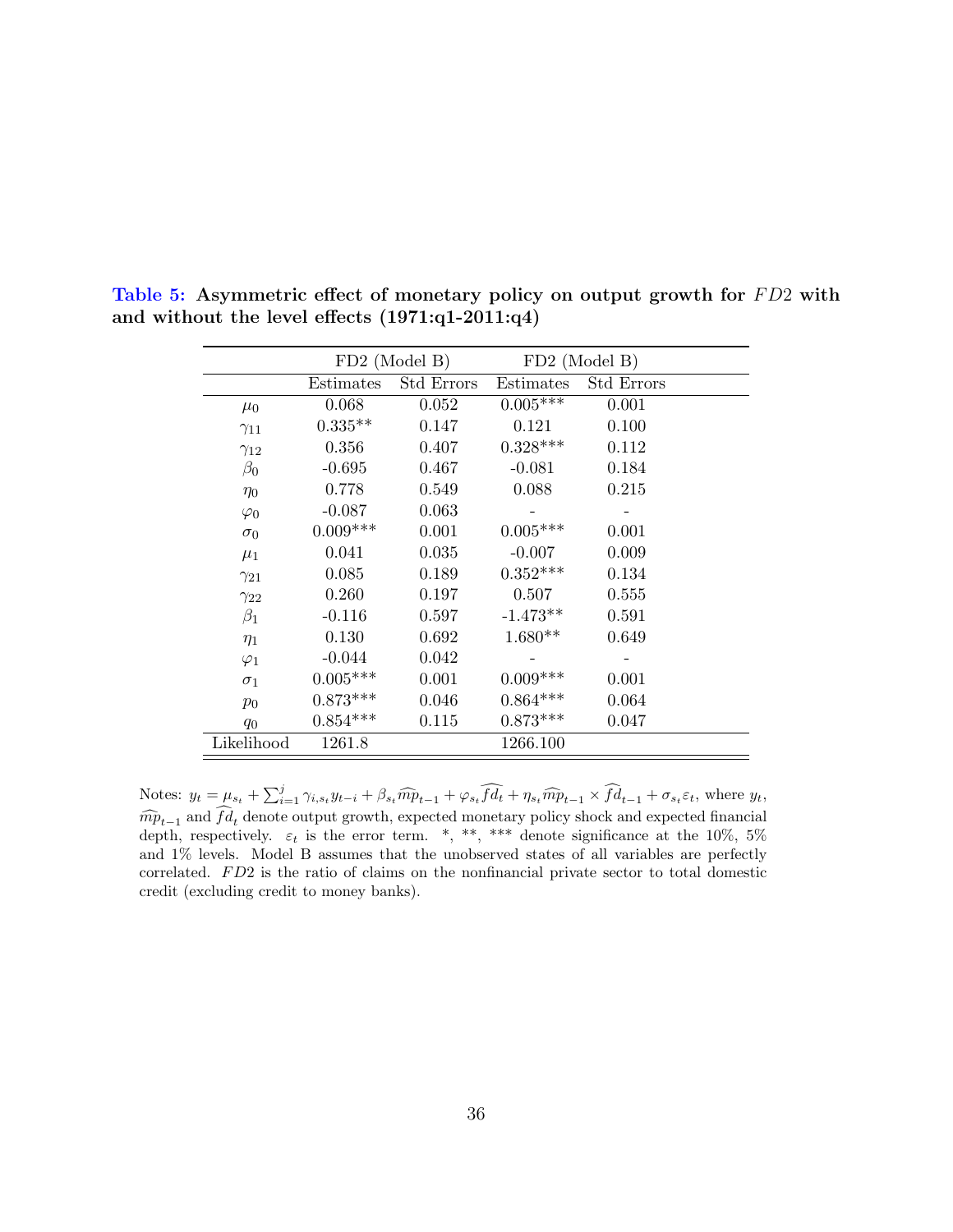|               |            | FD1 (Model A)     | FD2 (Model B) |                   |  |
|---------------|------------|-------------------|---------------|-------------------|--|
|               | Estimates  | <b>Std Errors</b> | Estimates     | <b>Std Errors</b> |  |
| $\mu_0$       | $0.004**$  | 0.0014            | $0.005***$    | 0.002             |  |
| $\gamma_{11}$ | $0.185*$   | 0.103             | 0.09          | 0.107             |  |
| $\gamma_{12}$ | $0.359***$ | 0.111             | $0.315***$    | 0.102             |  |
| $\beta_0$     | $-0.019$   | 0.0578            | 0.064         | 0.169             |  |
| $\eta_0$      | 0.008      | 0.0372            | $-0.09$       | 0.208             |  |
| $\sigma_0$    | $0.005***$ | 0.00041           | $0.004***$    | $\overline{0}$    |  |
| $\mu_1$       | $-0.001$   | 0.0044            | $-0.11$       | 0.307             |  |
| $\gamma_{21}$ | $0.289**$  | 0.130             | 0.245         | 0.127             |  |
| $\gamma_{22}$ | 0.602      | 0.391             | 6.375         | 16.526            |  |
| $\beta_1$     | $-0.188**$ | 0.0845            | $-3.276$      | 4.253             |  |
| $\eta_1$      | $0.098**$  | 0.0476            | $2.430**$     | 1.094             |  |
| $\sigma_1$    | $0.009***$ | 0.00092           | $0.009***$    | 0.001             |  |
| $p_0$         | $0.970***$ | 0.0251            | $0.890***$    | 0.056             |  |
| $q_0$         | $0.970***$ | 0.0409            | $0.896***$    | 0.046             |  |
| $p_1$         | $0.930***$ | 0.0509            |               |                   |  |
| $q_1$         | $0.935***$ | 0.0352            |               |                   |  |
| Likelihood    | 972.91     |                   | 1199.3        |                   |  |

Table 6: Asymmetric effect of monetary policy on output growth: Pre- financial crisis period (1971:q1-2008:q2)

Notes: See notes to Tables 3 and 5.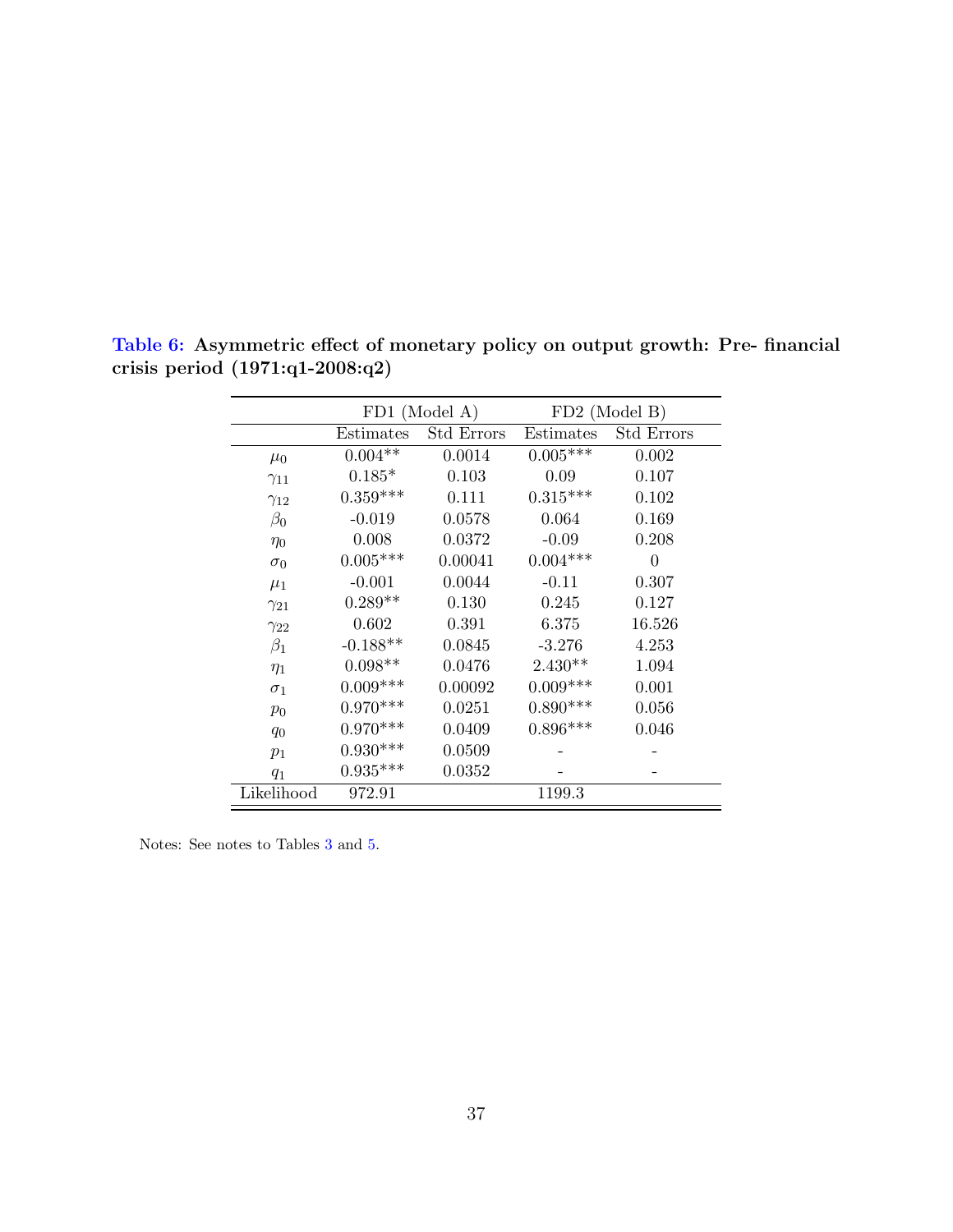| Proxy type       |            | <b>RR-TVP MRS</b><br>RR-TVP<br>Std Errors<br>Estimates<br>$0.005***$<br>0.001<br>0.002<br>$0.308**$<br>0.128<br>0.143<br>0.135<br>0.015<br>0.072 |            |            |  |
|------------------|------------|--------------------------------------------------------------------------------------------------------------------------------------------------|------------|------------|--|
|                  | Estimates  |                                                                                                                                                  |            | Std Errors |  |
| $\mu_0$          | $0.006***$ |                                                                                                                                                  |            |            |  |
| $\gamma_{11}$    | $0.608***$ |                                                                                                                                                  |            |            |  |
| $\gamma_{12}$    | $-0.227*$  |                                                                                                                                                  |            |            |  |
| $\beta_0$        | $-0.061$   | 0.072                                                                                                                                            | $-0.034$   | 0.102      |  |
| $\eta_0$         | 0.089      | 0.091                                                                                                                                            | 0.043      | 0.129      |  |
| $\sigma_0$       | $0.007***$ | 0.001                                                                                                                                            | $0.011***$ | 0.001      |  |
| $\mu_1$          | $0.003***$ | 0.001                                                                                                                                            | $0.003***$ | 0.001      |  |
| $\gamma_{21}$    | 0.115      | 0.080                                                                                                                                            | $0.185**$  | 0.094      |  |
| $\gamma_{22}$    | $0.379***$ | 0.083                                                                                                                                            | $0.366***$ | 0.092      |  |
| $\beta_1$        | $-0.179**$ | 0.074                                                                                                                                            | $-0.167**$ | 0.078      |  |
| $\eta_1$         | $0.218**$  | 0.092                                                                                                                                            | $0.215**$  | 0.098      |  |
| $\sigma_1$       | $0.005***$ | 0.000                                                                                                                                            | $0.004***$ | 0.000      |  |
| $\boldsymbol{p}$ | $0.869***$ | 0.065                                                                                                                                            | $0.993***$ | 0.008      |  |
| q                | $0.842***$ | 0.067                                                                                                                                            | $0.990***$ | 0.014      |  |
| Likelihood       | 1090.2     |                                                                                                                                                  | 1082.7     |            |  |

Table 7: Asymmetric effect of monetary policy on output growth: Results for RR type monetary policy shocks applied to  $FD2$  using Model B

Notes: \*, \*\*, \*\*\* denote significance at the 10%, 5% and 1% levels. RR-TVP denotes time-varying monetary policy shock measure. RR-TVP MRS denotes regime dependent monetary policy shock indicator accounting for Markov switching heteroscedasticity.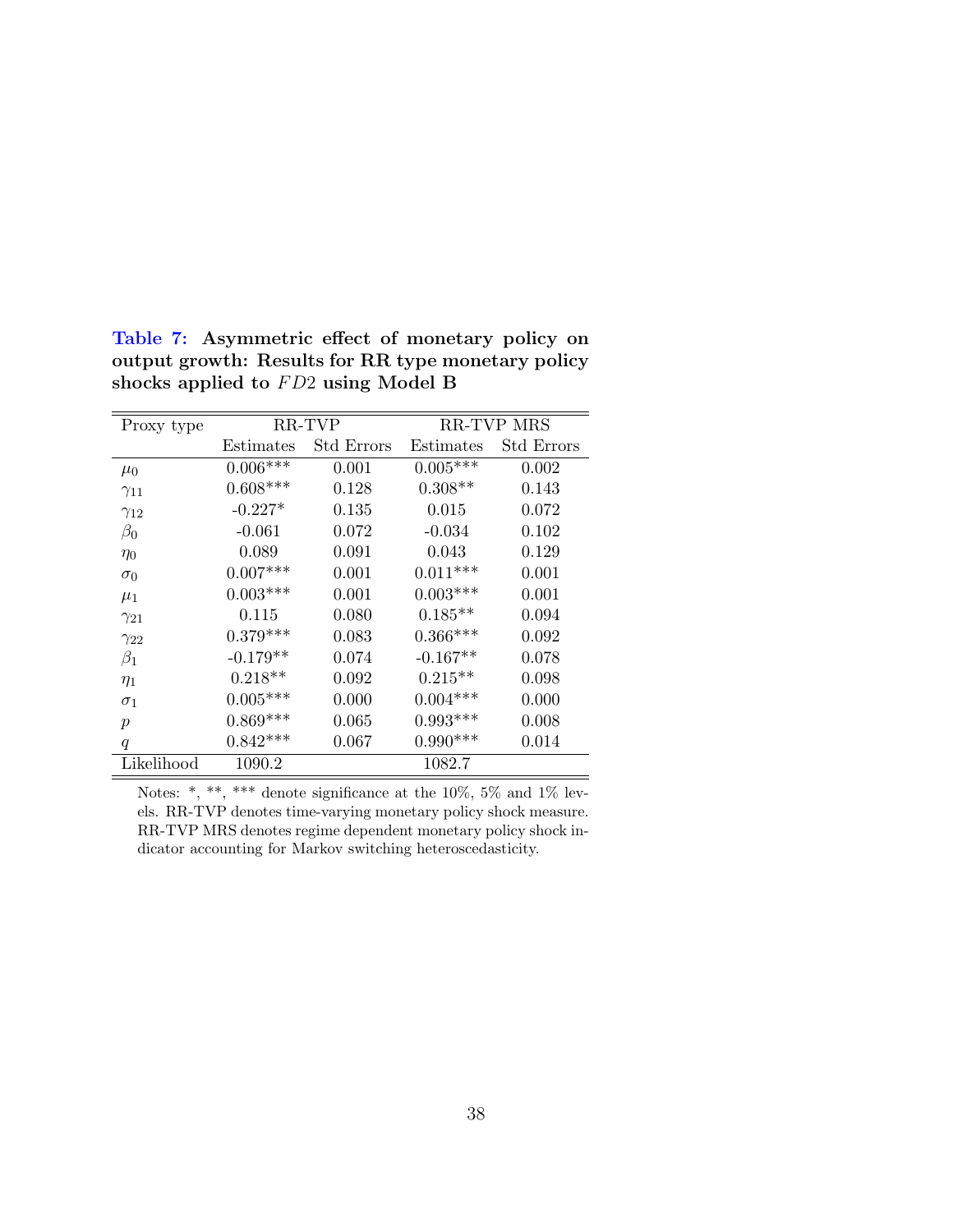|                                    |                 | Panel A: State zero |                  |          |            |  |
|------------------------------------|-----------------|---------------------|------------------|----------|------------|--|
|                                    | P <sub>10</sub> | P <sub>25</sub>     | <b>P50</b>       | P75      | <b>P90</b> |  |
| Financial                          | 0.886           | 0.932               | 1.184            | 1.654    | 1.899      |  |
| depth                              |                 |                     |                  |          |            |  |
| $\frac{\partial y}{\partial_{mp}}$ | $-0.014$        | $-0.013$            | $-0.011$         | $-0.008$ | $-0.006$   |  |
| Std. Err.                          | 0.015           | 0.015               | 0.011            | 0.006    | 0.005      |  |
| t statistic                        | $-0.874$        | $-0.890$            | $-1.004$         | $-1.351$ | $-1.211$   |  |
|                                    |                 |                     | Panel B: State 1 |          |            |  |
|                                    | P <sub>10</sub> | P <sub>25</sub>     | <b>P50</b>       | P75      | <b>P90</b> |  |
| Financial                          | 0.886           | 0.932               | 1.184            | 1.654    | 1.899      |  |
| depth                              |                 |                     |                  |          |            |  |
| $\frac{\partial y}{\partial_{mp}}$ | $-0.115$        | $-0.110$            | $-0.083$         | $-0.032$ | $-0.005$   |  |
| Std. Err.                          | 0.053           | 0.052               | 0.045            | 0.037    | 0.037      |  |
| t statistic                        | $-2.160$        | $-2.125$            | $-1.853$         | $-0.871$ | $-0.149$   |  |

Table 8: Full impact of monetary policy

Notes: Full impact of an adverse monetary policy shock is calculated for Financial Depth 1  $(FD1)$ . **P** denotes percentiles of financial depth at noted levels.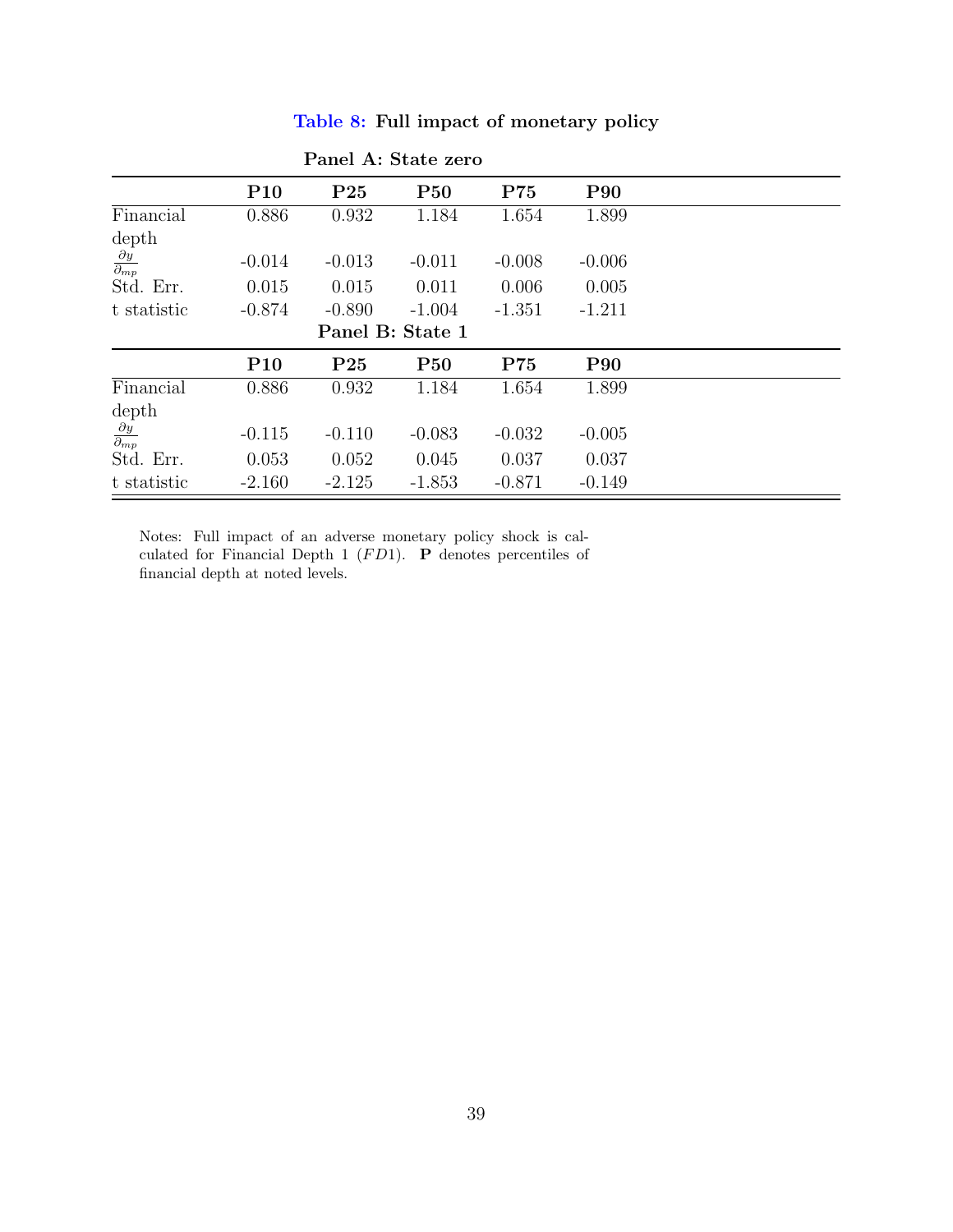

Figure 1: Filter probabilities from a single variable Markov switching model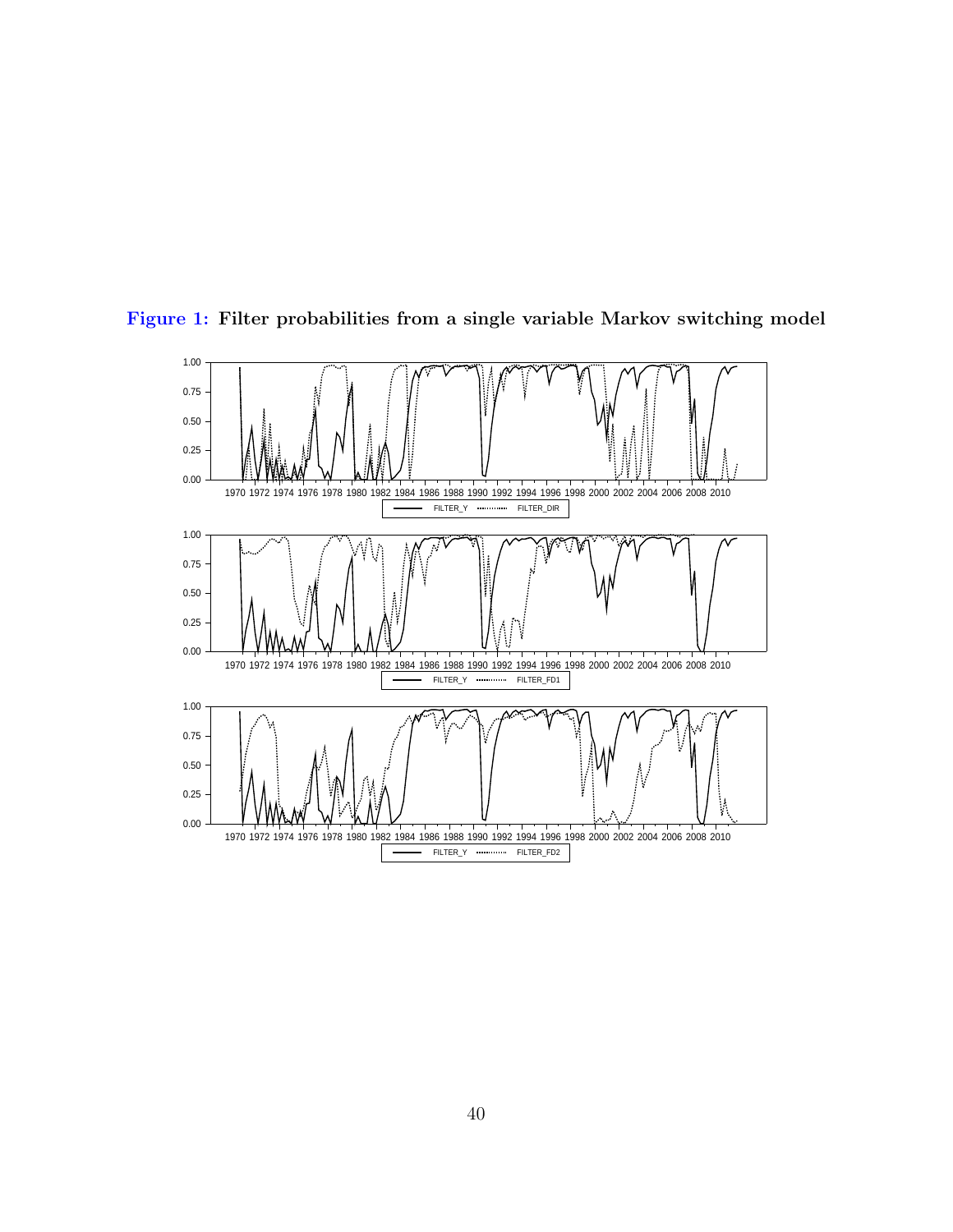

Figure 2: Filter probabilities for  $FD1$  using Model A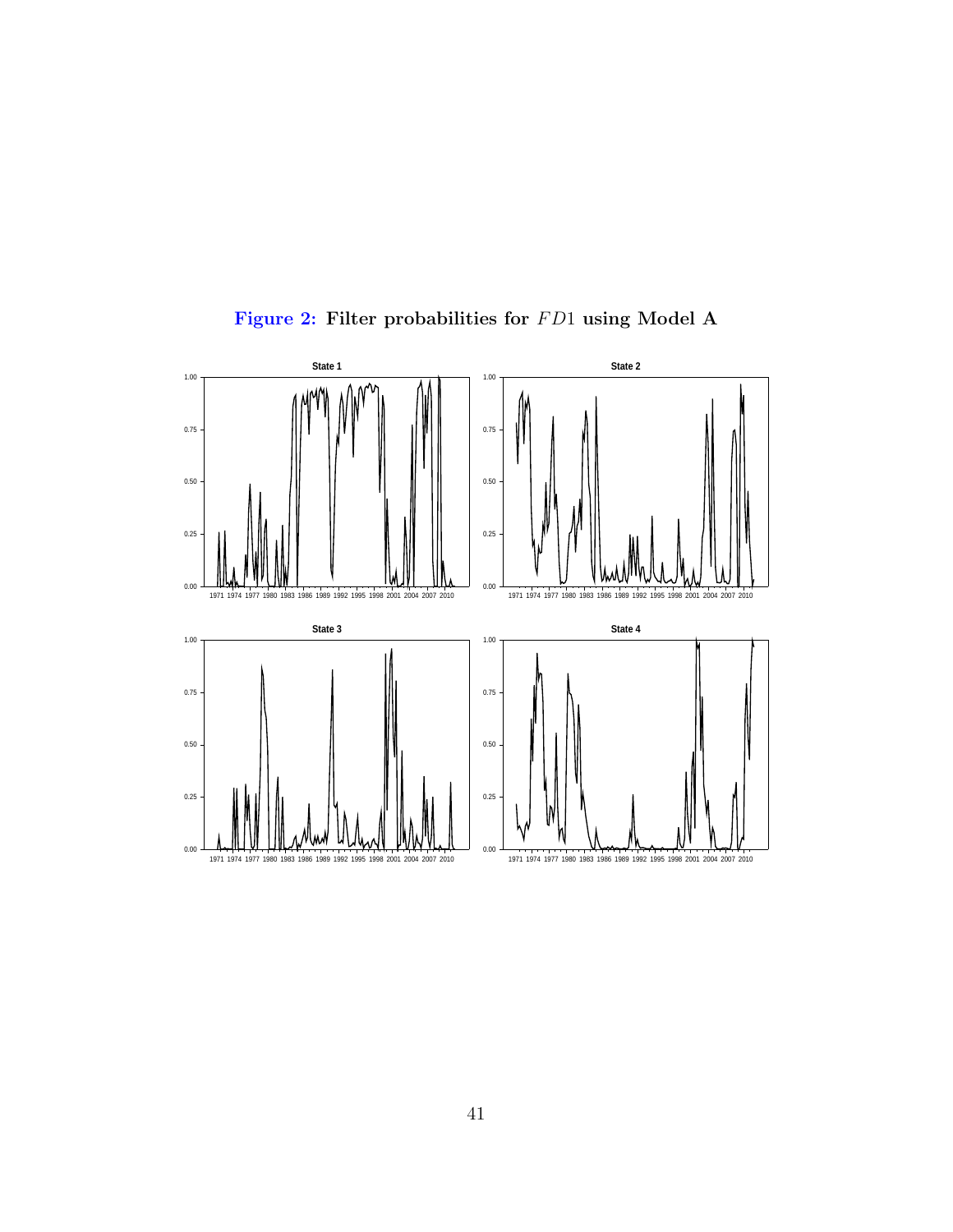



Notes: The upper (lower) graph plots the sum of probabilities of States 1 and 4 (2 and 3) for  $FD1$  using the data in Figure 2.